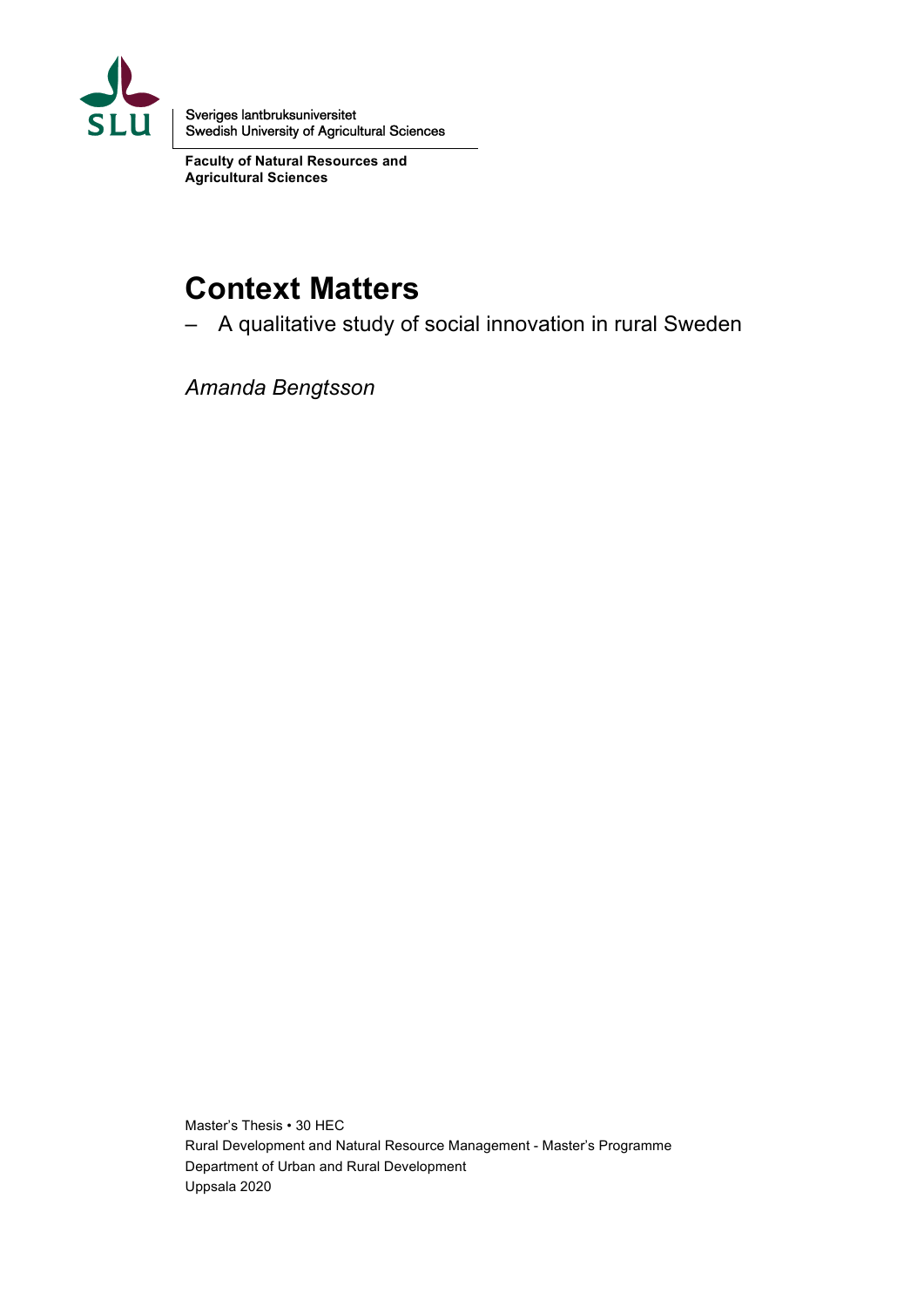# **Context Matters**

- A qualitative study of social innovation in rural Sweden

# *Amanda Bengtsson*

| Supervisor:                                             | Suvi Kokko, Swedish University of Agricultural Sciences, Department of Urban and<br><b>Rural Development</b> |  |  |
|---------------------------------------------------------|--------------------------------------------------------------------------------------------------------------|--|--|
| Examiner:                                               | Alexandre Dubois, Swedish University of Agricultural Sciences, Department of<br>Urban and Rural Development  |  |  |
| <b>Assistant Examiner:</b>                              | Harry Fischer, Swedish University of Agricultural Sciences, Department of Urban<br>and Rural Development     |  |  |
| Credits: 30 HEC                                         |                                                                                                              |  |  |
| Level: Second cycle, A2E                                |                                                                                                              |  |  |
| <b>Course title:</b> Master thesis in Rural Development |                                                                                                              |  |  |
| Course code: EX0889                                     |                                                                                                              |  |  |
|                                                         | <b>Course coordinating department:</b> Department of Urban and Rural Development                             |  |  |
|                                                         | <b>Programme/education:</b> Rural Development and Natural Resource Management – Master's Programme           |  |  |
| Place of publication: Uppsala                           |                                                                                                              |  |  |
| Year of publication: 2020                               |                                                                                                              |  |  |
| <b>Online publication:</b> https://stud.epsilon.slu.se  |                                                                                                              |  |  |

**Keywords:** social innovation, rural development, Sweden, context

**Sveriges lantbruksuniversitet Swedish University of Agricultural Sciences**

Faculty of Natural Resources and Agricultural Sciences Department of Urban and Rural Development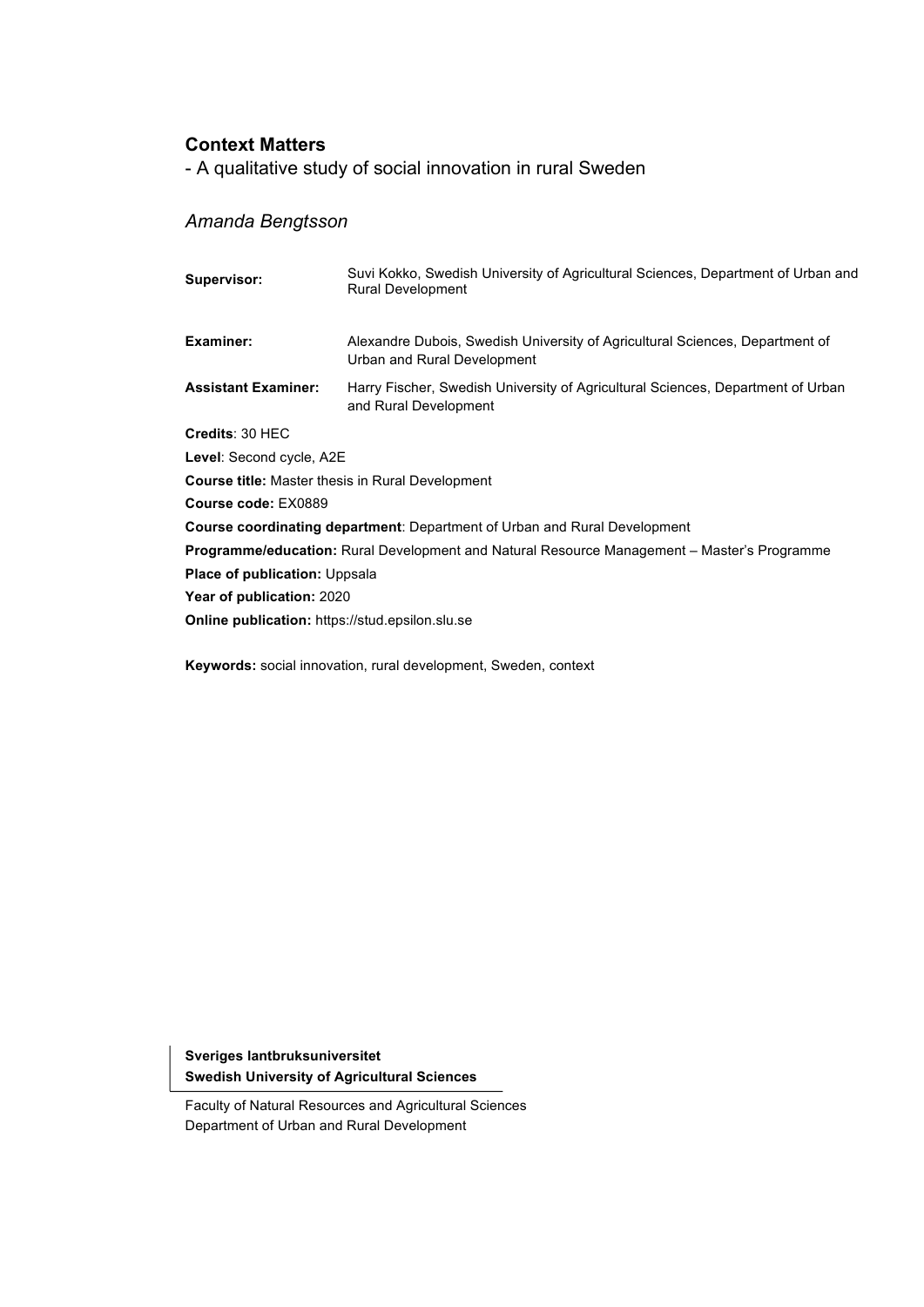# **ABSTRACT**

Recently, the concept of social innovation has gained increased attention both in academia and in policy, presented as a useful tool for solving complex societal challenges, also the societal challenges apparent in rural areas. The rural context, however, and its implications for social innovation, is often neglected. This study sets out to increase knowledge about the interplay between social innovation and the rural context by exploring how the context of rural Sweden constrains or enables social innovation, and how the assets and liabilities of the context are utilised or overcome. The empirical cases are five social innovation initiatives in rural locations across Sweden. The study finds that different dimensions of context enable or constrain social innovation to a varying extent throughout the process. In line with previous research, the social context appears to enable social innovation while the institutional context constitutes the main liability. Extra-local networks and individuals are found to be crucial to overcome such constraints. In sum, this study contributes to the field of rural development by underscoring the matter of context and the need for governmental action in order to release the potential of social innovation as a tool for solving rural societal challenges.

### **Swedish summary / Sammanfattning på svenska**

Under senare år har begreppet 'social innovation' uppmärksammats allt mer, av såväl akademiker som beslutsfattare. Social innovation presenteras som ett effektivt sätt att möta och lösa dagens komplexa samhällsutmaningar, vilket borde gälla även de utmaningar som utmärker många landsbygder. Trots detta förbises ofta den rurala kontexten och dess förutsättningar för social innovation. Syftet med den här studien är att bidra till ökad kunskap om samspelet mellan social innovation och den rurala kontexten genom att undersöka hur förutsättningarna på svenska landsbygder möjliggör eller hindrar social innovation och hur dessa möjligheter och hinder kan nyttjas eller övervinnas. De empiriska fallen utgörs av fem sociala innovationer i landsbygder runt om i Sverige. Studien visar att olika aspekter av kontexten påverkar den sociala innovationen på flera sätt i olika delar av processen. I linje med tidigare forskning visar sig den sociala kontexten vara viktig för att möjliggöra social innovation, medan den institutionella kontexten utgör det främsta hindret. Vidare visar studien att individer och sociala nätverk som sträcker sig utanför det lokala sammanhanget är viktiga för att övervinna faktorer som hindrar den sociala innovationen. Sammanfattningsvis bidrar den här studien till området landsbygdsutveckling genom att understryka betydelsen av kontexten samt behovet av politiska åtgärder för att ta tillvara potentialen i sociala innovation som lösningar på dagens samhällsutmaningar.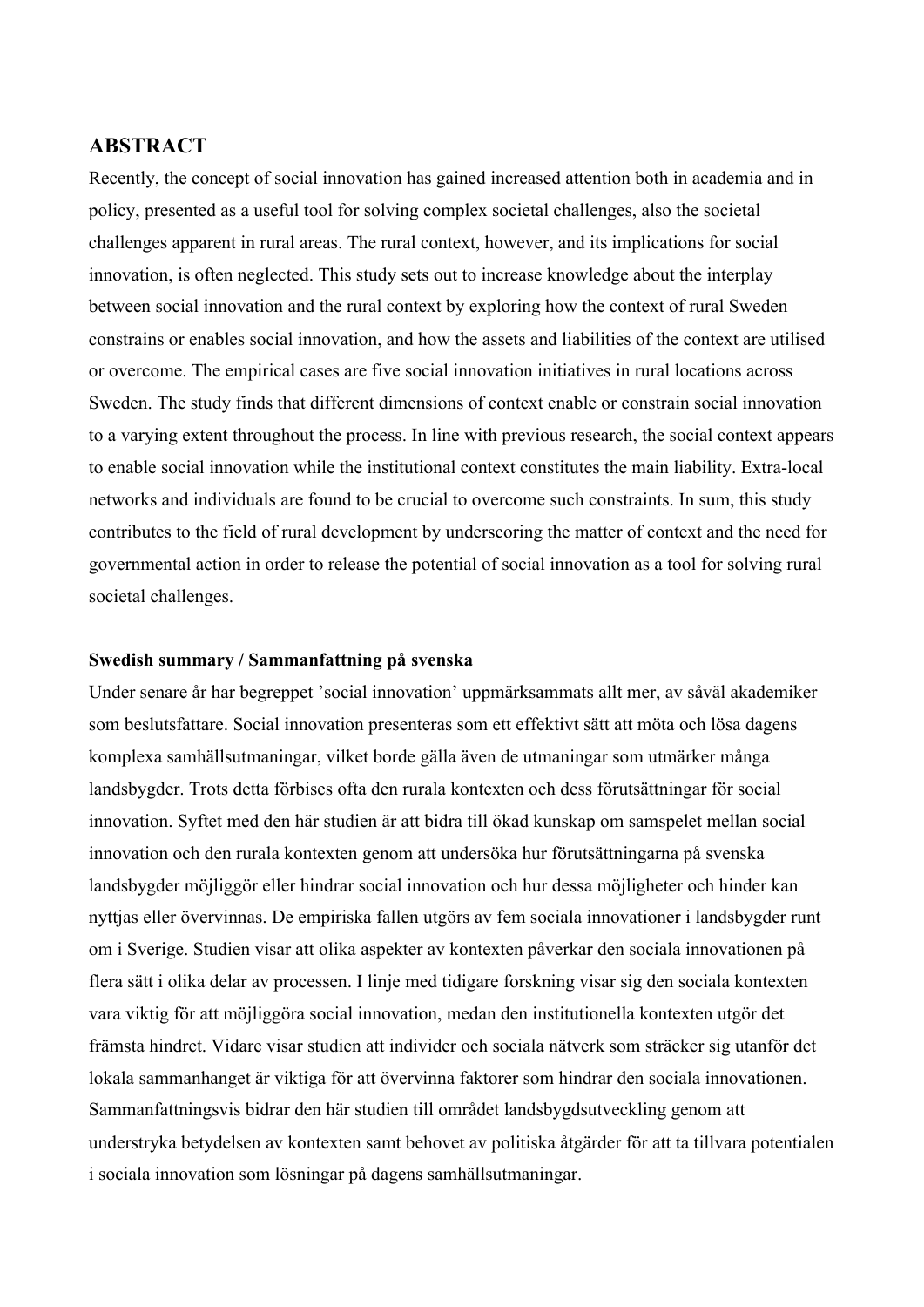# **TABLE OF CONTENTS**

| 1.<br>2.<br>3.                  |                                                                                   |  |  |
|---------------------------------|-----------------------------------------------------------------------------------|--|--|
|                                 |                                                                                   |  |  |
| $\mathbf 1$ .<br>2.<br>3.<br>4. |                                                                                   |  |  |
|                                 |                                                                                   |  |  |
| 1.<br>$2_{-}$<br>3.<br>4.<br>5. |                                                                                   |  |  |
|                                 |                                                                                   |  |  |
|                                 |                                                                                   |  |  |
| 1.<br>2.<br>3.<br>4.<br>5.      |                                                                                   |  |  |
| 1.<br>2.                        | HOW THE RURAL CONTEXT ENABLES AND CONSTRAINS THE PROCESS OF SOCIAL INNOVATION  37 |  |  |
|                                 |                                                                                   |  |  |
| $\mathbf 1$ .<br>2.             |                                                                                   |  |  |
|                                 |                                                                                   |  |  |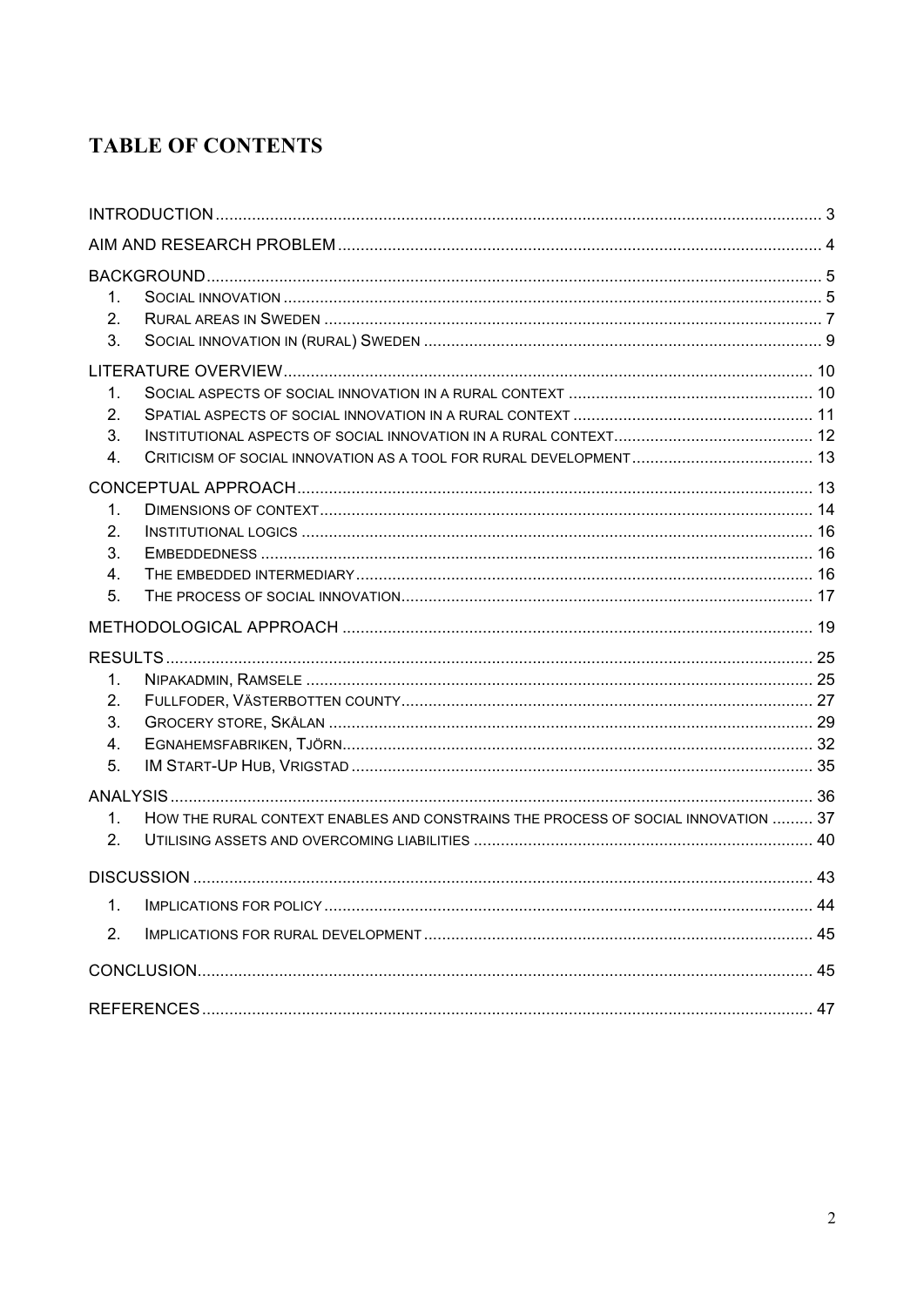# **INTRODUCTION**

During the last decade, the concepts of social innovation and social entrepreneurship have gained increased attention, often presented as "silver bullets" for solving all kinds of societal issues. In areas where the public sector is struggling to deliver sustainable solutions to complex challenges, faith is put in social innovation to do the trick (Bock 2016; Bosworth et al 2020; Copus et al 2017; Lindberg 2017). The high expectations on social innovation and social entrepreneurship is shared by the Swedish government, which launched a strategy for sustainability through social entrepreneurship and innovation in 2018, pointing out social innovation as an important tool for solving societal challenges within areas such as integration, health, education, climate, environment, unemployment and inequality. Following the strategy, 150 million SEK of 2018's budget was set aside to boost social entrepreneurship and social innovation. The government highly emphasises the importance of the public sector being an active part in creating beneficiary conditions for social innovations to emerge and grow (Ministry of Enterprise and Innovation 2018).

Before further elaborating on this topic, it must be noted that the concepts of social innovation and social entrepreneurship are often understood as more or less referring to the same thing. However, there is a difference between them. One of modern history's most influential scholars on innovation and entrepreneurship, Joseph Schumpeter, sees innovation as the driver of change processes in society, while entrepreneurship includes all types of entrepreneurial organising, not only those driven by economic value (Howaldt & Hochgerner 2018). Simply put, innovation is about change, while entrepreneurship is about how this process is organised. Social innovation can be described as the very core of social entrepreneurship (Schmitz 2015) which may, or may not, turn into a social enterprise run by a social entrepreneur (Copus et al 2017; Mulgan & Pulford 2010).

Sweden is a sparsely populated country and consequently, a substantial share of the country's area can be considered as "rural" (Minoz 2017). Rural areas, in Sweden as well as in the rest of Europe, are often associated with certain societal challenges such as the withdrawal of the public sector in terms of primary schools, health institutions as well as the shutdown of commercial services such as the local bank or grocery store. Many rural areas struggle to attract young people and people new in Sweden to move to the area and/or stay there. There are also less noticed challenges such as lack of housing for newcomers looking for a place to settle and sometimes difficulty to find the right competence for certain jobs (SOU 2017:1). Even when it comes to issues regarded as national (or international) challenges, such as integration or climate change, the symptoms, consequences and solutions may appear differently depending on the location.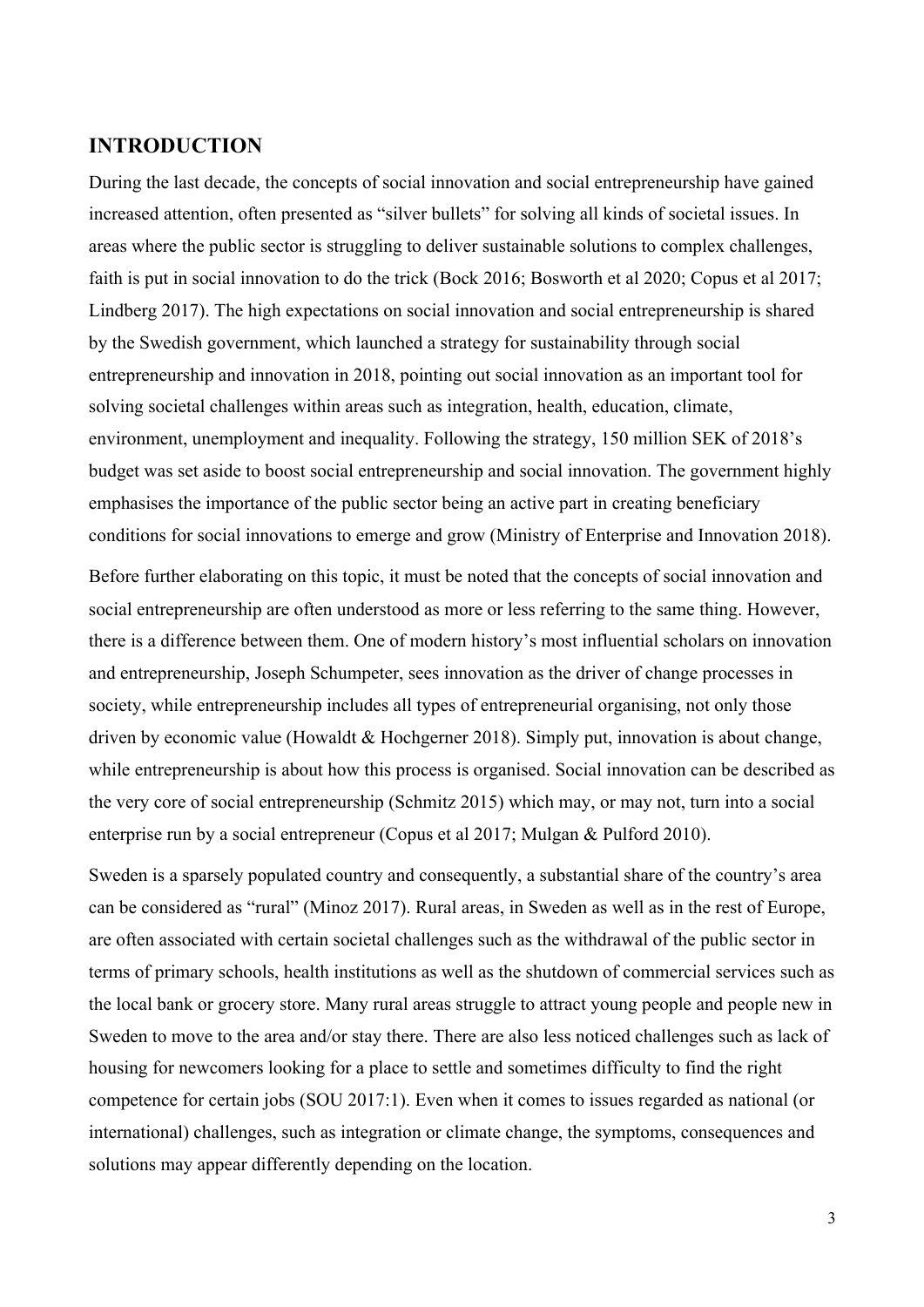If one is to believe the promising prospects of social innovation, the many societal challenges of today could be solved, also in rural areas. Although Swedish actors working to promote social innovation identify the "gap between urban and rural" as one issue where social innovation could be an effective tool (Gustafsson & Netz 2018, p.37), social innovation is often portrayed as something that takes place in urban settings, closely connected to new technology and philanthropic investments (e.g. Mötesplats för Social Innovation 2017; Frostberg 2017; Saldert 2015). The matter of context, and especially the rural context, in relation to social innovation seems to have been neglected, in media, policy and in research (Minoz 2017; Steiner & Teasdale 2019). There is inadequate knowledge about the mechanisms that enable or constrain social innovation and how to design policies to promote successful social innovation specifically in rural areas (Neumeier 2017). Thus, this study is motivated both by a gap in research but also by insufficient policy.

# **AIM AND RESEARCH PROBLEM**

Along with the increased attention from policy makers, research on social innovation has boomed during the recent decade or so (Van Der Have & Rubalcaba 2016). Yet, there is a need to elucidate the relevance of context and to deeper understand the interplay between context and social innovation (Bosworth et al 2016; Copus et al 2017; Steiner et al 2019). While research on social innovation and its drivers and constraints often tend to be situated in urban contexts, the rural context is less explored (Bock 2016; Govigli et al 2020). Few empirical cases are situated in Sweden or even in the Nordic countries (Copus et al 2017; Freidrichs & Lundström 2017; Friedrichs & Wahlberg 2016; Lindberg 2017; Lindberg & Berg Jansson 2016). There is a specific need to learn more about the dynamics of social innovation in a rural context and how social innovation can be used as a tool for societal development in rural areas (Bock 2016; Bosworth 2016; Lindberg 2017; Neumeier 2012; Richter 2019; Steinerowski et al 2008).

The aim of my thesis is therefore to increase knowledge about the interplay between social innovation and the rural context, as well as the assets and liabilities that the context may entail for social innovation. I seek to answer the following research questions:

- 1. In what way does the context of rural Sweden enable or constrain social innovation?
- 2. How are the assets and liabilities of the rural context utilised/overcome in order to enable social innovation?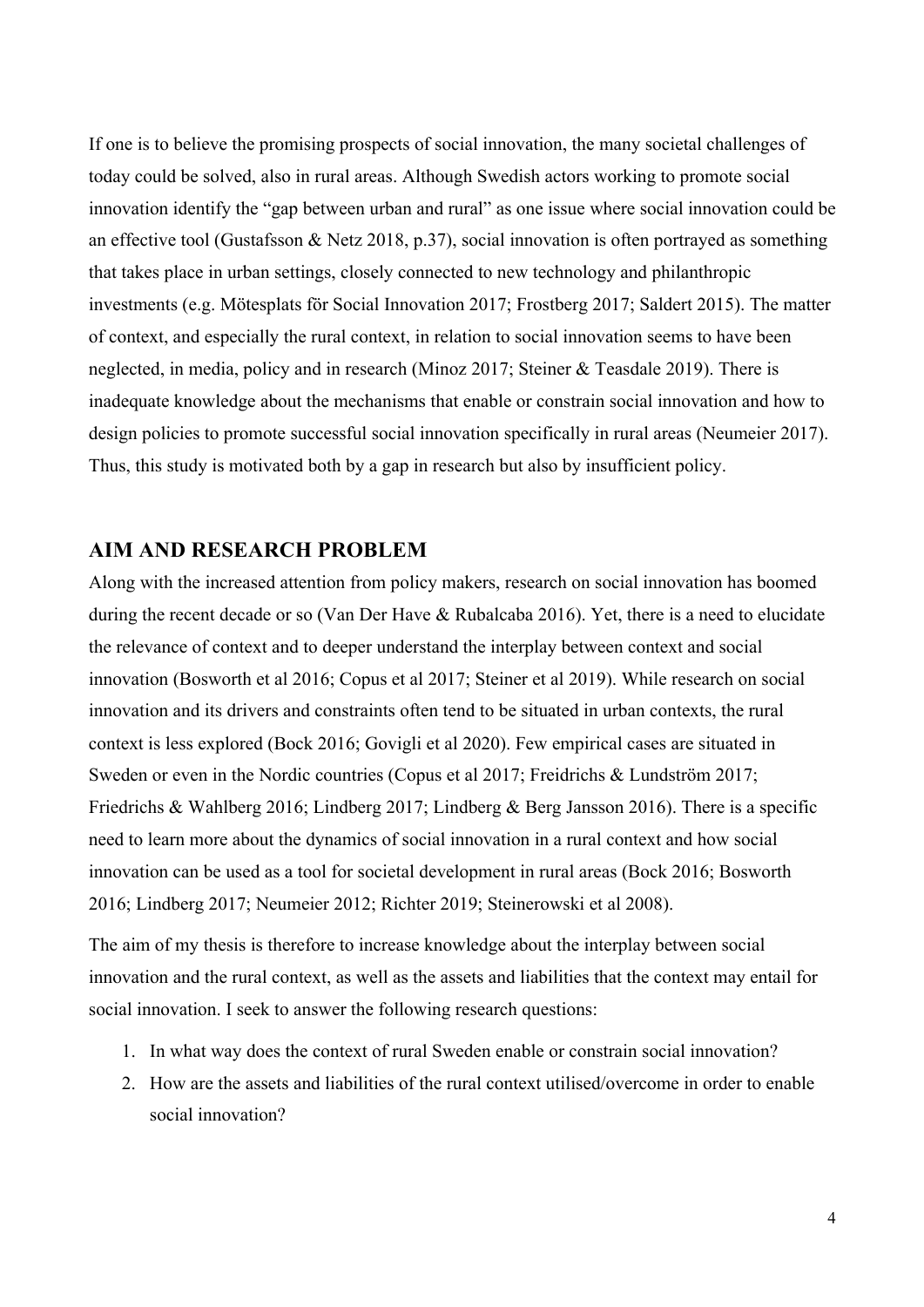# **BACKGROUND**

In this section, the concept of social innovation will be introduced, followed by a brief description of the context of rural Sweden. Lastly, these two themes will be combined to give an overview of the current state of social innovation in Sweden, and rural Sweden in particular.

# **1. Social innovation**

#### *The origin of social innovation*

'Social innovation' has become somewhat of a "buzzword", frequently suggested to by politicians and policy-makers as an effective tool to solve today's complex societal challenges (Bock 2012; Copus et al 2017; Steinerowski et al 2008). However, social innovation has existed long before the breakthrough of technical innovation and it is only the understanding of the term that has shifted over time. During the 19th century, social innovation was associated with socialism and social reform. Over the years the connotations became less controversial and could be applied to almost anything. Governmental reforms, the emergence of (commercial) enterprises as well as new social behaviour such as wearing gloves or getting divorced are all described as social innovations in the early 1900's (Godin 2012). Since the early 2000's however, social innovation has experienced a revival, which according to Copus et al (2017) has been caused by a combination of factors: the financial and ecological crises, shortcomings of neoliberal public-sector policies as well as changing demographic and social trends. The increased connectedness between people, both globally and locally, through new technology such as social media has also caused increased awareness and ability to act (Huybrecht & Nicholls 2012).

### *Defining social innovation*

So, how is social innovation defined today? This is in fact one of the most debated issues within social innovation research (Van Der Have & Rubalcaba 2016). There is a general ambition within the field to find ways forward by reaching a more coherent understanding of the concept (Haxeltine et al 2017). Nevertheless, different definitions of social innovation vary on a scale from very broad to very specific (Bock 2012; Copus et al 2017) and the meaning of social innovation can be interpreted through a number of theoretical lenses. It is given different meanings whether put in the context of economic, sociological or management theory to name a few. (Ferreiro & Sousa 2017; Neumeier 2012).

Despite the ambiguousness of social innovation as a concept, there are some characteristics that most scholars agree upon. This includes the notion that social change rather than economic profit is the primary driver of social innovation. Moreover, social innovation is understood as a process that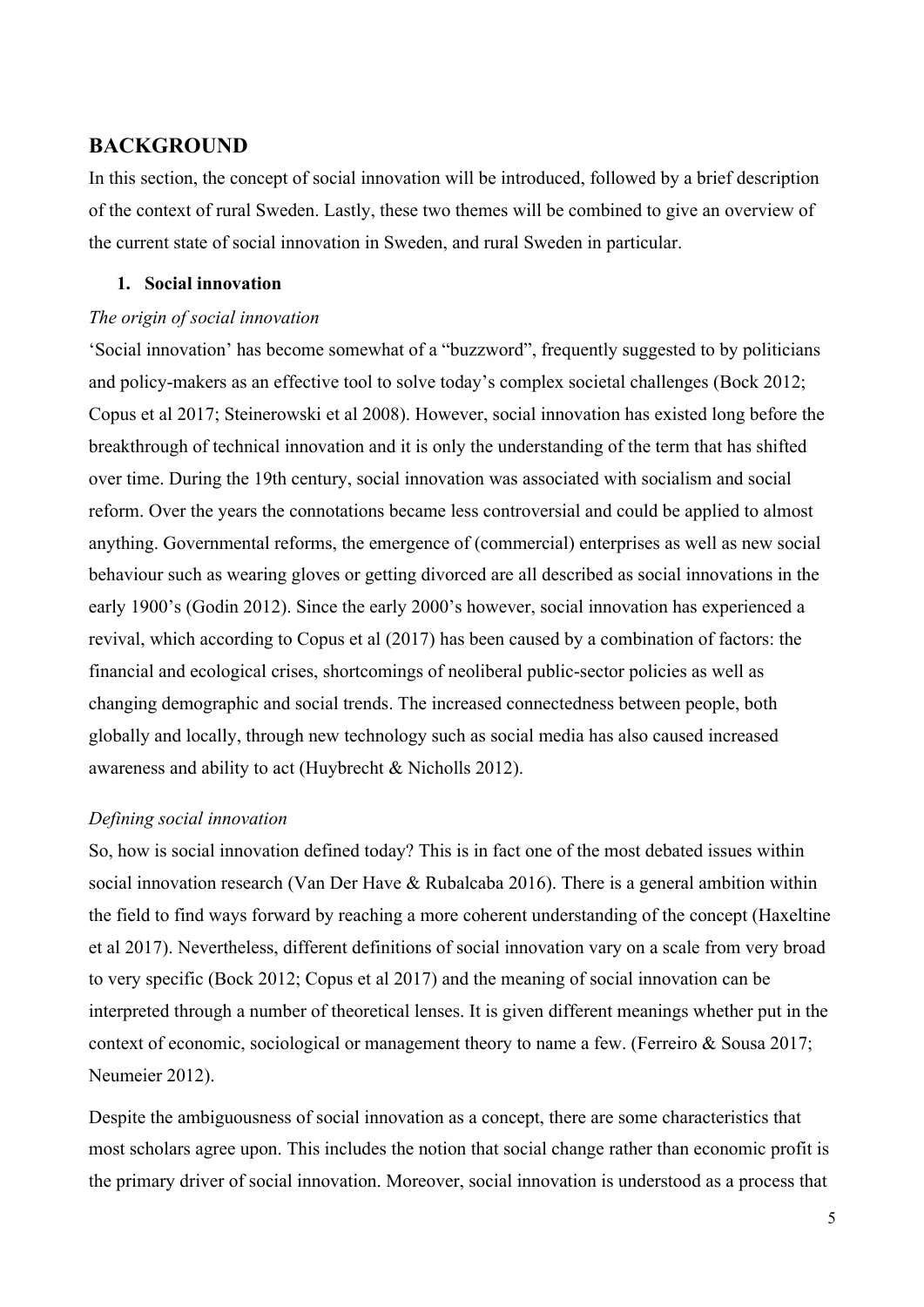takes place through collaboration and interaction with others and lastly, social innovation crosscuts the boarders of the public, private and civil society sectors (Defourny 2001; Hudcovà et al 2018; Littlewood & Khan 2018; Mulgan & Pulford 2010; Neumeier 2012). The definition used by the European Commission is frequently cited in policy and guiding documents on social innovation: "Social innovations are new ideas that meet social needs, create social relationships, and form new collaborations. These innovations can be products, services or models addressing unmet needs more efficiently" (European Commission 2020). This definition broadly captures how social innovation is understood in contemporary literature and is therefore used to define social innovation for the purpose of this thesis. A slightly more detailed definition was used to demarcate the selection of cases included in this study and will be presented further on. As the European Commission's definition of social innovation indicates, many scholars understand social innovation not only as the outcome (i.e. an innovative product, service or model) but just as much as a process which in itself is a source of well-being and proliferates society's ability to achieve change (Murray et al 2010; Neumeier 2017). Social innovation is thus perceived as closely linked to collaborative skills and social networks, something which will be further elaborated on in the literature review.

### *Criticism of social innovation*

Being a field under development, in practice, policy and academia (Gawell et al 2020; Neumeier 2017; Steiner et al 2019; Gustafsson & Netz 2018) the notion of social innovation opens up for definitions adapted to a given situation or need, adding legitimacy to all kinds of meanings and messages (Bock 2012). The lack of a common definition might be a reason for why the concept of social innovation appears as rather uncontroversial. It is possible to adjust the understanding of the concept in whatever way that one finds suitable. As Bock (2012, p.61) puts it: "the fuzziness […] neutralizes its critical potential".

Some suggest that the increased popularity of social innovation and broader terms such as social economy is the result of a failing public sphere where a market-oriented approach to public services has predominated for too long (Steinerowski et al 2008). There is also an increased expectation on non-state actors and individual citizens to actively take part in the design and delivery of services to society (Milligan & Fyfe 2005). This, in combination with the global economic crisis, an increased concern about sustainability in general and scepticism towards multinational firms may have caused a greater trust in, and a demand for, alternatives to prevailing neo-liberal solutions (Copus et al 2017). Social innovation as we understand it today is such an alternative, focusing on social rather than on economic value (Mulgan & Pulford 2010) and striving towards systemic change (Murray et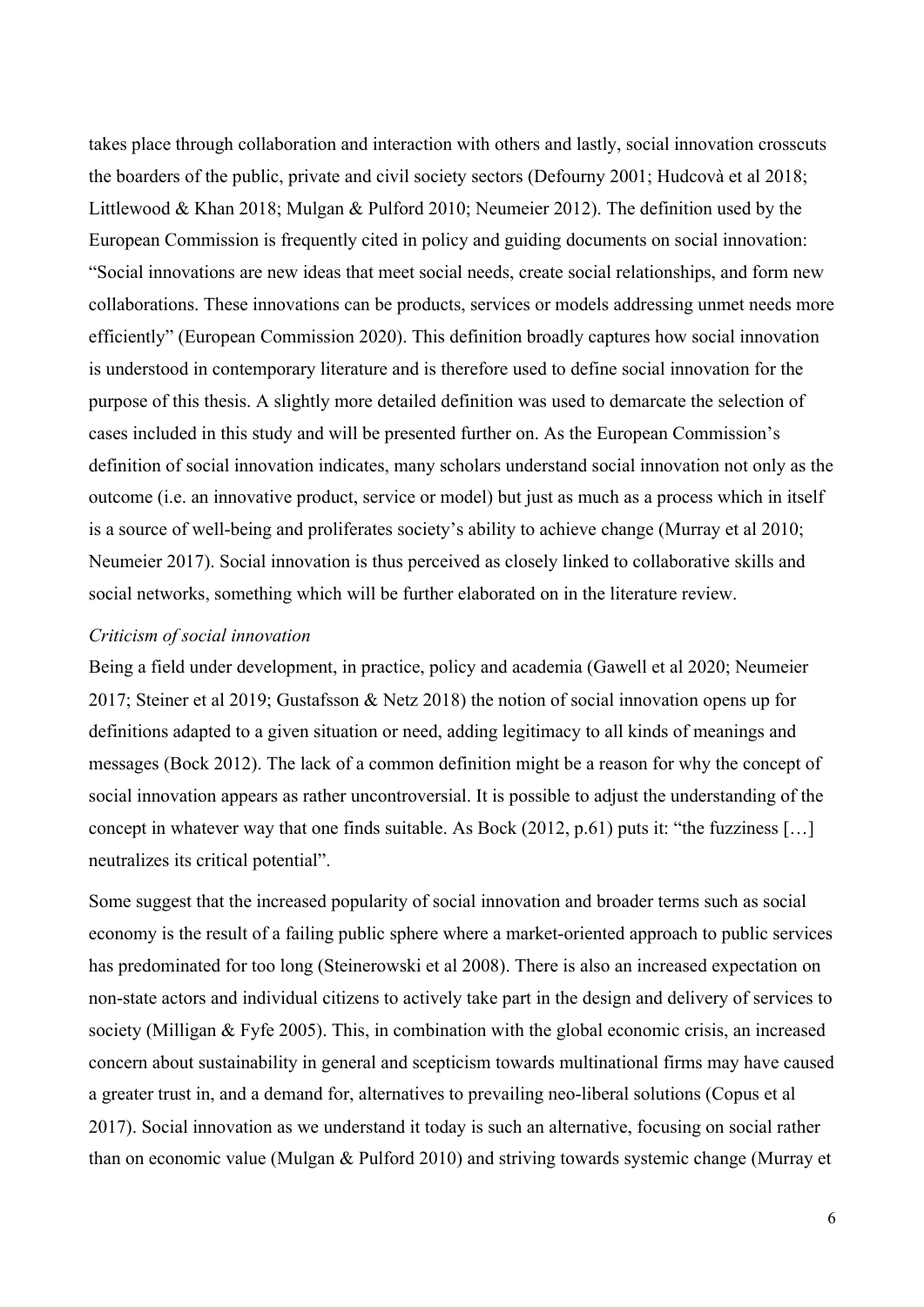al 2010). However, critics question whether the focus on social innovation is anything but a sign of state withdrawal and an over-expectation on private and/or civil society initiatives to achieve societal well-being (Bock 2016).

### *Social innovation in rural development*

Although it has been claimed that social innovation research predominantly has applied an urban perspective, several scholars argue that contemporary rural development theory and policy have a lot in common with the notion of social innovation (Bock 2016; Bosworth 2016; Neumeier 2012). In the last couple of decades, rural development thinking and policy-making has been influenced by neo-endogenous development theory. The neo-endogenous development theory is a bottom-up approach focusing on local empowerment and capacity building, with networks of local actors as the main driving force (Bock 2016). Unlike the two models of exogenous and endogenous development, neo-endogenous development theory takes a more holistic approach toward rural development where local resources are key but external connections and the role of the state as a facilitator is recognised as significant (Bosworth et al 2020). The most obvious (European) example of a neo-endogenous development approach is the "Community Led Local Development" approach, which is the strategy of the LEADER program and broadly implemented across the EU (Rubertis 2020). The ability to act collaboratively and create an environment which allows innovation and creative solutions is seen as crucial success factors within neo-endogenous rural development (Neumeier 2012). Hence, the idea of neo-endogenous development and social innovation seem to have a lot in common (Bock 2012; Neumeier 2012; Bosworth 2019). Neumeier (2017) even argues that social innovation is the core of neo-endogenous development approach which concludes that social innovation as a tool for societal development in rural areas is not a completely innovative idea (Copus et al 2017).

### **2. Rural areas in Sweden**

The conventional picture of rural Sweden as portrayed in mainstream media and shared by many Swedes is rather miserable; rural areas suffer from an ongoing depopulation where the educated and motivated young people leave for urban areas while elderly and low-skilled youngsters, mostly men, are left behind. This, along with the absence of public as well as commercial services, is said to aggravate the gap between rural and urban areas and their inhabitants, which is in turn manifested in a polarised political landscape (e.g. Kleja 2018; Sjögren 2019; TT 2018; Persson 2018; Stockholm Chamber of Commerce 2018). At the same time, there is also a growing interest for the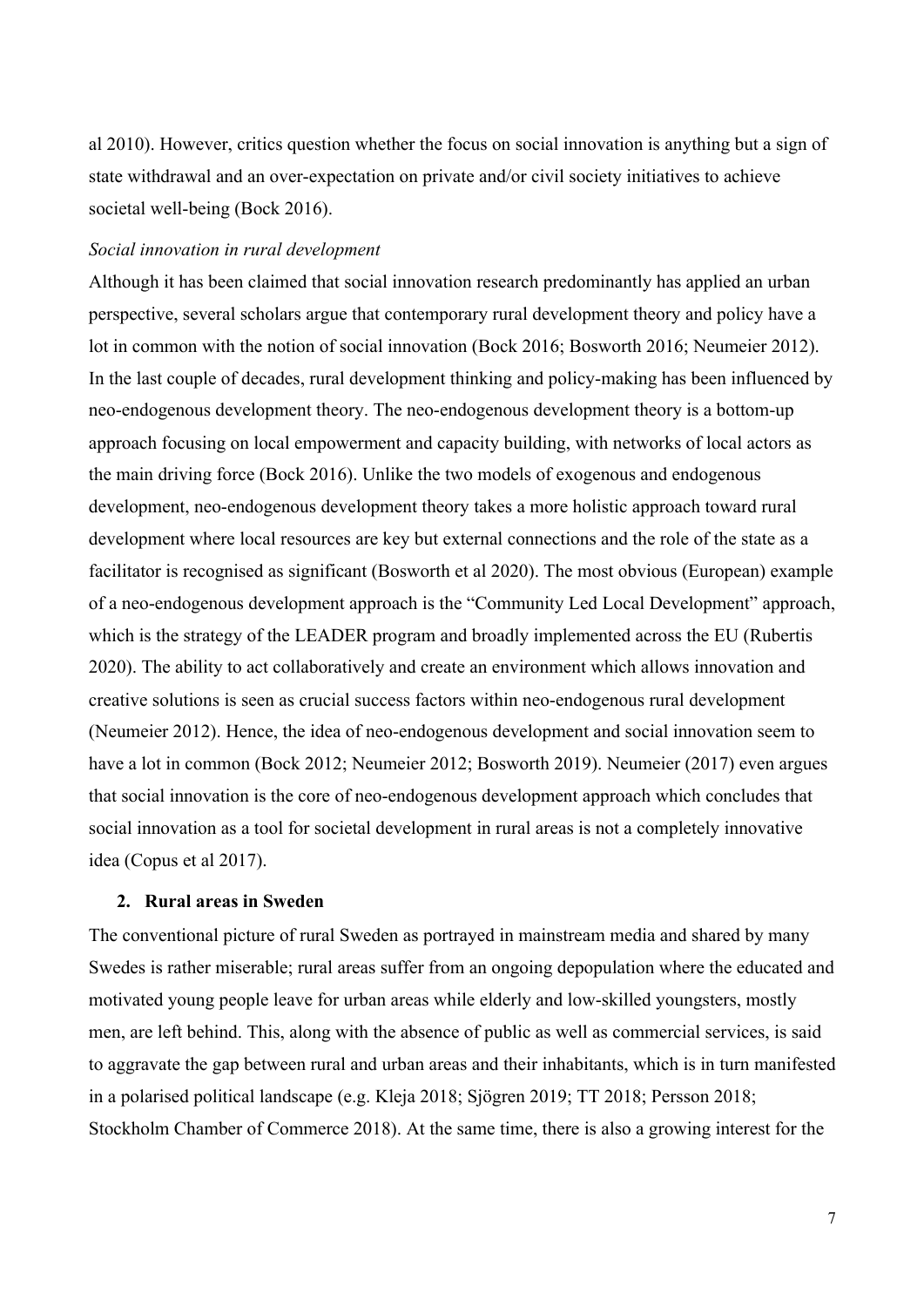"rural lifestyle", spurred, and possibly romanticized, by TV programmes and social media influencers (e.g. Bergman 2020; Töpffer 2017; Lidström 2017)

Needless to say, this is a contested image of rural Sweden. For example, the "depopulation" of rural Sweden can also be explained in terms of that there is a national population increase, but urban regions tend to grow faster than rural regions. Furthermore, data on the proportion of Swedes living in rural areas can vary from 13 per cent to 76 per cent. None of these numbers or analyses are false, it all depends how concepts such as "urbanisation" or "rural" are defined. For instance, 35 per cent of the Swedes themselves define the place where they live as "rural" (Rural Sweden 2018).

Moreover, it is crucial to point out that "rural" is different in different parts of Sweden. Sweden is a large country, the distance between the far-most Northern point and the Southern tip is 1572 km. There is a wide variety of landscapes, from mountains and far-stretched pine forest to archipelagos and abundant grasslands (Utrikespolitiska Institutet 2020). Places described as "rural" can be located at a commuting distance from one of the big cities, as well as miles and miles away from the nearest town. Briefly put, the living conditions in different rural parts of the country are extremely diverse (Hedlund 2016). This variety of geographical contexts, which in turn causes a variety of challenges and possibilities in different rural parts of the country, is crucial to keep in mind when talking about "rural Sweden".

Despite the diversity of rural Sweden, some general tendencies can be discerned. The slightly stereotypical mainstream view of Swedish rurality is not entirely true, but it is neither entirely false. In many places, the out-migration and distortion of the population in terms of age, gender and socio-economics is challenging (Bjerke & Mellander 2017, Keuschnigg 2019; Rauhut & Littke 2016). In the aftermath of these challenges come other set-backs such as depletion of public and commercial services and lack of competence (Copus et al 2017). Weak infrastructure (both in terms of transportation and digitalisation), lack of housing and jobs as well as integration of immigrants are also challenges currently apparent in rural Sweden (SOU 2017:1; Rural Sweden 2018). However, rural areas in Sweden indeed hold a lot of potential in the pursuit for sustainability. The economy of Sweden is to a large extent dependent on its natural resources, which naturally are found in rural areas and in many ways hold the keys to a more sustainable future, for example in terms of sustainable food and energy provision. Another important rural asset is the vivid civil society (SOU 2017:1; Rural Sweden 2018).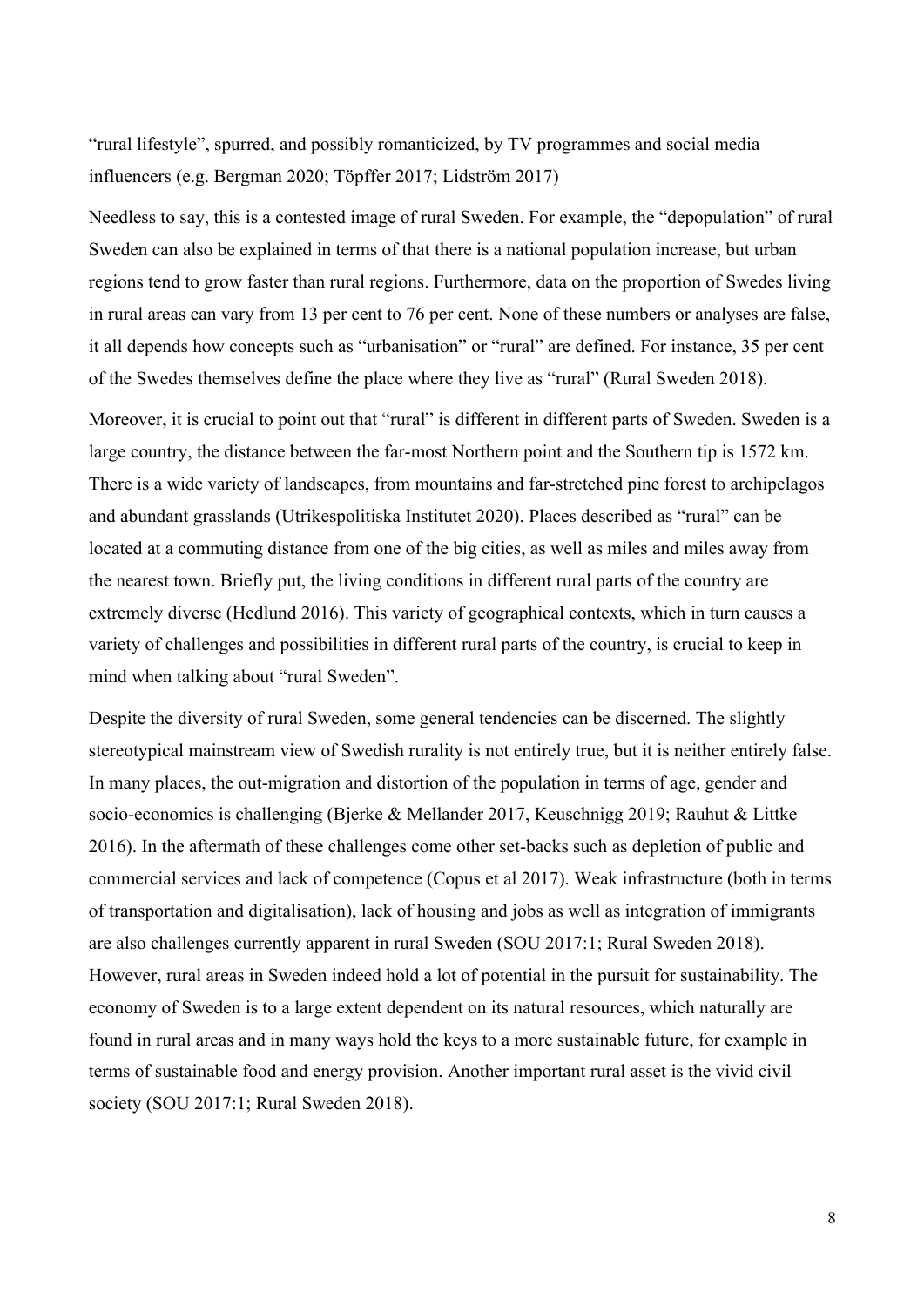### **3. Social innovation in (rural) Sweden**

Sweden has a strong track record when it comes to conventional innovation of products: dynamite, the modern zipper, the pacemaker, the walk-frame, as well as more contemporary innovations such as oat milk or digital doctor apps, are all examples of innovations with Swedish origin (Tekniska museet 2020; Sweden.se 2020). However, the concept of social, rather than technical, innovation does not seem to be quite as familiar in Sweden and has only started to gain increased attention is the last few years (Gustafsson & Netz 2018). Policies for rural and regional development reflect this tendency with a strong focus on innovation but seldom referring to social innovation or rural development as such. Compared to other European countries, social innovation in relation to rural development has been given a limited amount of attention in Sweden and the institutional structure for supporting social innovations is poorly developed (Minoz 2017; Skerratt 2012).

In Sweden, as well as in the other Nordic countries, social innovation and social enterprises predominantly seem to be found within the welfare sector, with a focus on improving the wellbeing of vulnerable groups (Nordic Council of Ministers 2015). "Work integration social enterprises"<sup>1</sup> is a well-established and documented concept in Sweden, where the enterprise finds more or less innovative ways to create jobs for disadvantaged groups with the ultimate goal of integrating people into regular jobs. This model is perhaps what most commonly comes to mind when speaking of "social enterprises" in Sweden and is familiar to politicians and policy-makers, while there often is a lack of understanding of social innovation initiatives that are not primarily job integrating (Skerratt 2012; Nordic Council of Ministers 2015; Gustafsson & Netz 2018). Moreover, social innovation (although not always recognised as such) in rural areas is often found in the form of community-led initiatives, a model which often enjoys a high level of support amongst local inhabitants (Friedrichs & Lundström 2017).

Sweden, as well as other Nordic countries, has a tradition of a strong public sector and citizens in general hold a high level of trust in authorities. Municipal authorities are relatively independent from the state and usually have a close relationship with the local community. This beds for good conditions for public sector engagement in social innovation (Copus et al 2017) and the municipalities are considered to be important potential customers of social innovation products or services (Swedish Agency of Economic and Regional Growth 2018). However, the trend throughout Europe, as well as in Sweden, is to create larger areas of local governance, something which may increase the distance from government to local communities and intensify the need of an

 <sup>1</sup> Arbetsintegrerande socialt företag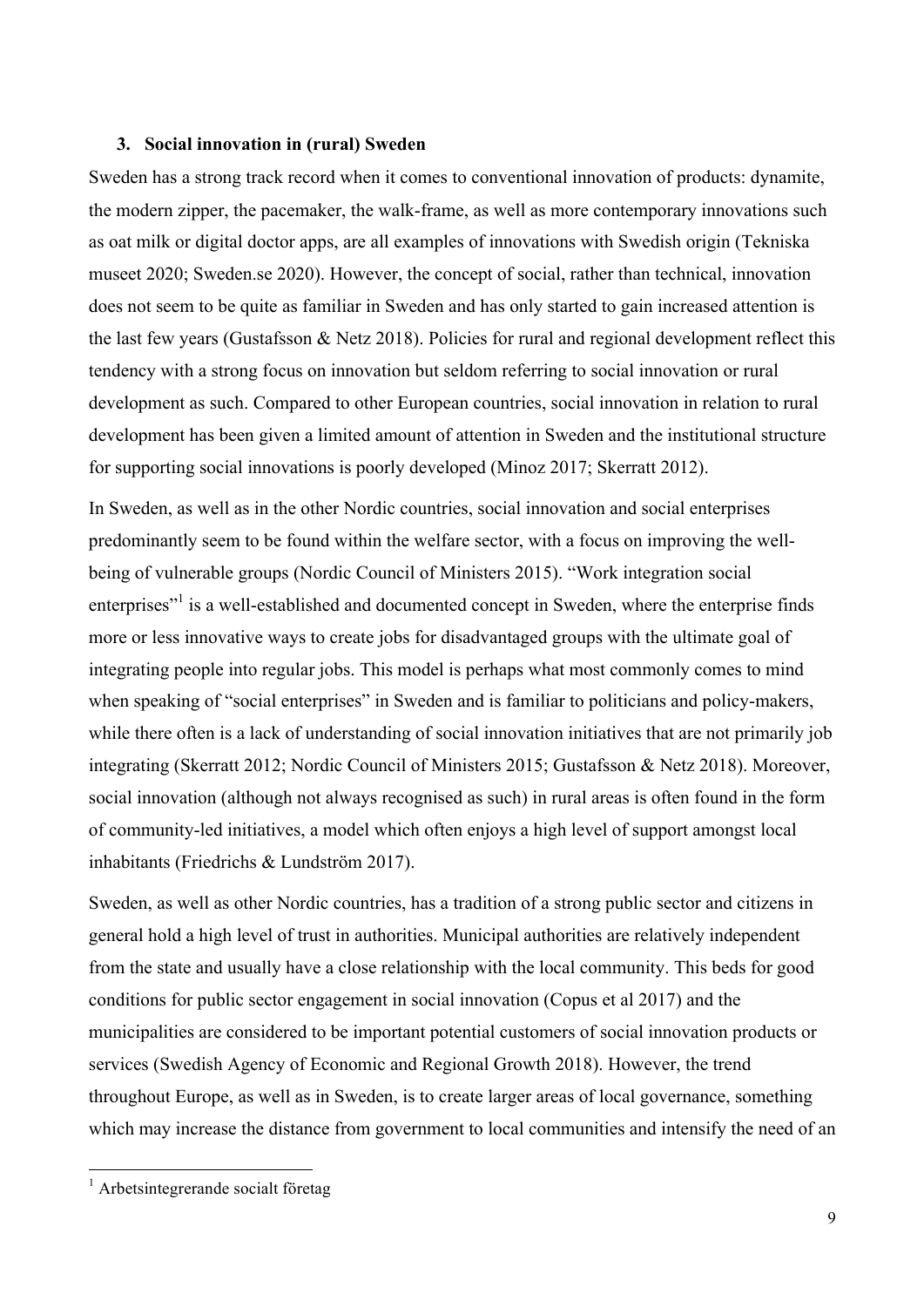active local civil society (Copus et al 2017). When it comes to the support system for social innovation and social entrepreneurs, the Swedish Innovation Agency Vinnova, the Swedish Agency for Economic and Regional Growth, Coompanion, Mikrofonden and Mötesplats för Social Innovation are all major actors within the field and have put a lot of effort into promoting and supporting social innovations during the recent years, although there is a substantial need to further strengthen these actors and to spread knowledge on social innovation (Gustafsson & Netz 2018).

# **LITERATURE OVERVIEW**

Research on social innovation in rural contexts is a field under recent development. So far, knowledge is fragmented, studies often have a narrative character and are carried out in a British context (Howaldt & Hochgerner 2018; Steiner et al 2019; Steinerowski et al 2008; Van Der Have & Rubalcaba 2016). Awaiting the development of well-grounded theories relating to the topic (Haxeltine et al 2017), existing research is to a large extent built on innovation and entrepreneurship management theories (Govigli et al 2020). In current research, social innovation is considered to have the potential to overcome societal challenges in rural settings (e.g. Neumeier 2017; Richter 2019; Steiner et al 2019), but policy makers are cautioned not to overly rely on social innovation and see it as a substitute for an active public involvement (Bock 2016). Some scholars even question whether social innovation is a suitable tool to address societal challenges in rural areas at all (Neumeier2017; Bock 2016). Further, research indicates that a rural context entails both drivers and constraints for social innovation to emerge, develop and sustain. In this section, existing research on social innovation and the rural context is presented in a structure that resonates with forthcoming sections of this thesis, namely in terms of the social, spatial and institutional aspects of the rural context.

### **1. Social aspects of social innovation in a rural context**

Rural communities are generally characterised by strong social networks, high levels of trust as well as a vivid civil society (Skerratt et al 2012; Jack and Andersson 2002). People in remote areas tend to know and trust each other and are to a higher degree dependent on the support from one another. Social enterprises in rural areas are considered to operate to benefit the local community and adapt to the local context to a greater extent than social enterprises in other geographical settings (Barraket et al 2010, Richter 2019). This coheres with studies of conventional entrepreneurship that found that rural businesses collaborate with their competitors rather than competing with each other (Skerratt et al 2012; Berggren & Brulin 2006). There is a greater sense of solidarity compared to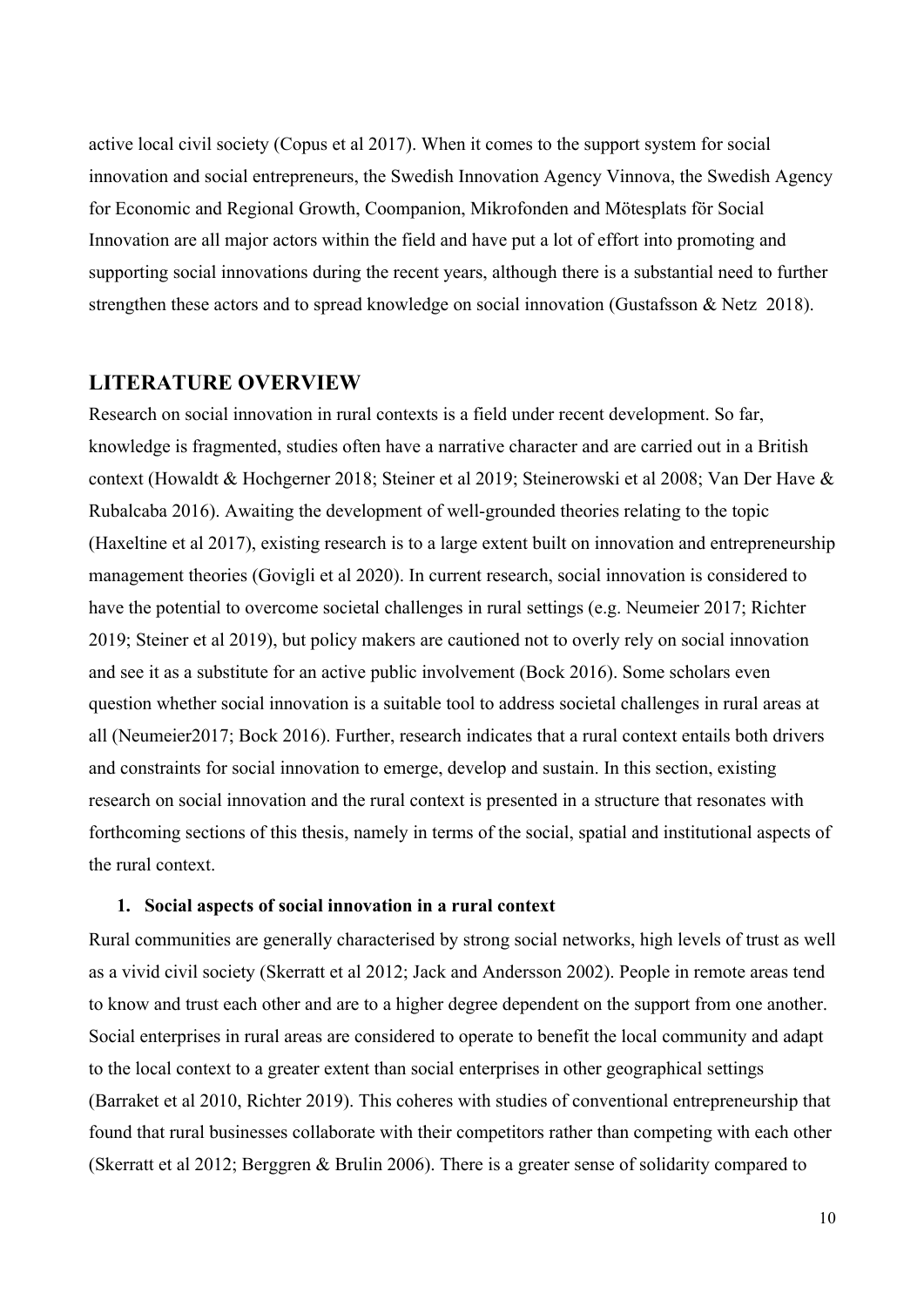more densely populated territories and (social) entrepreneurs can benefit from the relatively high level of social capital, as long as they align to the local rules and culture (Steinerowski et al 2008, Welter 2010). As regional social capital as well as commitment of local actors is seen as crucial for successful social innovation (Neumeier 2017), the social aspects of rural communities ought to be a valuable asset for social innovation initiatives (Dufays & Huybrechts 2014).

The social cohesion and relatively high level of civic engagement is due to the limited amount of people living in a certain territory (Richter 2019) but also to rural communities' tradition of "selfhelp" and providing their own necessary services (Skerratt et al 2012; Steinerowski & Steinerowska-Streb 2012). Studies on entrepreneurial culture show that socially excluded groups, such as women and non-whites as well as people in remote locations, are more likely of being engaged in entrepreneurial activity with a social purpose (Williams 2007). However, despite strong social networks within the community, rural communities are often less connected to extra-local networks and new societal trends which in turn means limited access to credibility, knowledge, finance and power (Shaw & Carter 2007). As innovation can be considered as a creative process where existing elements are put together in new ways, input from the outside in terms of social networking beyond geographical borders is regarded as crucial for social innovation (Bock 2016, Richter 2019).

### **2. Spatial aspects of social innovation in a rural context**

When it comes to the spatial aspects, there are indications that a smaller, remote location may be both an asset as well as a liability for social innovation. Neumeier (2017) suggests that a smaller geographical region has a higher potential to produce participatory planning processes due to a higher level of emotional connection to that specific place, and concludes that this ought to favour rural social innovation. Steinerowski and Steinerowska-Streb (2012) find that a remote and sparsely populated location may be an asset for social enterprises due to the lack of competitors and that inhabitants are eager to support initiatives providing services that were previously absent.

One renowned challenge in many rural areas is the issue of out-migration (Copus et al 2017). Bock (2016) points out that in order for social innovation to prosper there is a need for certain entrepreneurial people, and that these people often are the ones to leave for urban areas. Moreover, research shows that people with a higher level of education are more likely to participate in collaborative processes (Peter & Pollerman 2010, in Neumeier 2017). Neumeier (2017) draws the conclusion that "the social contexts most in need of social innovation may also have the greatest difficulties in motivating and mobilising the actors necessary for a successful social innovation." (p.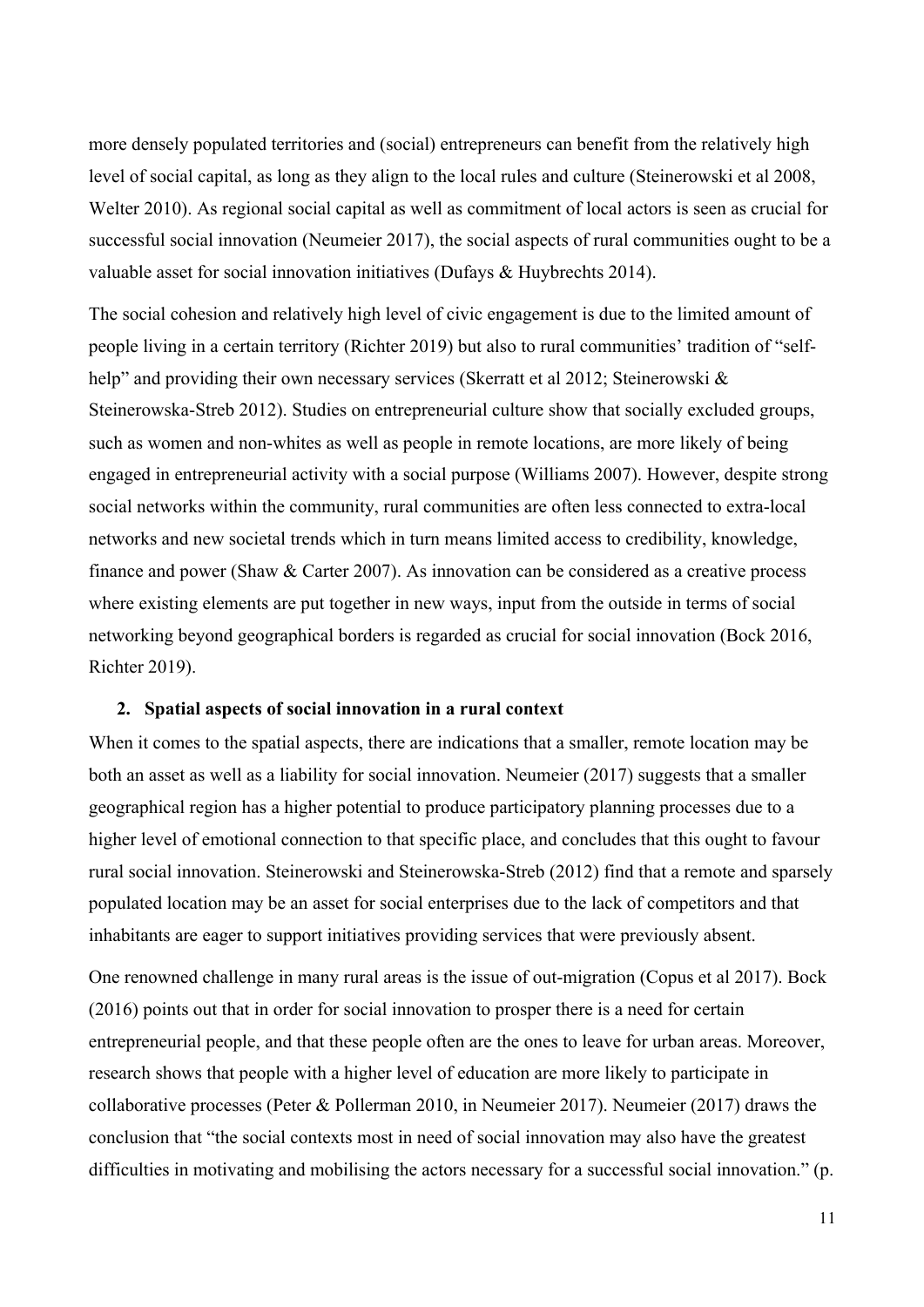42). In other words, the more remote an area is, the more difficult it will be to attract human capital, something which appears to be an asset when it comes to social innovation (Steinerowski-Steinerowska-Streb 2012). Bock (2016) is also concerned that this may result in only the most resourceful rural areas developing social innovations which in turn leads to increased inequalities between different regions. This phenomenon has become apparent for instance in the LEADER program according to Bock (ibid.).

Furthermore, geographical distance and disconnectedness from markets and networks outside the local community are perceived as obstacles to social innovation in rural locations (Bock 2016; Steinerowski & Steinerowska-Streb 2012; Richter 2019). Similar observations have been made in conventional entrepreneurship research and have been explained as related to lack of access to goods, services, certain skills, clients and support systems (Steiner & Cleary 2014, Korsgaard et al 2011). Steinerowski & Steinerowska-Streb (2012) argue that liabilities in terms of remoteness force rural social enterprises to be flexible and draw on local characteristics. Steiner & Teasdale (2019) suggest that rural areas are able to make use of their remote location by developing social innovation initiatives within food production, tourism and renewable energy.

### **3. Institutional aspects of social innovation in a rural context**

Aspects related to formal institutions such as funding, public administration, legislation and politics are decisive factors when it comes to social innovation in general, and therefore also in a rural context (Neumeier 2017; Gustafsson & Netz 2018). Administration processes are often poorly adapted to local, collaborative actors and processes and require extensive documentation of results, something which is often incompatible with the process of social innovation (Neumeier 2017). As an example, the study by Bosworth et al (2020) of social innovation in the context of LEADER shows that the extensive administrational process as well as a skewed power balance hampers what could have been a fuse for social innovation. A transfer of power from national and regional authorities to local groups is needed, according to Bosworth et al (ibid.).

An additional problem is considered to be the lack of knowledge and awareness of what social innovation is and its benefits for rural development within governmental as well as financial institutions (Neumeier 2017). Steiner  $\&$  Teasdale (2019) argue that the unfamiliarity with social innovation and the complexity and diversity it entails, leads to a "one-size fits all approach" which supports already privileged social innovations. On the other hand, these (formal) institutional factors are more or less possible to change or influence in order to promote development of social innovation in rural areas (Neumeier 2017), as opposed to social and spatial aspects. Lastly, a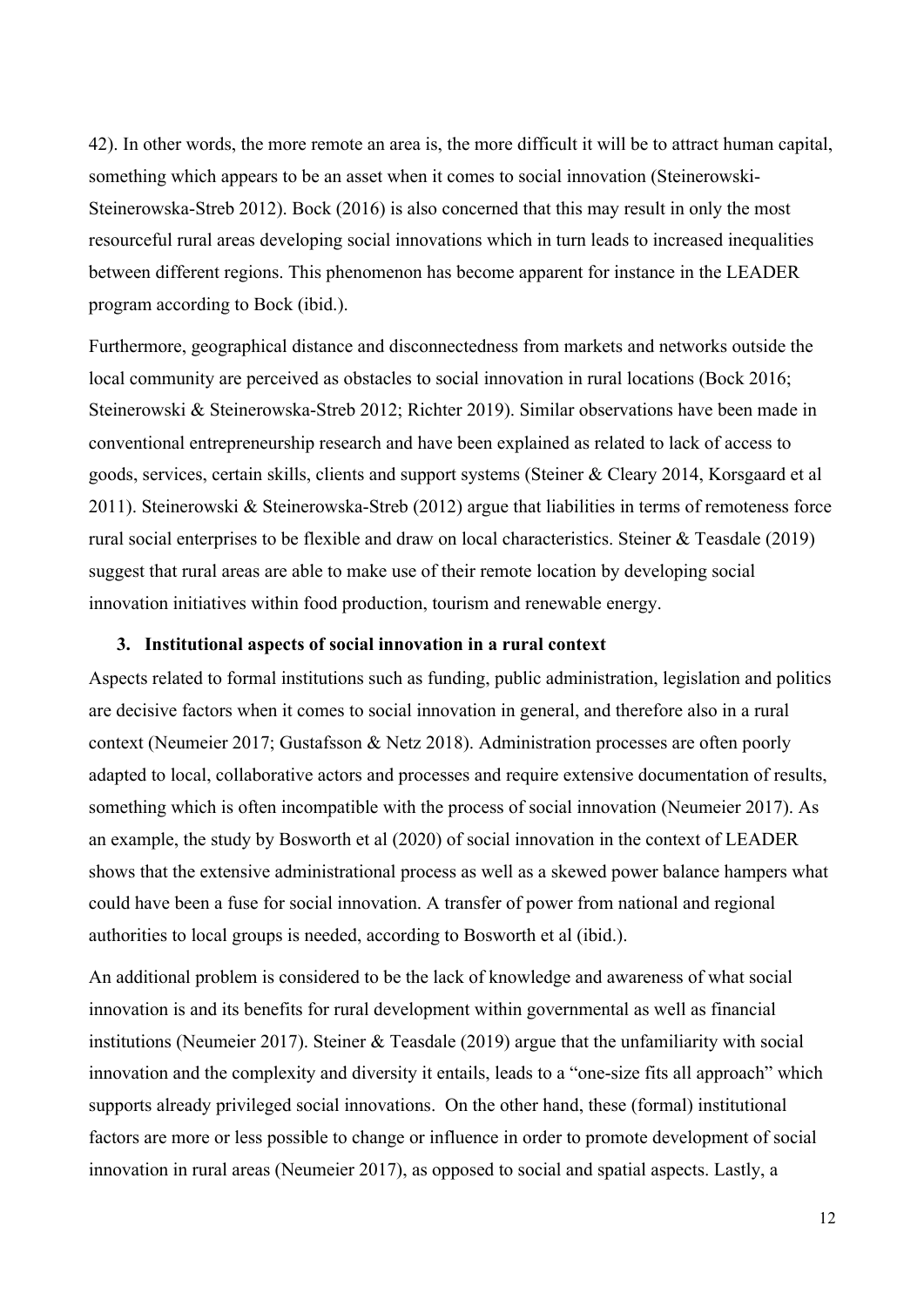general challenge for social innovation in relation to institutions is the lack of a common understanding of the concept. This may aggravate collaboration between different sectors, for example partnerships between social innovation initiatives and local authorities or co-learning between regions and countries (Steinerowski et al 2008, Nordic Council of Ministers 2015).

### **4. Criticism of social innovation as a tool for rural development**

Within contemporary research on rural social innovation, there is also criticism of the idea of social innovation as a solution to societal challenges in rural contexts. One of the most reoccurring criticisms is that it should not be the responsibility of the private or civil sector actors to solve problems caused by a failing public sector. Bock (2016) points out rural challenges that may seem local, such as depopulation, are in fact signs of large socioeconomic and political changes and that social innovations initiatives emerge from people's desire to regain power over their local community. Bosworth et al (2016) argue that opportunity-driven processes are to prefer rather than social innovation driven by necessity, where people are forced to adapt due to changing external factors. Innovation sparked by necessity turns out less creative and has less transformative outcomes. In rural areas, the consequences of public sector withdrawal and austerity measures are more apparent than in urban locations. Thus, innovation is more likely to be driven by necessity (Skerratt et al 2012) which may not be favourable for the outcome, according to Bosworth et al (2016). Steiner et al (2019) however, see the combination of necessity and opportunity in the form of the strong social capital associated with rurality as push and pull factors which provide a promising context for social innovation to thrive.

# **CONCEPTUAL APPROACH**

As previously mentioned, the research field of social innovation is still very much under development and predominated by empirical studies. Therefore, the conceptual framework used to explore the concept of context (Welter 2010) draws on the field of conventional entrepreneurship and is, together with a model of the social innovation process presented by Murray et al (2010), primarily utilized to answer the first research question regarding in what way the rural context enables or constrains social innovation. This framework is supplemented by additional theoretical concepts mainly relating to the second research question of how the assets and liabilities are utilized or overcome, such as embeddedness (Jack & Andersson 2002), institutional logics (Thornton  $\&$ Ocasio 2008) as well as one concept deriving from social innovation research, "the embedded intermediary" (Richter 2019).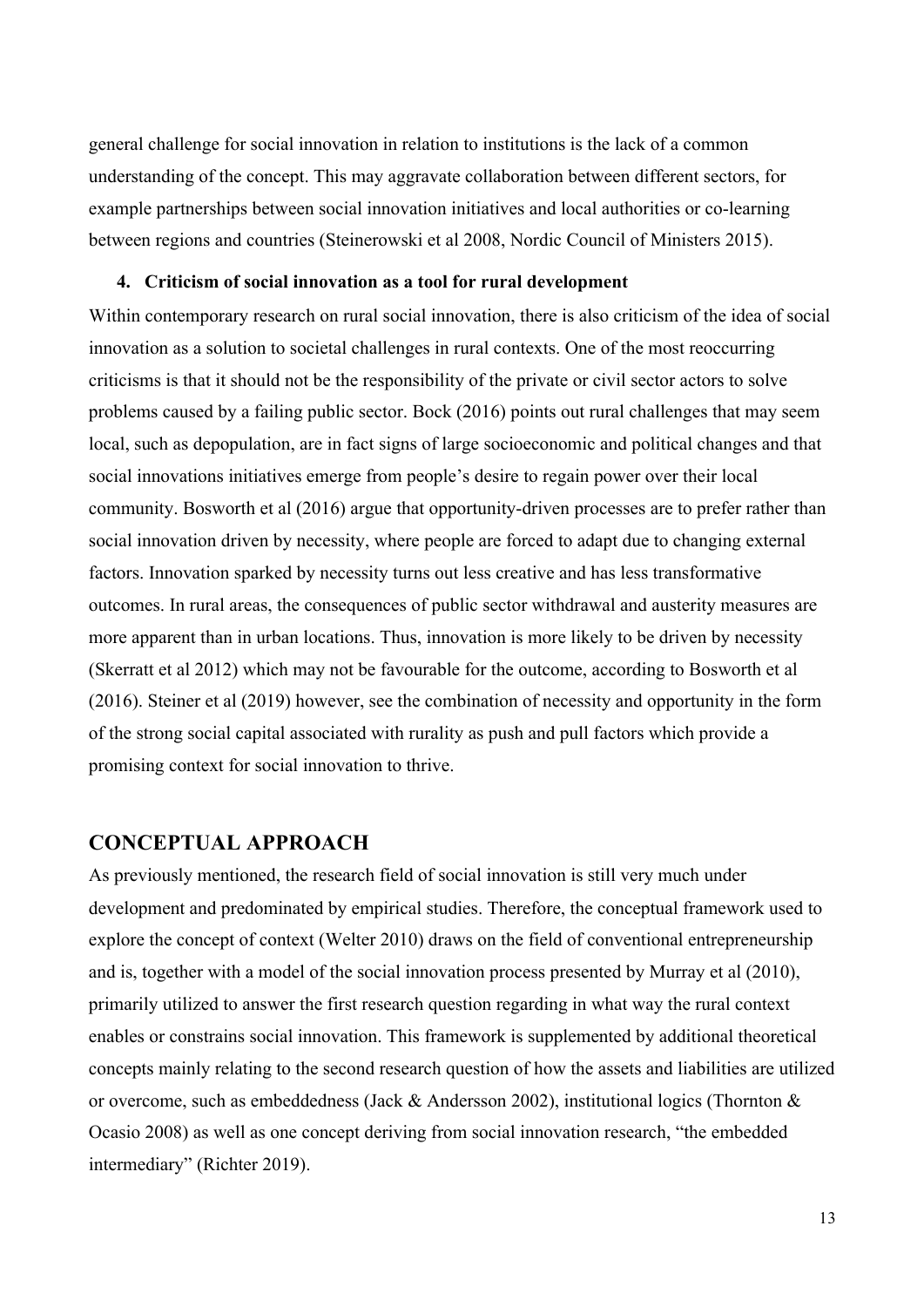### **1. Dimensions of context**

The aim of this thesis is to increase knowledge about the interplay between social innovation, in which entrepreneurial activity is a key element, and the rural context. In order to do so, it is necessary to further investigate what constitutes a context. With inspiration from Steyaert & Katz (2004), Welter (2010) illustrates the complex and multifaceted concept of context by identifying three aspects; the social context, the spatial context and the institutional context. Welter argues that exploring the context is crucial to understand entrepreneurial activity and states: "Context simultaneously provides individuals with entrepreneurial opportunities and sets boundaries for their actions; in other words, individuals may experience it as asset and liability." (p.165). By identifying the factors perceived as assets or liabilities for social innovation in rural areas relating to the social, spatial or institutional context I will gain insight into the how the rural context enables and constrains social innovation. This knowledge could be helpful when designing or implementing policies and projects aiming to support social innovation as solutions to societal challenges in rural areas.

According to Welter (2010), exploring the context implies asking the questions *when* and *where* an entrepreneurial activity takes place, in order to get an idea of *who* is involved and *why*. While the question *when* refers to the historical context, *where* means looking at the aspects of location. Welter identifies four dimensions of the context in regards to the issue of *where*; business, social, spatial and institutional. However, these categories cannot be strictly separated but overlap and are interlinked with one another. Welter emphasises that acknowledging the diversity and many layers of context is important in order to include innovative forms of entrepreneurial activities. As social innovation can be seen as an entrepreneurial activity driven by social change rather than economic value (Howaldt & Hochgerner 2018), Welter's framework is suitable also to study the enablers and constraints for the social innovation process.

When elaborating on the different dimensions of context, Welter (2010) chooses to leave out the business dimension. She argues that much of existing entrepreneurship research is done from a business context perspective, since it is relatively easy to observe and suits the prevailing idea of entrepreneurship as an individual activity. Klapper, Lewin & Delgado (2009) understand the business context as to what extent the legal and bureaucratic framework facilitate the process of starting a (commercial) business. After considering what a business dimension of context would mean in terms of social innovation, I decided to, in line with Welter, focus on the three non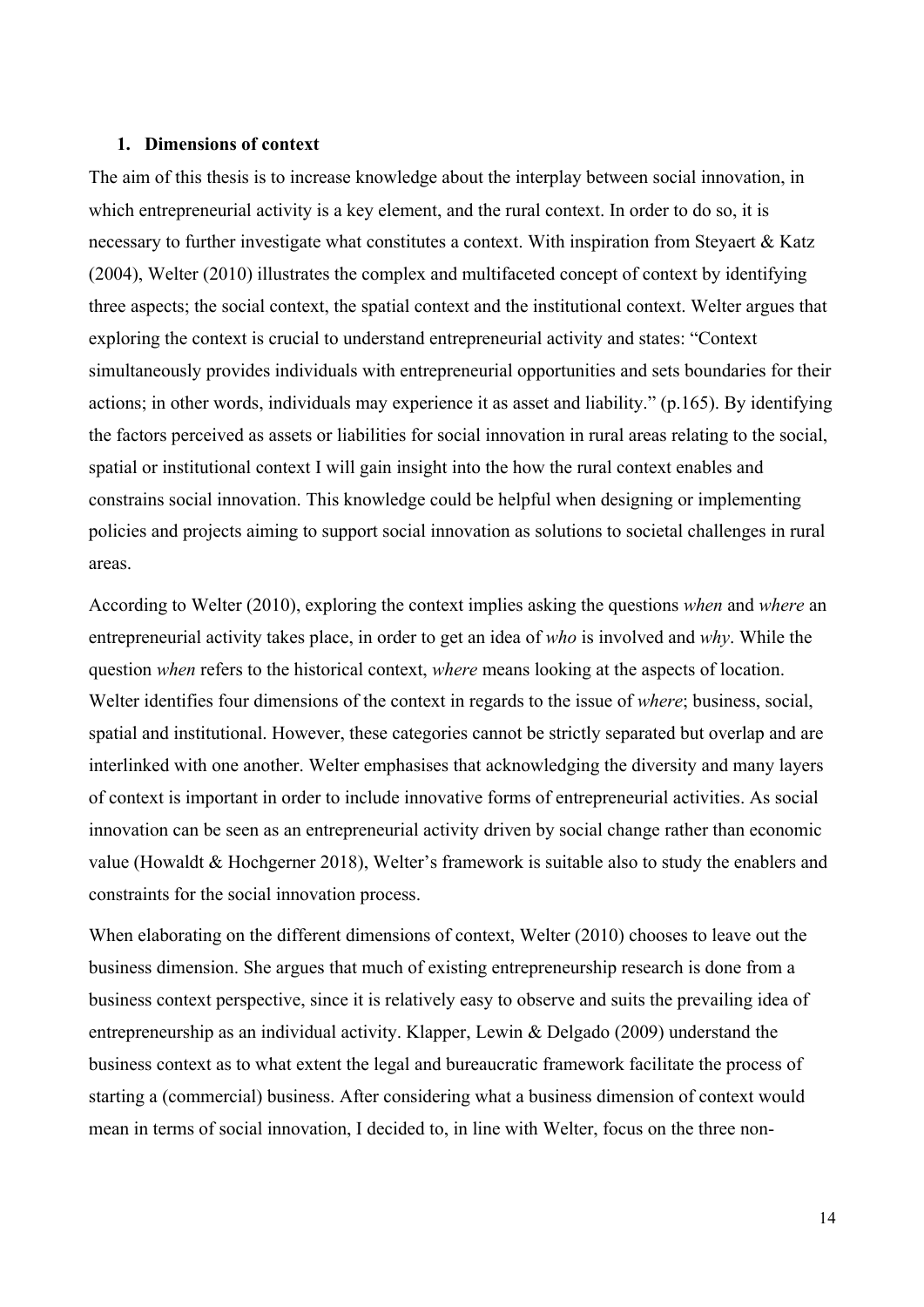business dimensions. The role of the legal and bureaucratic framework in social innovation can be understood as part of the institutional dimension.

### *The social context*

Social networks are considered to be an essential resource for both social and conventional entrepreneurial activity (Dufays & Huybrechts 2014). They can provide information, different forms of capital and resources, as well as encouragement and support. Research shows that strong social ties are especially important for an entrepreneurial initiative in its infancy to overcome the disadvantage of being new and small, and for providing opportunities for disadvantaged groups such as women and ethnic minorities (e.g. Davidsson and Honig 2003, Manolova et al 2007). Another, less recognised, aspect of the social context is the importance of the family and the household. The family or the household are not only valuable is terms of support, but can also provide and recognise entrepreneurial opportunities and facilitate access to resources (Welter 2010).

Several scholars use the term "social capital" to highlight that relationships play an important role in entrepreneurship as well as in democracy, given that social capital can be transformed into other forms of capital (Dufays and Huybrechts 2014). Welter (2010) conforms to this understanding even though she does not use the term social capital but rather speaks about social networks and what resources they can give access to. In most cases social capital is regarded as an asset, but it has its darker sides. Exclusion of "outsiders", strong norms within the group, constraints on individual freedom through social control and an "underdog" group identity may all hamper new ideas and behaviour (Portes 1998), such as innovation and entrepreneurial activity.

### *The spatial context*

The spatial context refers to the geographical environment, but it is more than a physical location according to Welter (2010). The spatial context is also defined by its social boundaries, which can consist of shared identities, meanings and informal rules connected to a certain place. Thus, the spatial context is strongly intertwined with the social dimension of the context, as well as with informal institutions.

## *The institutional context*

One of the most famous definitions of institutions was formulated by Douglass C. North (1991) who described institutions as "rules of the game" and stated that "institutions are the humanly devised constraints that shape political, economic and social interaction. They consist of both informal constraints (sanctions, taboos, customs traditions and codes of conduct) and formal rules (constitutions, laws, property rights)." (p. 97). According to North, institutions evolve gradually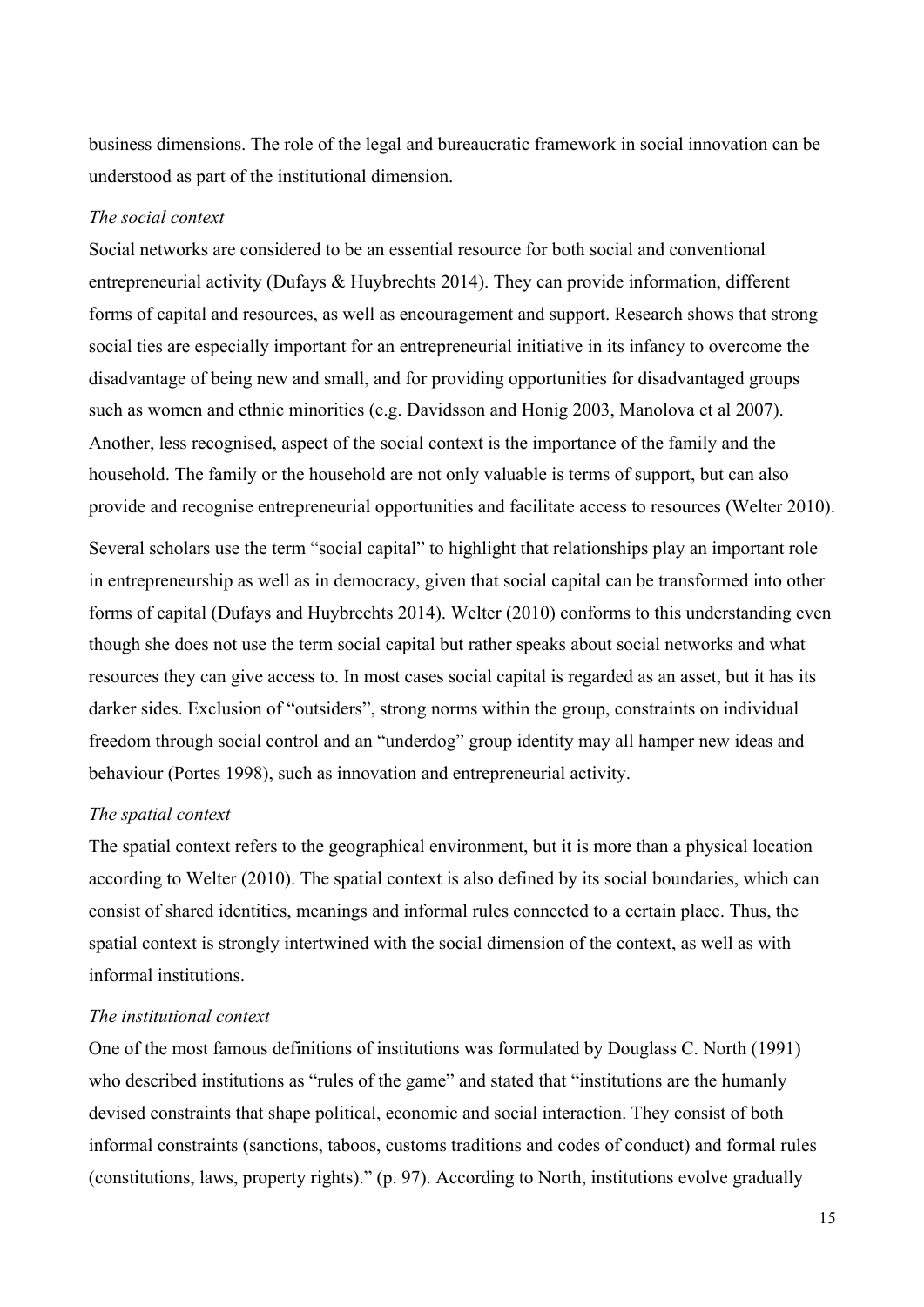over time and are needed to create order and reduce uncertainty in all forms of interaction. Welter (2010) seems to agree with North and exemplifies formal institutions as policies, regulations, political decisions, economic systems and technological changes and informal institutions as attitudes, norms, informal rules and religion.

### **2. Institutional logics**

Central to the institutional context is the concept of institutional logics. In short, institutional logics can be described as the overarching values, beliefs, assumptions and practices that guide the cognition and actions of both individual and organisational actors (Thornton & Ocasio 2008). Capitalism, democracy, state bureaucracy, religion and family are all examples of institutional logics (Thornton & Ocasio 2008). A multiplicity of institutional logics can exist within the same organisation, something which can cause conflict and destruction but also contribute to a more endurable and innovative environment (Besharov  $\&$  Smith 2014). The ability to bridge different institutional logics may even be a crucial factor for a successful social innovation (Kokko 2018).

### **3. Embeddedness**

In line with Welter (2010), Jack & Anderson (2002) also stress the importance of context in relation to entrepreneurship. They elaborate on the concept of embeddedness, which is seen as "the nature, depth, and extent of an individual's ties into the environment" (p. 468), further highlighting how strong the linkage between spatial and social aspects are, especially in a rural location. Jack and Anderson argue that embeddedness entails local knowledge that can provide opportunities and access to information inaccessible to outsiders.

### **4. The embedded intermediary**

Drawing on theoretical concepts such as the information broker, structural holes (Burt 1992; 2004) and the multiple insider (Vedres & Stark 2010), Ricther (2019) coins the term "the embedded intermediary". Richter claims that this is a well-suited model to explain the role of a social enterprise in a rural community. The embedded intermediary can be considered to encompass the social, spatial as well as the institutional dimension of context, acting as a bridge between social, spatial and cultural gaps and possessing the ability to link different spheres and mobilise resources in order to realise innovative ideas that benefit the community. The embedded intermediary is socially embedded in the local community, holds a personal engagement for the well-being of their group and operates for the benefit of the community. The embedded intermediary plays an important role in rural communities by enabling access to resources that previously were difficult to acquire, such as knowledge, trends, power and financial resources through their social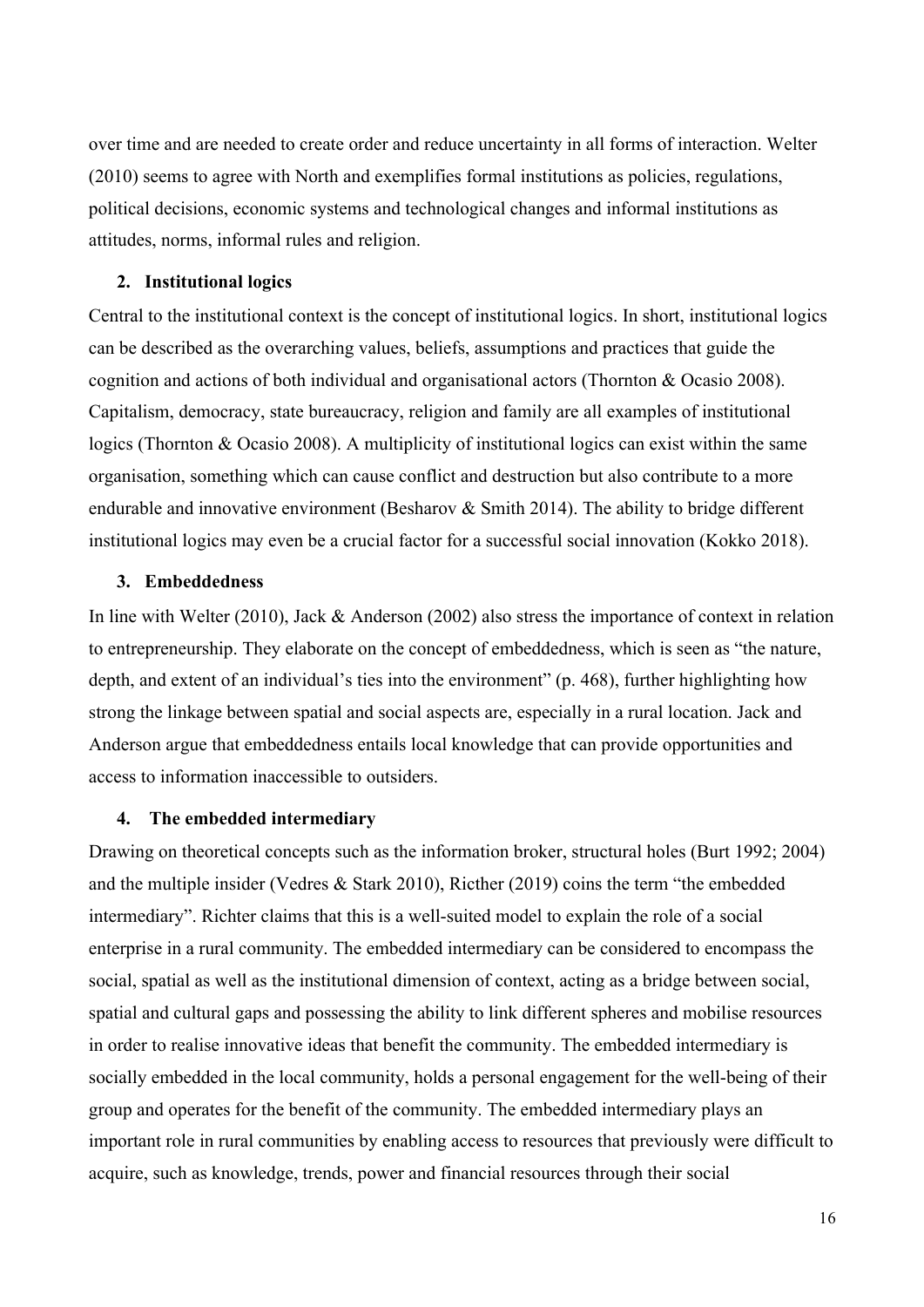embeddedness in the community and unique position in outsider networks (Richter 2019). In his study, Richter illustrates his theoretical concept with two cases of social enterprises where the ability to act as an embedded intermediary can be traced to a personal experience of bridging gaps in terms of being a "return migrant" or an "outsider" to the local community.

# **5. The process of social innovation**

Social innovation is a collaborative process perceived as valuable in itself and the impact of the context can vary throughout the social innovation process (Murray et al 2010; Neumeier 2017). Therefore, I have chosen to interpret the data not only with the help of Welter's (2010) dimensions of context, but also by recognising the different stages of the social innovation process. Even though each social innovation process is unique and seldom evolves in a linear fashion, a model of the process can provide a helpful framework for analysis (Murray et al 2010). I have chosen the model of the social innovation process put forward by Murray, Caulier-Grice and Mulgan in The Open Book of Social Innovation (2010) and illustrated in figure 1.





# *Prompts*

The first stage of the social innovation process refers to what triggers the process to begin with; the root cause of the challenge that the social innovation is a response towards. This cause can emerge out of opportunity but also from necessity, or both (Bosworth et al 2016). An economic or ecological crisis, cuts in public spending and new technology are all examples of prompts that can spark social innovation (Murray et al 2010).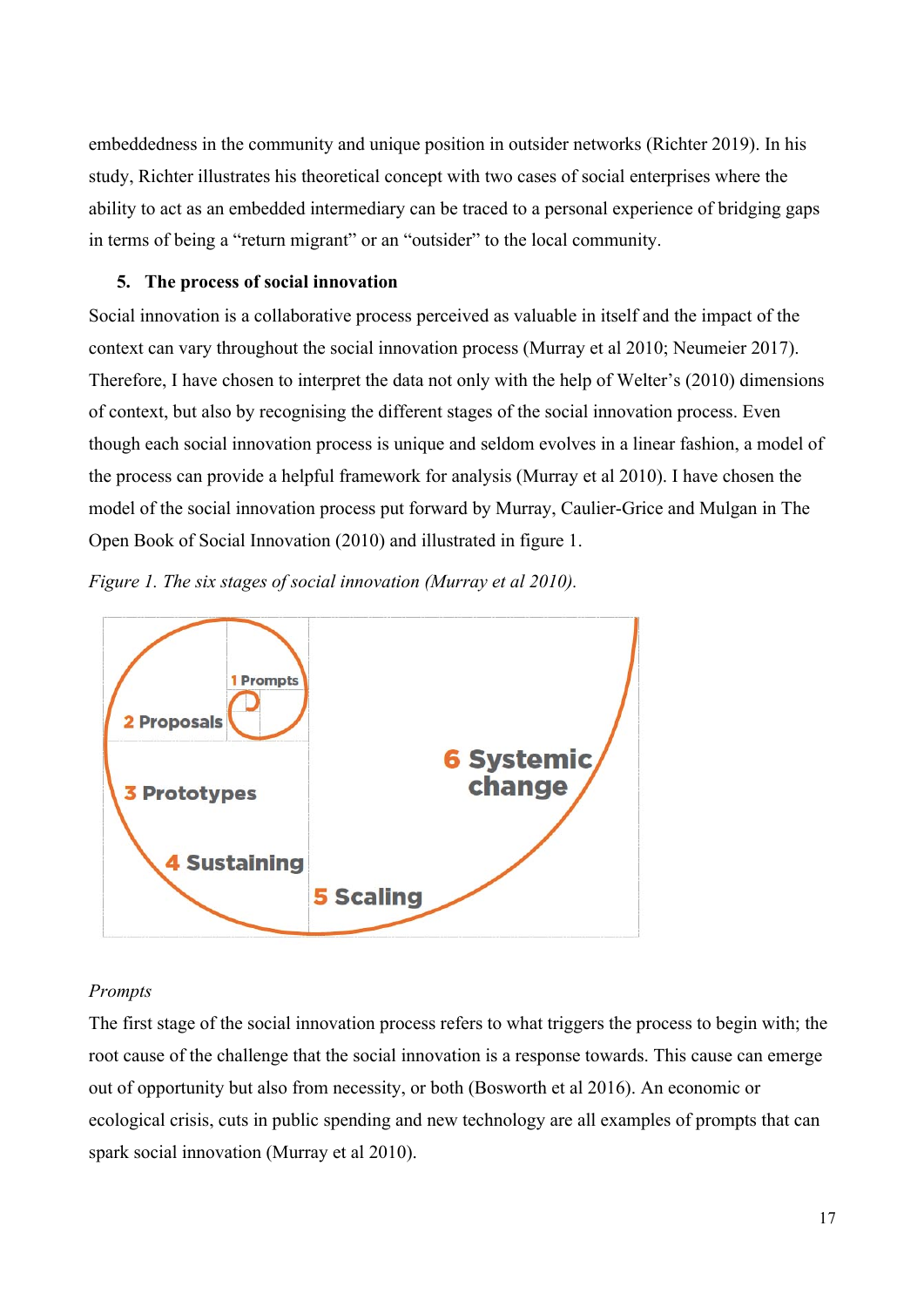### *Proposals and ideas*

This stage is about generating ideas to solve the challenge identified in the previous stage. There is a great variety of formal methods especially designed to come up with ideas, but this stage might as well happen spontaneously (Murray et al 2010).

### *Prototypes*

At this stage, the ideas are tested in practice through trial and error. Some social innovations might involve more formal prototyping such as pilot studies or an actual prototype of a product, while others might simply try the idea and learn along the way (Murray et al 2010).

#### *Sustaining*

If the social innovation survives the prototyping stage, focus will shift to how to make the innovation sustainable. Financial sustainability might be what first comes to mind, but other aspects such as social relations as well as governance and organisation of the social innovation initiative may be just as significant (Murray et al 2010).

### *Scaling and diffusion*

In conventional commercial innovation, the goal is often to up-scale the innovation in order to maximise profit. Scaling in terms of reaching broader markets and a larger number of users might be the ambition in some cases of social innovation, but scaling might equally well imply spreading of ideas, imitation of ideas and adaptation of the innovation to new locations. Other examples of scaling or diffusion put forward by Murray et al (2010) are adoption by the public sector and diffused demand, for example an increased demand for locally and sustainably produced goods. Steiner & Teasdale (2019) suggest that in a rural context, it may be necessary to shift from a focus on "scale" to "scope", in terms of increased networking and collaborating within and across sectors.

#### *Systemic change*

Since social innovation strives to transform the existing order (Murray et al 2010), its ultimate goal is systemic change, i.e. a situation where the social innovation actually changes the predominant system whether it be in terms of laws and regulations, economic flows, mind-sets, household behaviour or something else. According to Murray et al (2010, p.13), "systemic change generally involves new frameworks or architectures made up of many smaller innovations." One example is how waste has moved from being considered the end of a product's life cycle and a public health problem, to being seen as a resource and how this in turn has changed household behaviour, laws and production systems. The stage of systemic change coheres to Welter's (2010) idea about "recursive links" between the context and the entrepreneurial activity. According to Welter,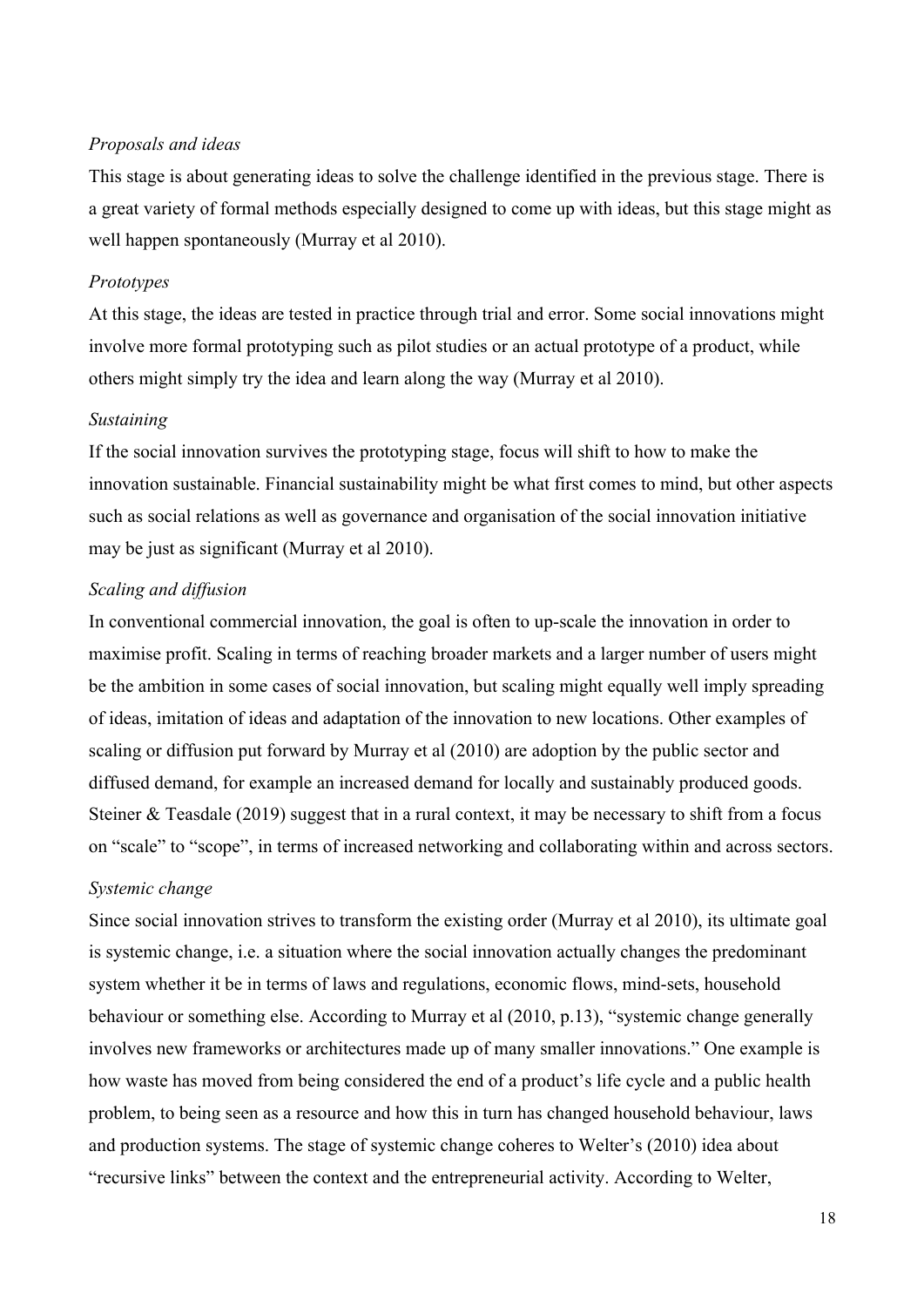entrepreneurial research has hitherto mainly focused on how the context impacts entrepreneurial behaviour. However, the links between context and entrepreneurship are recursive, which means that the entrepreneurial activity also shapes the context. While this issue is only touched upon in conventional entrepreneurship, it is the very core of social innovation.

# **METHODOLOGICAL APPROACH**

In this section, I will present the choices made throughout this study and what motivated them. Beginning with the philosophical outset, I then proceed to the explain the process of gathering empirical material and conclude by pointing out some of the challenges and limitations to this study.

# *Philosophical worldview*

To fully comprehend a piece of research it is important to know the underlying worldview and assumptions that have shaped the study, also known as ontology, epistemology and methodology (Cresswell 2014). Ontology attends to the nature of reality and what we can know about it, epistemology refers to the question of knowledge, what it constitutes and how it can be obtained, while methodology concerns the techniques used to gather knowledge (Bryman 2012).

This study is premised on the research approach of critical realism. This approach views reality as independent of our perceptions and descriptions of it, however, reality and the social phenomena that constitute it cannot be directly accessed through observation. Through conceptualisation, the scientist can set out to understand real events and their underlying structures, processes and mechanisms. Furthermore, the critical realist approach acknowledges the context as crucial to reveal conditions that promote or impede processes (Bryman 2012), which closely corresponds to the aim of this thesis which is to gain increased insight into the interplay between social innovation the (Swedish) rural context.

### *Literature overview*

Prior to conducting this study, an overview of existing literature on social innovation in rural contexts was conducted. Articles were retrieved from the scientific databases available through the library at the Swedish University of Agricultural Sciences. The search words used were "social innovation" OR "social entrepreneurship" AND "rural". From the retrieved articles, I identified the most frequently cited authors specifically addressing the topic of social innovation in relation to (rural) context. Deriving from their work, I explored the research area until the same pieces of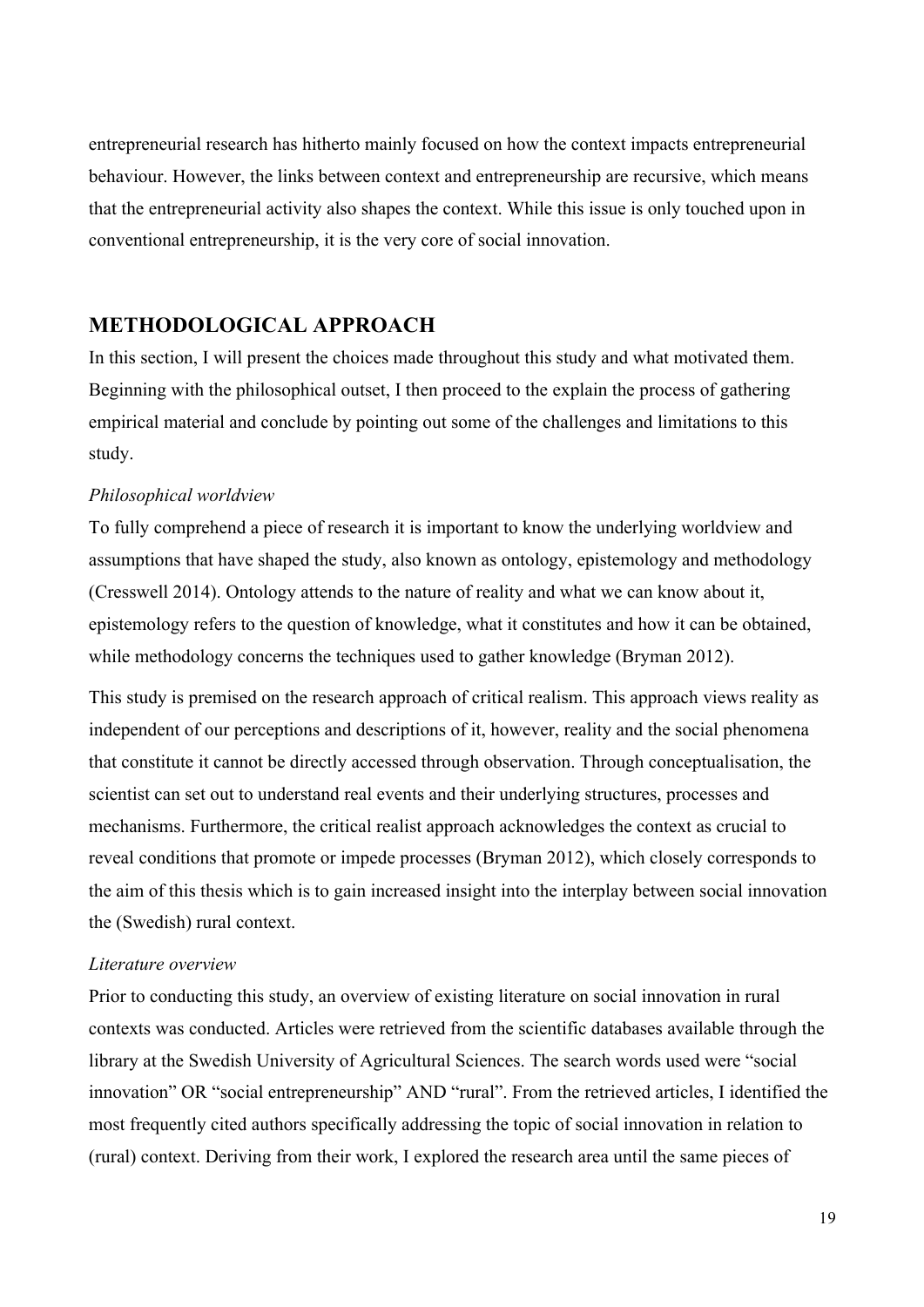research where repeatedly cited, indicating that the main ideas of the field had been covered (Salkind 2012).

### *Research design*

For the purpose of this study, a qualitative approach was chosen due to its suitability to explore complex links between a wide range of mechanisms and present a holistic perspective (Denscombe 2018). Furthermore, the study was conducted in the form of a case study, which is appropriate when the purpose is to explore contemporary phenomena intertwined with real-life contexts and the research question posed is "how" (Yin 2009). The overarching case is considered to be "social innovation in rural Sweden" and consists of five empirical sub-cases of social innovations in different rural locations in Sweden.

# *Selection of cases*

The empirical cases included in this study were found by contacting strategic people who could be expected to be acquainted with social innovations in rural locations, such as staff at the Swedish University of Agricultural Sciences, staff at Coompanion and through a post in the Facebook group "Social entrepreneurship and social enterprising" administrated by the Swedish Agency for Economic and Regional Growth. Approximately 30 suggestions on rural social innovations were acquired through these channels, whereof ten were chosen guided by the definitions to be presented in the next section. Out of these ten, five representatives of the social innovation initiatives responded and had the possibility to participate within the given timeframe of the study. In each of the cases, an interview was conducted with the one individual expected to have the best insight into the process of that social innovation. In four of the five cases, the interviewee was the initiator or one of the initiators of the social innovation, and for one of the cases the interviewee was a project manager at the organisation that initiated the social innovation.

Firstly, the eligible cases of social innovation were identified in coherence with the definition of social innovation used in this study; "Social innovations are new ideas that meet social needs, create social relationships, and form new collaborations. These innovations can be products, services or models addressing unmet needs more efficiently" (European Commission 2020). As this definition is still relatively broad, the selection of cases was also guided by the "principles of a social enterprise" (TESSEA Network 2011 in Hudcovà et al 2018) which adds emphasis on the local and environmental benefits that social innovations can provide and thus is suitable for the purpose of studying social innovation as a tool for rural development.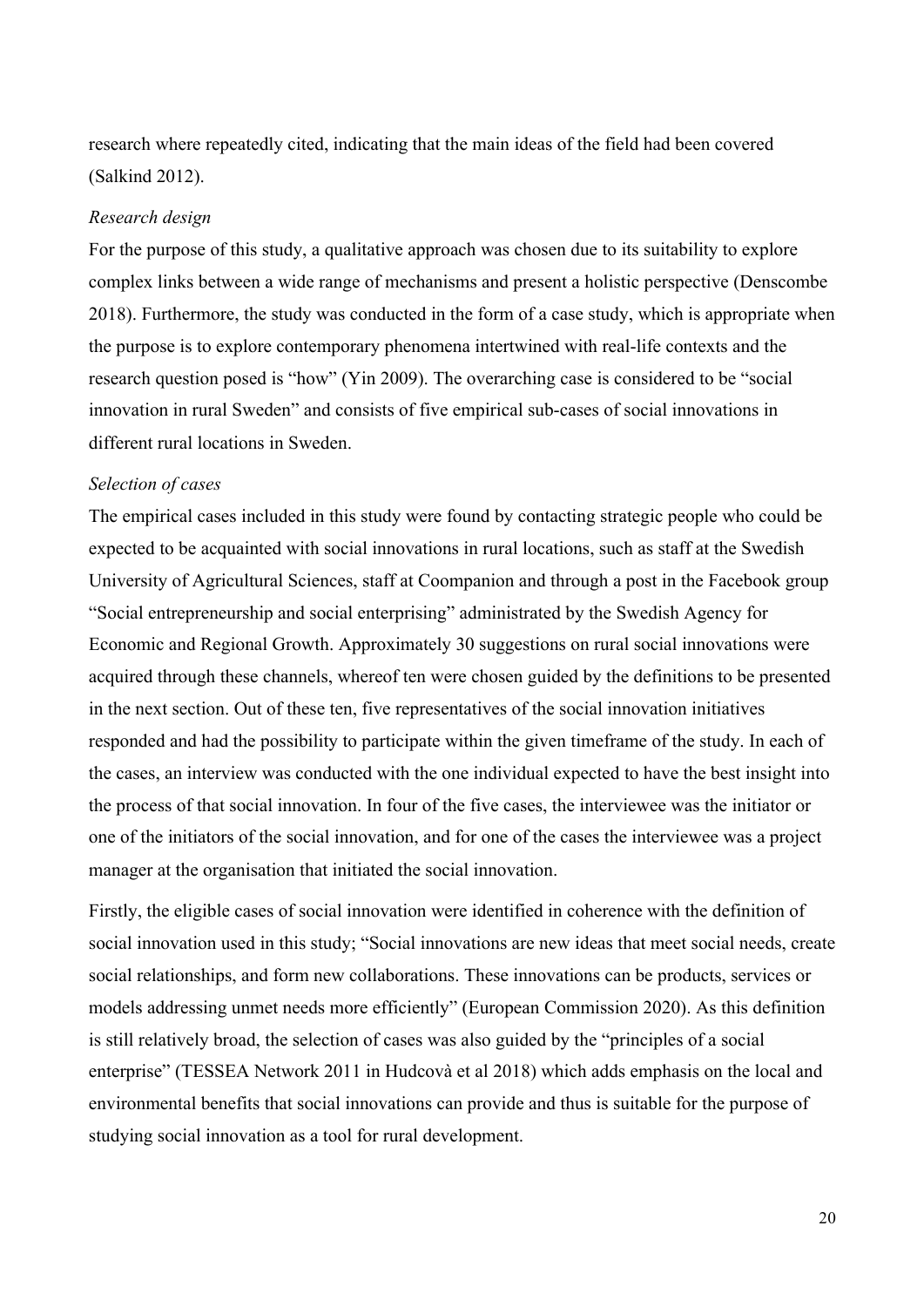*Table 1. Principles of social enterprise. (TESSEA Network 2011, arranged by Hudcovà et al 2018, p. 382).*

| <b>Principles of social</b><br>enterprise | <b>Social benefit</b>    | <b>Economic benefit</b>  | <b>Environmental and</b><br>local benefit |
|-------------------------------------------|--------------------------|--------------------------|-------------------------------------------|
| Characteristics and                       | Activity is benefitting  | Performing of regular    | Priority is given to                      |
| features, following                       | society at large or      | economic activity.       | satisfying the needs of                   |
| European                                  | specific groups of       | Autonomy in              | the local community.                      |
| understanding of social                   | (disadvantaged)          | management               | Favouring and using                       |
| enterprise.                               | people.                  | decisions,               | local resources.                          |
| Social enterprises have                   | Participation of         | management is not        | Satisfying, therefore,                    |
| to fulfil $-$ or to evolve                | employees and            | dependent on external    | the local demand.                         |
| toward a fulfilment $-$                   | members in the           | founders.                | Respecting                                |
| of these criteria.                        | strategic planning of    | At least the minimal     | environmental aspects                     |
|                                           | the enterprise.          | share of the total       | of the production and                     |
|                                           | Any possible profits     | output (products or      | the consumption.                          |
|                                           | are used primarily for   | services) is sold in the | Cooperation of the                        |
|                                           | the development of the   | market.                  | social enterprise with                    |
|                                           | social enterprise and/or | Ability to cope with     | important local                           |
|                                           | for fulfilling           | economic risk.           | players.                                  |
|                                           | community goals.         | The trend toward paid    | Innovative approach                       |
|                                           |                          | work.                    | and innovative                            |
|                                           |                          |                          | solutions.                                |

The five selected cases are all located in rural areas according to the Swedish Board of Agriculture's classification of "rural municipalities" (Swedish Board of Agriculture 2020) as illustrated in figure 2. This classification takes both the amount of population, population density and distance to a city with at least 50 000 inhabitants into account. The classification is used by several Swedish governmental agencies and based on work by the OECD which enables international comparisons (Swedish Agency for Economic and Regional Growth 2020).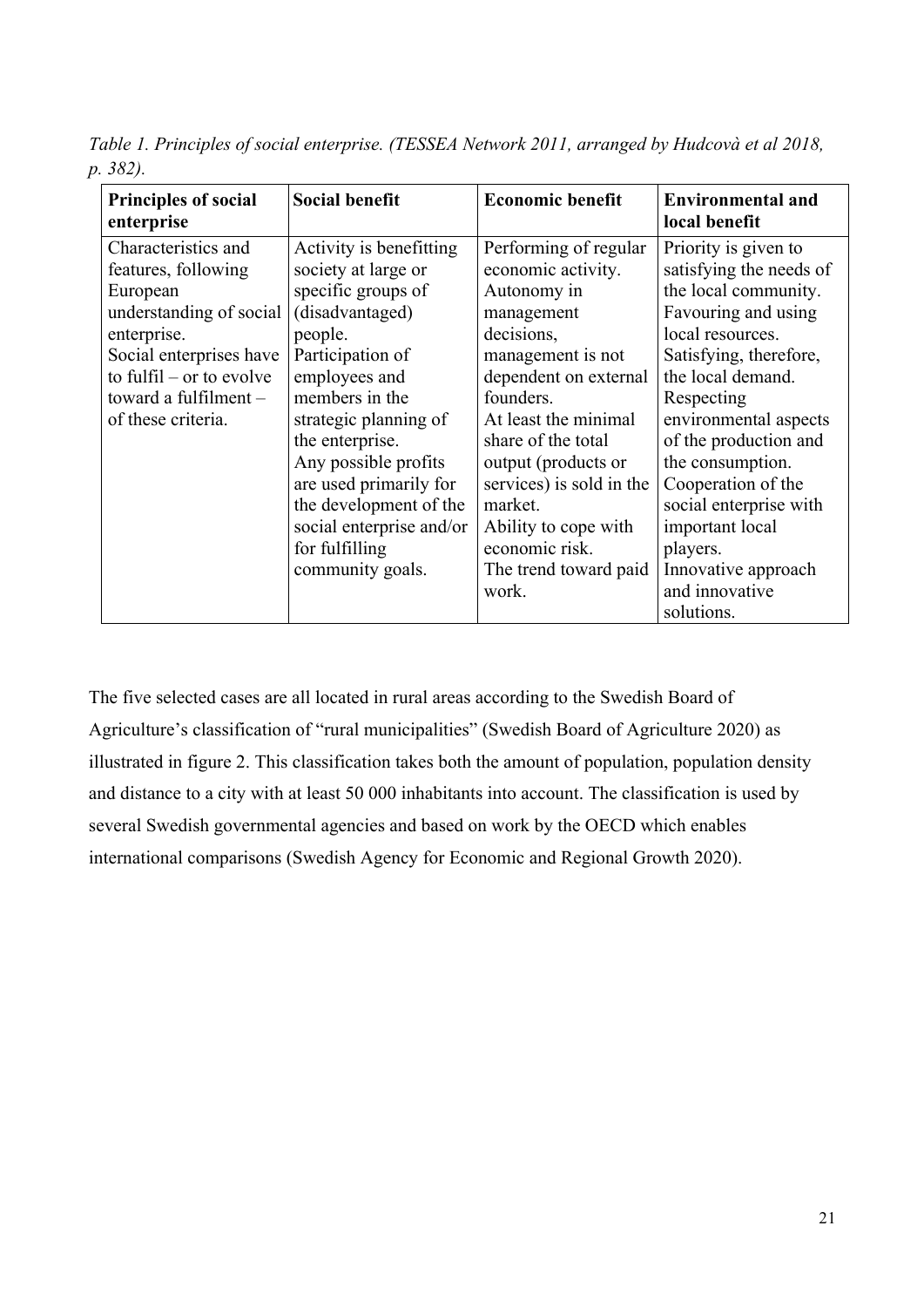

*Figure 2. Classification of Swedish municipalities as rural or urban (Swedish Board of Agriculture 2020) and locations of social innovation cases (added by author).*

### *Interviews*

Because of the complex nature of both social innovation processes as well as contexts, it can be assumed that a detailed description can best be given by someone who has experienced these dynamics. Therefore, semi-structured interviews were conducted with individuals involved in social innovations. Semi-structured interviews imply that a set of topics are covered throughout the interview but that the order of these topics is flexible and the interviewee is encouraged to develop his or her thoughts along the way (Denscombe 2018). The overarching purpose of the interviews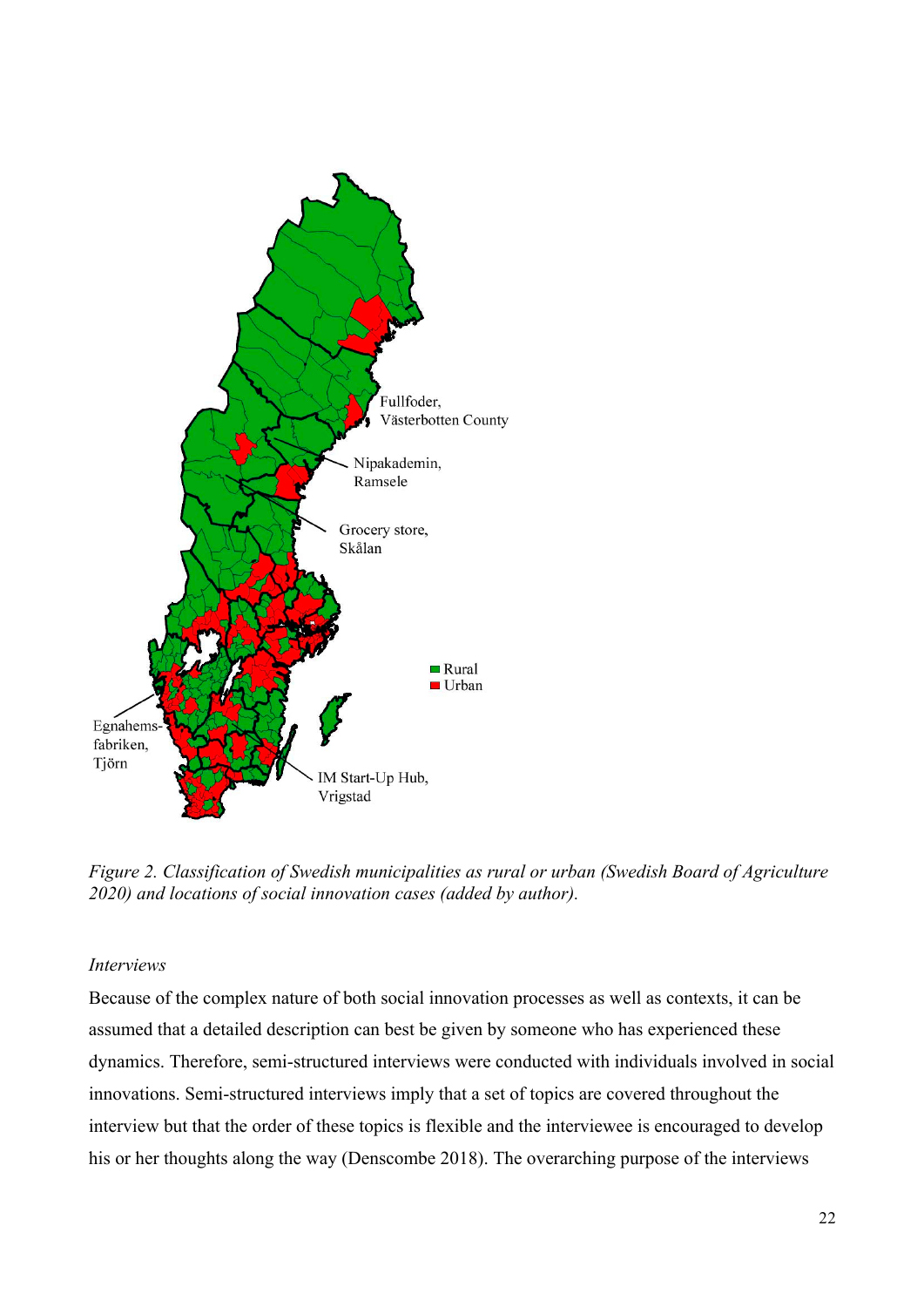communicated to the interviewees was to hear the story of their social innovation initiative, from the moment the idea was first prompted to potential plans for the future.

Each interview was approximately 60 minutes long and conducted per telephone during March and April 2020, partly due to geographical distance and partly because of the spread of Covid-19 during the spring of 2020. The interviews were recorded and transcribed and notes were also taken. One of the audio files containing an interview was damaged and could not be transcribed word by word, but the assessment was made that the notes were detailed enough to conduct an analysis. All five interviewees have approved of their full names being published in this thesis.

| Name of social<br>innovation<br>initiative | <b>Interviewee</b>            | Location                                                     | <b>Main activity</b>                                                                                       |
|--------------------------------------------|-------------------------------|--------------------------------------------------------------|------------------------------------------------------------------------------------------------------------|
| Nipakademin *                              | Åke Wikström<br>$(\text{ÅW})$ | Ramsele, Sollefteå<br>municipality,<br>Västernorrland county | Initiating entrepreneurial<br>activity with the purpose of<br>local ecological and economic<br>well-being. |
| Fullfoder                                  | Arne Lindström<br>(AL)        | Västerbotten county                                          | Developing a type of reindeer<br>fodder to solve conflicts<br>between farmers and reindeer<br>herders.     |
| Grocery store                              | Pär Olsson (PO)               | Skålan, Berg municipality,<br>Jämtland county                | An unstaffed grocery store<br>using new technology.                                                        |
| Egnahemsfabriken                           | Tinna Harling<br>(TH)         | Tjörn, Tjörn municipality,<br>Västra Götaland county         | Enabling access to housing for<br>disadvantaged groups.                                                    |
| IM Start-Up Hub                            | Erik Lago (EL)                | Vrigstad, Sävsjö<br>municipality, Jönköping<br>county        | Individually based support to<br>newcomers in Sweden.                                                      |

*\*Due to technical problems when recording this interview there are no direct citations in this case.* 

### *Analysis of empirical material*

The analysis of the empirical material was carried out by arranging the conceptual framework on dimensions of context provided by Welter (2010) and the model of the social innovation process provided by Murray et al (2010) into an analytical framework. The analysis was carried out through coding, guided by the suggestions by Bryman (2012). Practically, the interviews where coded into a chart which visualises which dimension of context that enabled or constrained the social innovation process at a certain stage of the process (Table 3). With the help of the chart, a set of major themes were identified and further investigated with the guidance of additional theoretical concepts.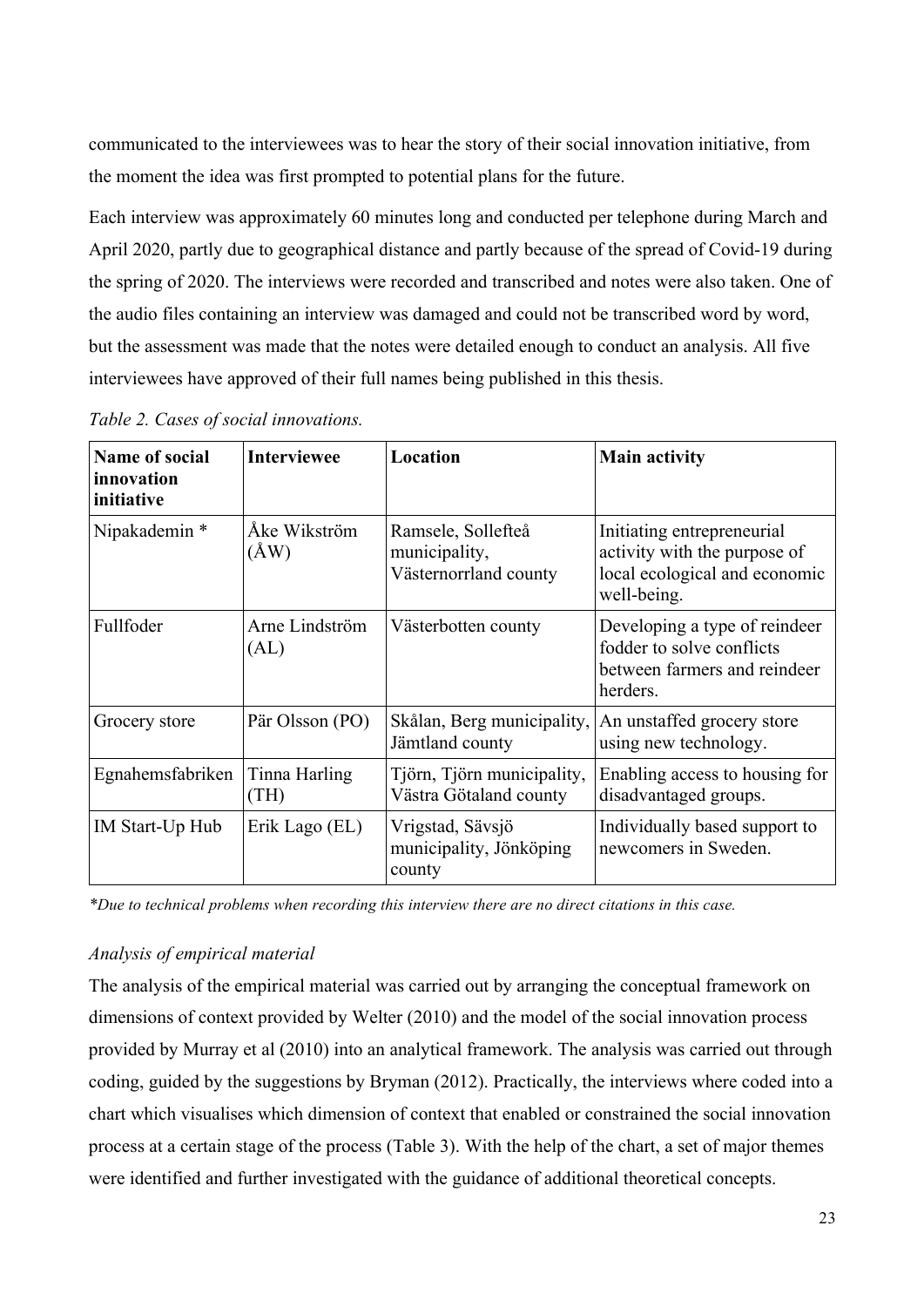PROMPTS PROPOSALS PROTOTYPES SUSTAINING SCALING/SCOPING SYSTEMIC **CHANGE SOCIAL SPATIAL INSTITUTIONAL**

*Table 3. Chart to visualise stages of the social innovation process in relation to dimensions of context (Murray et al 2010, Welter 2010, arranged by author).*

### *Challenges and limitations to the study*

The elusive nature of social innovation as a concept has been a challenge throughout this study, both in relation to theory as well as empirics. Firstly, scholars employ different definitions of social innovation while claiming to study the same topic, namely social innovation in rural development. This makes identifying relevant literature an intricate task. However, I have been aware of this issue throughout the process of reading literature on the topic and selected which studies to include in the literature review based on relevance to the research question and that the claims made can be applicable also to situations where a slightly different definition of social innovation is used.

Secondly, due to the fact that the nature of social innovation is difficult to pinpoint, and given that the concept is still relatively unfamiliar to Swedish authorities (Skerratt 2012; Nordic Council of Ministers 2015), there is no formal register or documentation of social innovation initiatives in Sweden, with the exception of "Work integration social enterprises" who can choose to register themselves on the platform Sofisam (Sofisam 2020). As previously mentioned, cases were selected in accordance to a set of definitions in order to ensure that their circumstances would be fairly similar. Choosing to include a broader range of social innovations, such as work integration social enterprises, would have increased the number of eligible cases which would have made it possible to delimit the study to a smaller geographical area. However, as the conditions for these kinds of social enterprises are significantly different from the conditions for the chosen social innovation initiatives, the study would have taken a different direction than intended. Choosing a specific Swedish region was thus not an alternative due to the scarcity of social innovations with somewhat similar characteristics. Furthermore, the purpose of this study is not to compare the cases with one another but to explore the interplay of each social innovation and that specific rural context. Additionally, if the cases demonstrate similar results despite their various geographical locations, this indicates that the results are connected to the rural context rather than the characteristics of that specific community (Yin 2009).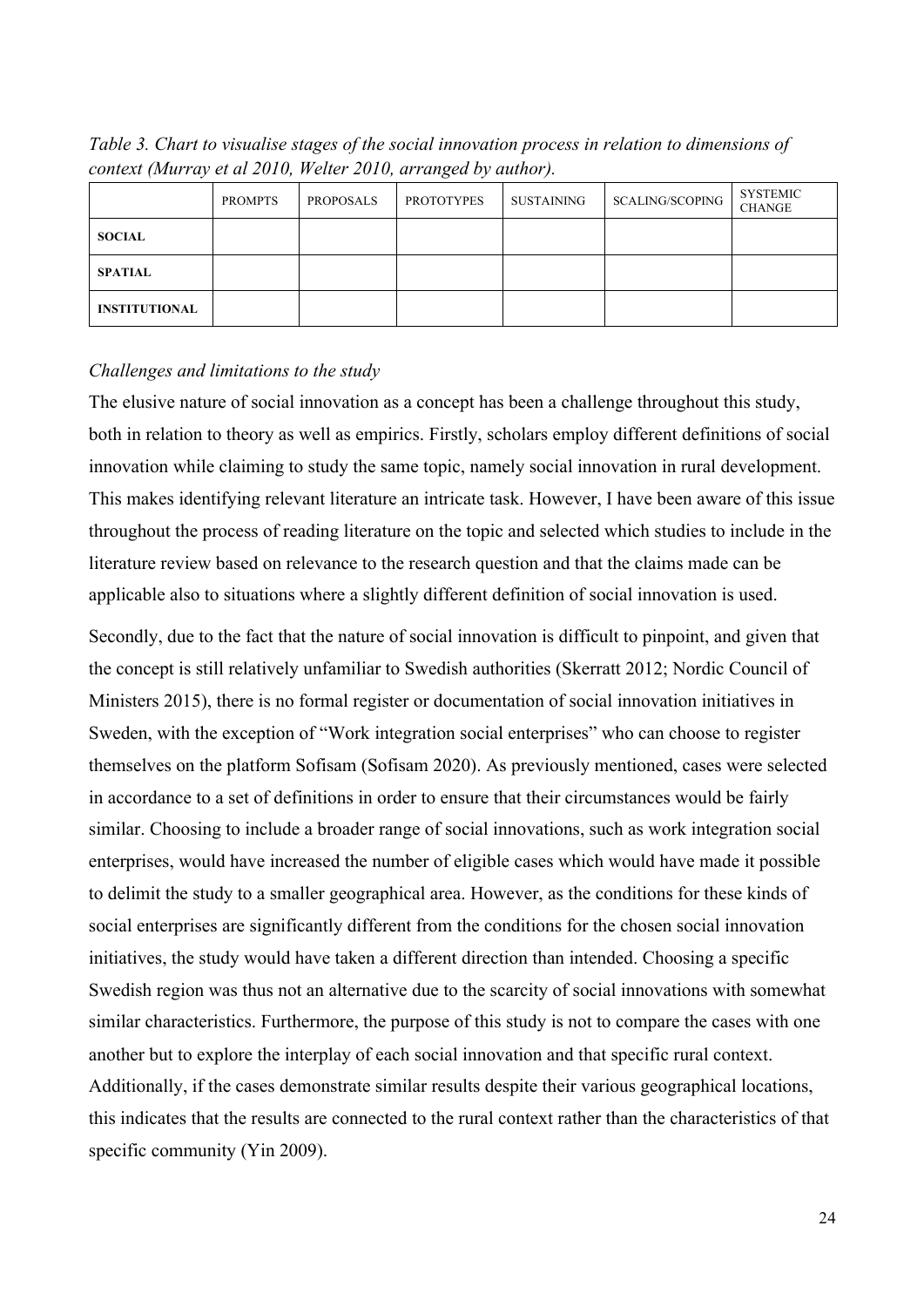To gain an even deeper insight into the relation between the context and each of the social innovation initiatives, it would have been desirable to interview more people involved in or affected by the initiative such as local stakeholders, representatives of the institutional sector and actors cooperating with the social innovation initiative. This has not been feasible within the scope of this study and has not been necessary in order to fulfil the aim of the study, but provides an intriguing prospect for future research.

Finally, it can be noted that four out of five interviewees are men. Whether this is a coincidence or if it suggests that men are more probable to initiate/manage social innovations than women is not possible to discern from this study, but could too make up a topic for future studies.

# **RESULTS**

In this section I will present the five cases of social innovation and how each of the interviewees have perceived the process in terms of enablers or constraints as well as how they have made use of or overcome the perceived assets and liabilities. In order to prepare for the forthcoming analysis, I will link the empirical results to the dimensions of context described by Welter (2010): the social, spatial and institutional dimensions of context.

### **1. Nipakadmin, Ramsele**

"Nipa" is the word for the steep, sandy slopes that sometimes line the rivers in certain parts of Northern Sweden. The slopes are a result of long-time erosion and give a unique character to the scenic landscape. "Akademi" is, not unexpectedly, the Swedish word for academy and was chosen to give the name a sense of nobility. The initiative to found Nipakademin was taken by Åke Wikström (ÅW) in 2006 when he returned back to his home village Ramsele after retiring and realised that the landscape had changed dramatically during his years away from home. The beautiful slopes he remembered from his childhood were overgrown with bush. ÅW decided to do something about it and gathered a group of local like-minded people to help restore the landscape. One of their first projects was to jointly start a cattle farm with the purpose of letting the cattle graze the slopes. During the years, Nipakademin has resulted in several other initiatives focusing on sustainable management of the local environment and promoting local food production and green entrepreneurship.

The prompt for starting Nipakademin can thus be said to derive from the **spatial context**; ÅW's urge to do something about the deteriorated landscape. At a second stage, ÅW reached out to people that could help him to formulate ideas to realise his vision. He did not only rely on pre-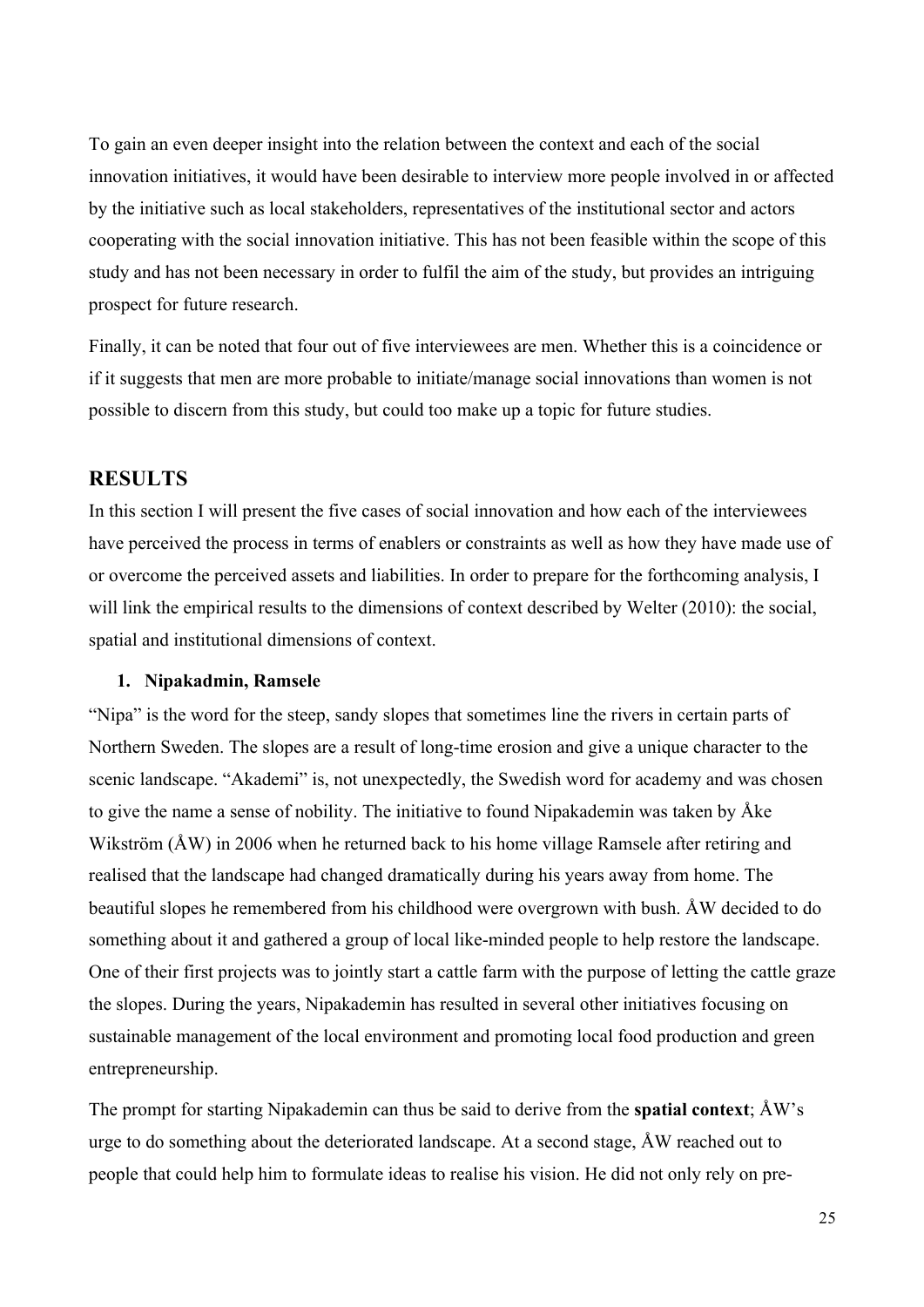existent relationships but simply made telephone calls to people whom he thought might be interested and strategically important for the purpose. ÅW emphasises that there was a need for both theoretical and practical skills. The people that ÅW involved were both local people that shared the concern for the landscape as well as more strategic contacts in terms of veterinarians, researchers and other specialists. Hence, the stage of proposals and ideas as well as the stages of prototypes were to a great extent shaped by the **social context**. However, the social context is undeniably intertwined with the other dimensions of context. ÅW mentions that the Ramsele region has a history of a "green wave", a 1970's movement where people from large cities moved to rural areas with the ambition to lead a more sustainable life. Therefore, according to ÅW, Ramsele has a considerable number of inhabitants that are interested in sustainability issues and keen to take part in projects like the one he had in mind. Something which demonstrates the connection between the **social, spatial** and the (informal) **institutional** dimensions of context. Furthermore, ÅW utilised his personal connections with the County Administrative Board of Västernorrland, which is an actor of the local (formal) **institutional** context.

Once the idea of creating a shared cattle farm was formulated, finance was acquired from the Country Administrative Board and the World Wildlife Fund to realise Nipakademins first project of restoring the landscape with the help of grazing cattle. ÅW did not perceive the application for funding as particularly challenging at the time, but his experience is that bureaucratic processes have become increasingly complex since then. In the case of Nipakademin, the sustaining stage of the venture appears to be just as much about the spreading of ideas. Nipakademin has come to develop into a generator of ideas and initiatives that go on to function more or less in their own capacity. Today, their primary commitment is to spread knowledge and experiences regarding local sustainable development though seminars and maintaining a broad social network including experts, researchers and journalists.

When it comes to the question whether Nipakademin has managed to make an impact on the context in any way, ÅW notices that Nipakademin has brought people with a shared interest in local sustainable development together and that the many initiatives that stem from Nipakadmin have contributed to the community both in terms of social, ecological and economic value. However, ÅW perceives it as difficult to involve local inhabitants who do not share the concern for the local environment to the same extent as those involved in Nipakademin. It is also a challenge to sell the locally produced goods within in the region, rather than exporting them to bigger cities such as Stockholm. To reach a more systemic change in line with Nipakademins vision, ÅW reasons that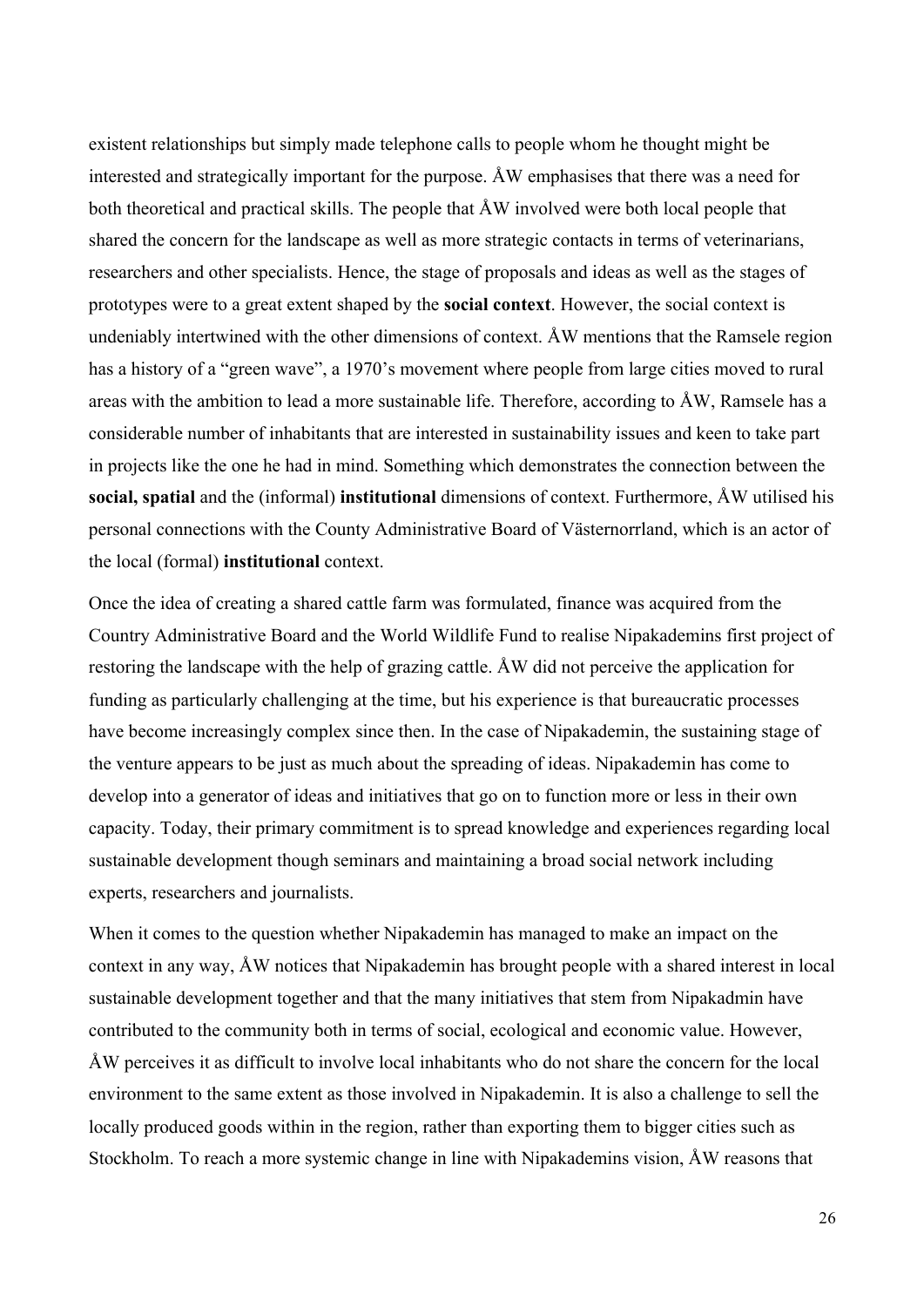there is a need for a paradigm shift where the environment is ascribed a greater value than today, i.e. a shift in the informal **institutional** context. He reckons that a global crisis might be necessary in order to initiate such a change and mentions the current situation with Covid-19 and its aftermath as such an event.

## **2. Fullfoder, Västerbotten county**

Conflicts between farmers and reindeer herders regarding land are relatively common in the Sami parts of Sweden. At the same time, both farming and reindeer herding are examples of rural industries suffering from harsh conditions and unprofitability. Reindeer herders face difficulties in finding nutritious fodder for their animals, partly due to climate change, resulting in less meat and less income, while farmers have trouble finding profitability in selling their produce. Fullfoder presents a solution which could contribute to improved relationships between the two conflicting communities as well as economic value for the whole region. The idea is to develop a type of fodder that could be produced by local farmers and sold to reindeer herders. However, the project has currently stalled due to lack of finance.

It was an escalating conflict concerning damage on cultivated land caused by grazing reindeer that prompted Arne Lindström (AL), who was the chairman of The Federation of Swedish Farmers (LRF) in the region of Västerbotten at the time, to initiate meetings between the two stakeholder groups. AL realised that there was a severe amount of distrust between the groups, and that this was partly due to the lack of a formal model to handle crop damage caused by the reindeer. In other words, the need for this social innovation was induced by a deficit in the **social** and the (formal) **institutional** context. Eventually these meetings resulted in a model for compensating the damage, but for technical reasons it ceased to fill its purpose after a while. However, the meeting had spurred positive effects, such as increased trust and dialogue between farmers and reindeer herders.

Later on, AL had a conversation with a farmer who previously had an infected conflict due to reindeer damages on his fields. This farmer had managed to settle the conflict by making an agreement with the reindeer herder that he would buy a certain amount of fodder each year and in exchange, the farmer would tolerate the damages made by the reindeer. At this time, AL was also contacted by the chairman of one of the Sami villages and met him to exchange experiences regarding the conflict. They soon realised that they had the same view of the problem although from different perspectives, and agreed that the idea of turning the conflict into a business venture in terms of producing and buying fodder was a solution that ought to be scaled up and spread

27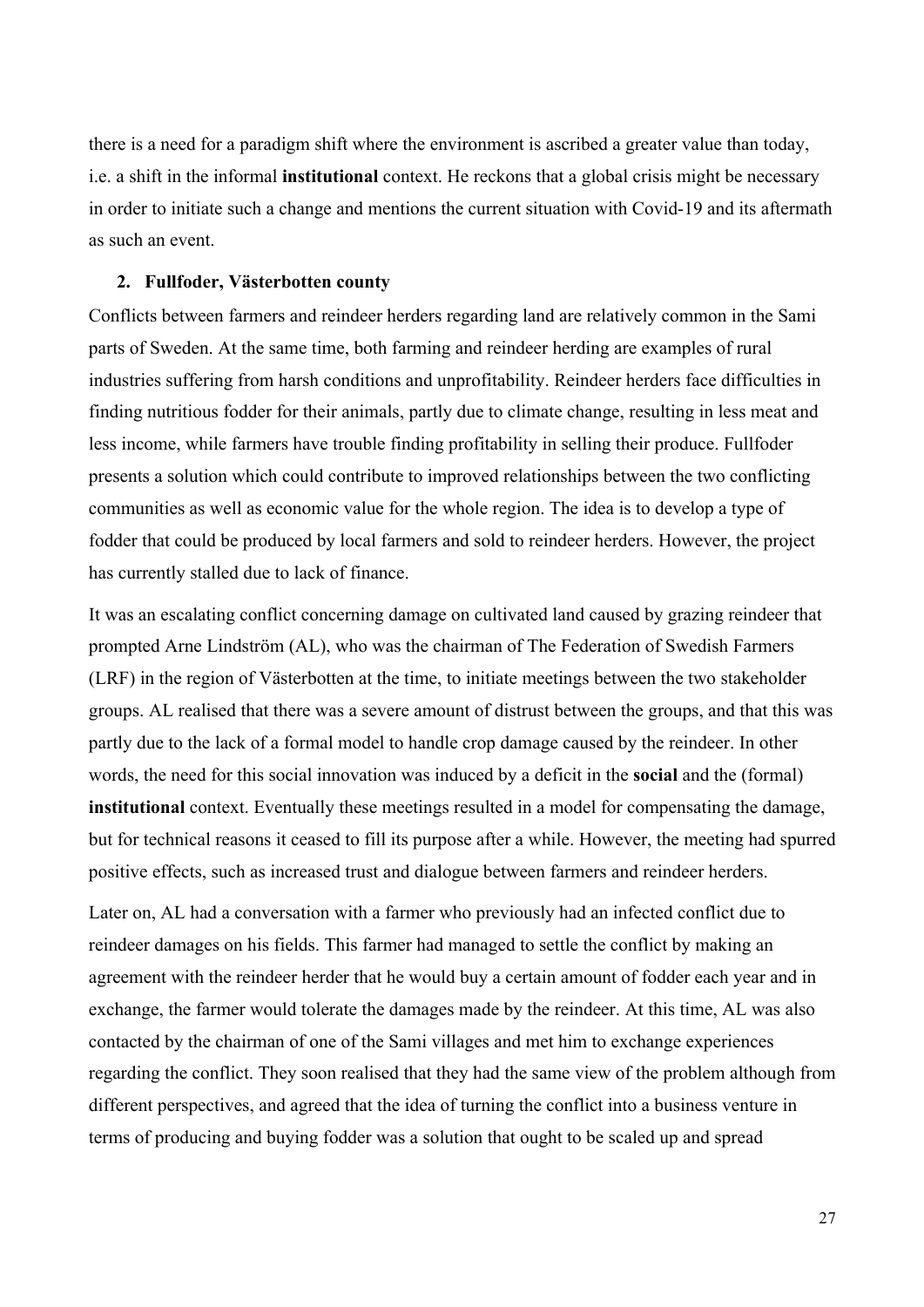throughout the region. Hence, the idea of Fullfoder was deeply shaped by interaction of stakeholders, in other words, by a change in the **social** context.

AL and the chairman of the Sami village managed to tap into a collaborative project led by their respective organisations on a national level and initiated the process of developing a fodder that could be produced by local farmers and also meet the high nutritional demands on reindeer fodder. The project was supposed to receive initial funding from the Swedish Board of Agriculture, but in the long-term the plan was that no funding should be necessary. However, just as the project was about to launch, the Swedish Board of Agriculture announced that there was no money to finance the project. Another attempt to receive funding from the LEADER program was made, but the application was rejected.

AL sees the rejection as a result of some public officer's lack of competence, because according to him, the idea of Fullfoder has gotten massive support from people all over the region as well as from the stakeholder organisations and officers at the Swedish national government. He perceives bureaucratic procedures as the only real challenge about the Fullfoder initiative.

*"Bureaucracy has been the big obstacle. To me, it is impossible to understand how these ideas can get such immense support and attention, and then there is someone who sees something that no one else has seen, a problem."* 

He is clearly disappointed in how things turned out and suggests that the issue of finance should be able to be solved on a regional level because the project ought to be of interest for both the regional government as well as the County Administrative Board of Västerbotten. AL believes that there is a lack of leadership within these organisations and that it would have been possible for regional leaders to change the situation if they would have taken a clear stance for the Fullfoder initiative.

*"What we need is that someone in a high position dares to point with their whole hand. […] I have been in a lot of organisations and I increasingly miss the courage to just step forward. Leadership."*

In one way or another, the obstacle that put this social innovation to a halt appears to lie within the **institutional** dimension of context. Whether it adheres to an individual officer, to policies and regulations or to the lack of communication is difficult to discern at this stage and within the scope of this study. At the moment, AL does not see any alternative ways for the project to move on and he does not intend to be the one who drives it forward.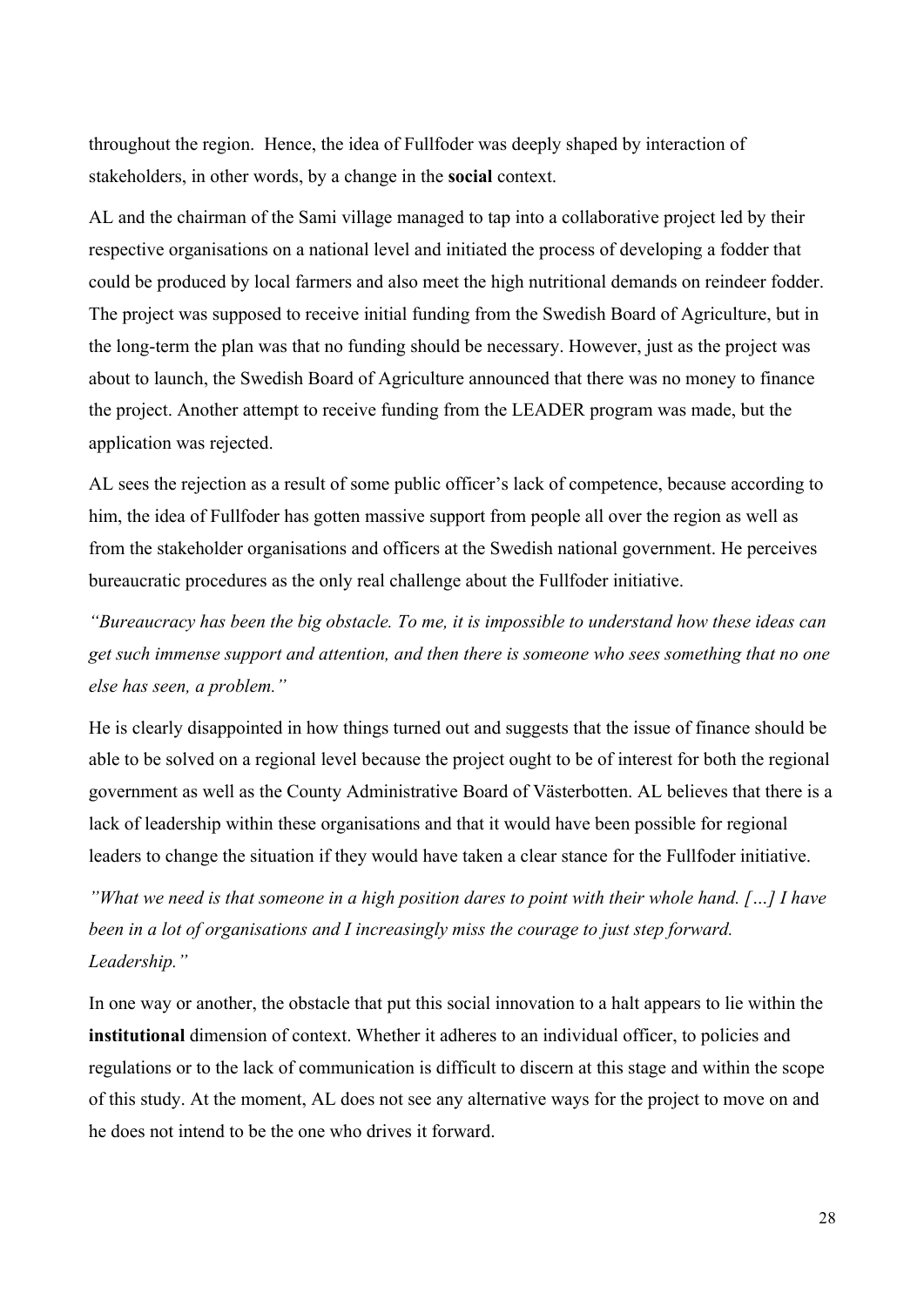*"I will not be the one taking the initiative, but if someone else does I will gladly help them. Because I don't know how… I still believe that it is obvious that we should have gotten the finances for this project, because it is really no big sums of money."* 

AL estimates that development of Fullfoder and the local business that would have followed from it would have had a significant positive impact on the regional context in terms of settling long-time conflicts and creating opportunities for profit in an economically deprived area.

# **3. Grocery store, Skålan**

Skålan is a small village with approximately 140 inhabitants. During the last couple of decades there has been no grocery store in Skålan, but in 2019 the community council<sup>2</sup> (a small non-profit organisation driven by local people to promote local development) opened up a small store where customers can shop for basic groceries using digital solutions. There is no need for cashiers and currently there are only two part-time employees to take care of ordering and unpacking groceries. The community council expects the store to be economically sustainable but not profitable. The added value is perceived as the increased attractiveness of Skålan and as environmental gains in terms of reduced emissions when people no longer have to travel by car to shop for groceries.

The reason for initiating the grocery store is quite simple, according to Pär Olsson (PO) who is the chairman of the community council. Ever since the old grocery store closed, the inhabitants of Skålan have missed being able to shop their daily groceries nearby. The nearest supermarket is situated 35 km from Skålan which meant a lot of travelling to get groceries. Hence, the prompt for this social innovation appears to lie within the **spatial** context, i.e. the remote geographical location. Managing a store in such a small village is deemed to be unprofitable and thus, a commercial solution was not an alternative. Even though the community council wasn't interested in making a profit, they soon realised that maintaining a regularly staffed store would not even be economically sustainable.

So, the council contacted other rural communities across Sweden to find out how they had solved similar challenges. They discovered that there were several unstaffed or partly staffed stores that worked very well in contexts comparable to Skålan. The community council made use of these contacts to build up knowledge on how they could start a similar store.

 <sup>2</sup> Byaråd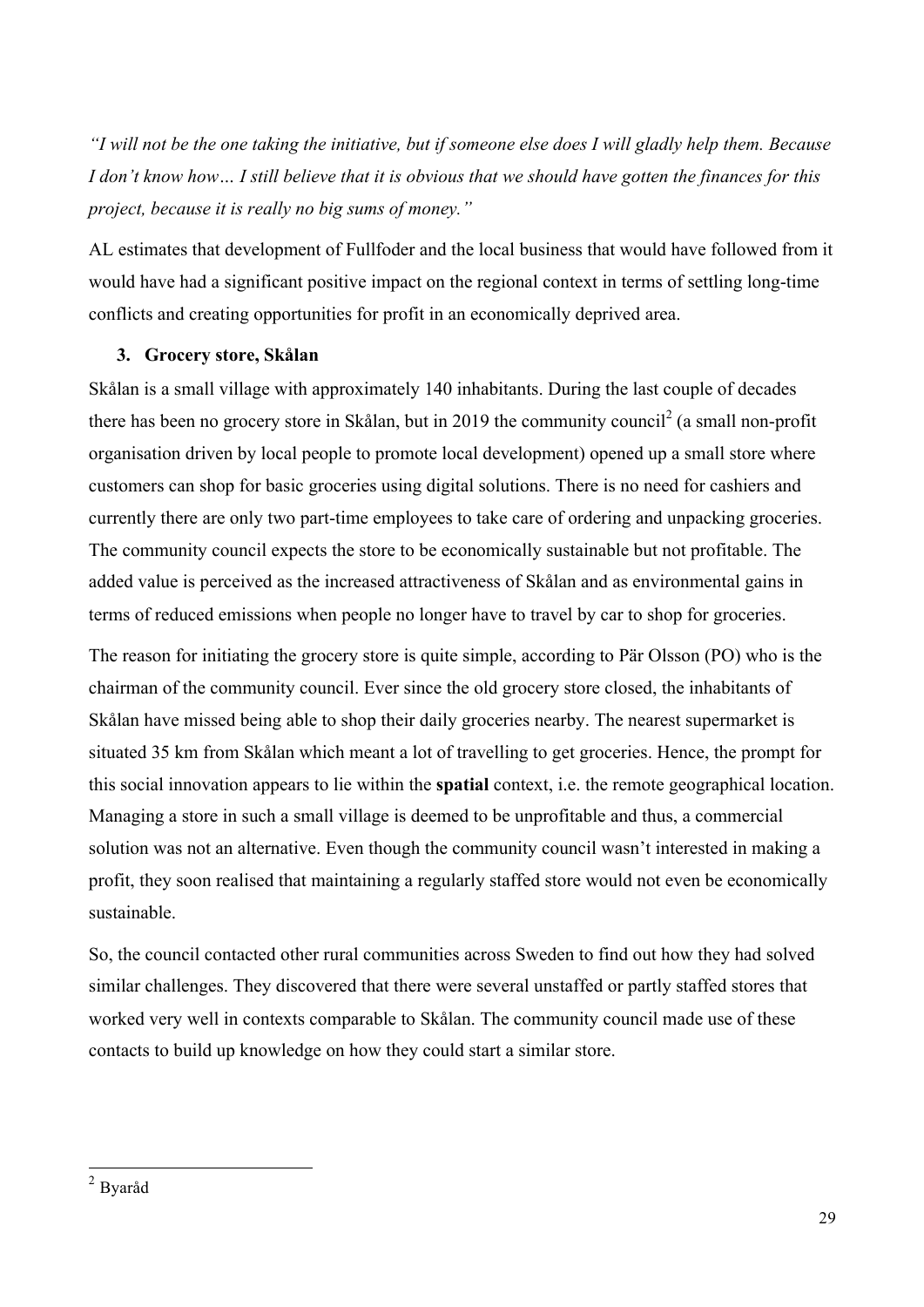*"So, I guess one could say that we did a bit of stealing. We had the idea ready, that we wanted a grocery store. So, we searched for alternatives. […] and we called them up and asked how they had done, some pros and cons…"* 

The idea of how to develop an alternative grocery store was thus generated by the **social** context, more specifically through networks outside the local community. The next step was to finance the start-up of the store. The community council managed to source money from several donors, including the LEADER program, the municipality and a fund with the purpose of compensating the local community for previous environmental destruction. PO recalls the application for finance as a lengthy, but not particularly difficult process. A key factor in realising the grocery store was, according to PO, the treasurer of the community council who is experienced and skilled in searching and applying for finance. Moreover, the treasurer's wife is a former accountant and has contributed with valuable knowledge in bookkeeping and other economic skills.

#### *"You need a person who is engaged and driven and who knows where to look for money."*

However, the most challenging part of the prototyping stage was, according to PO, getting information from the municipal office to assure that they were building the store in line with rules and regulations. Before spending hundreds of thousands of SEK on construction, the community council wanted to make sure that the building would pass an inspection. But the answer they got was that they should build first and that the municipality would make a decision afterwards. To get the information they needed, the community council instead had to rely on informal contacts with people who had already built a store or similar spaces. In general, PO experienced little help from the municipal government at this stage. Yet, he reckons that the municipality frequently uses Skålan as a good example once the idea of an alternative grocery store proved to be successful. To sum up, the biggest challenge to launch the store was in the formal **institutional** sector, a challenge which was overcome through **social** networking.

When it comes to sustaining Skålan's grocery store, the local **social** context is perceived as a valuable asset in terms of a sense of cohesion in the village. People are devoted to supporting the local store for the good of the community, even though it might imply buying slightly more expensive groceries than in the supermarket.

*"A lot of people don't really have the need of a local grocery store, but we have discovered that many of them shop here anyway. People want to be loyal and do their shopping in the store that we have opened to make it stay and function well."*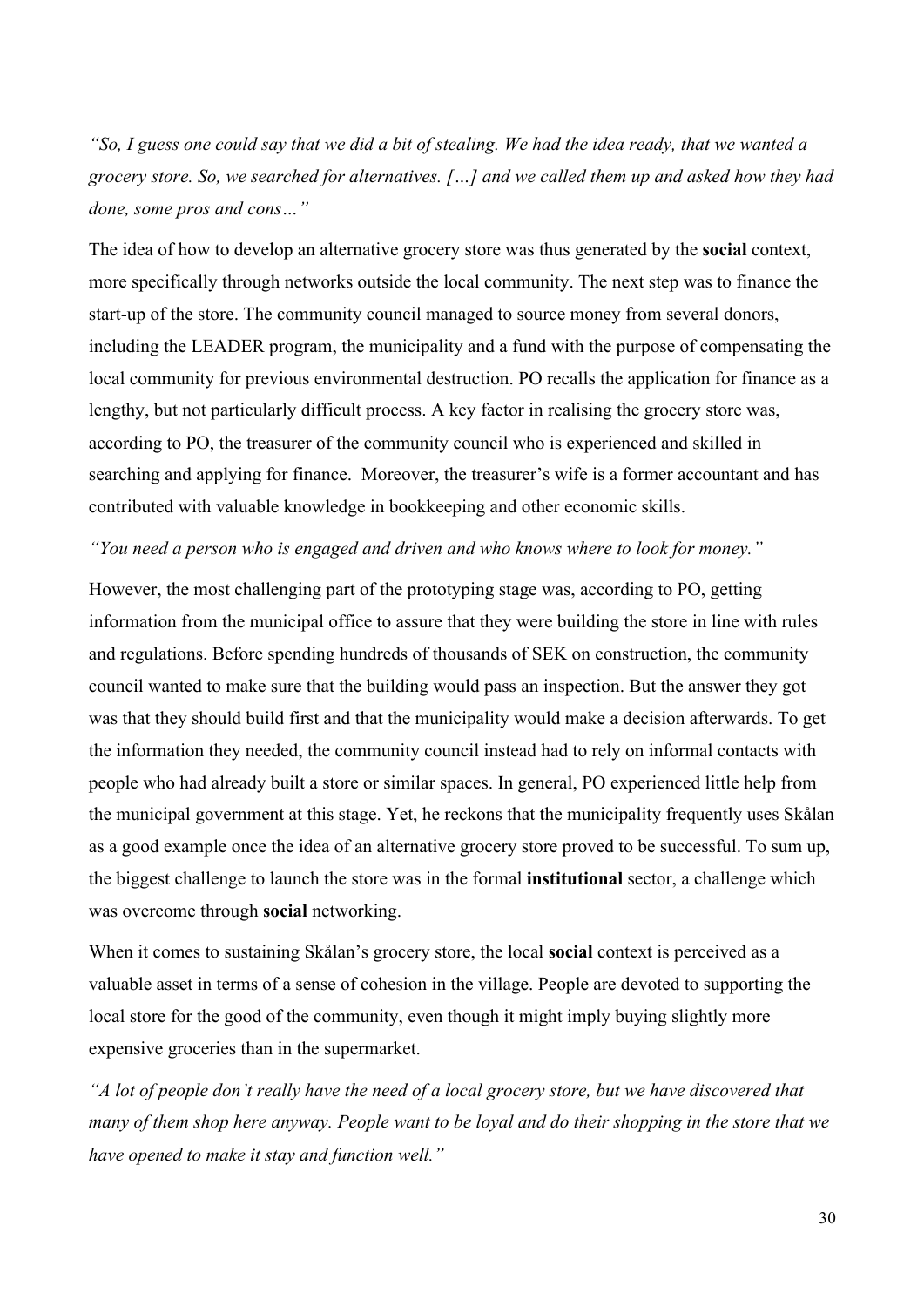The minor problems that arise due to technical problems in the store can also be solved thanks to the **social** context in terms of trust and relationships.

*"We had some minor technical problems when we just opened, like not being able to pay on the way out, but then we were able to solve the problem there and then. Sometimes they would call me for help, sometimes the treasurer. Or we would tell them to write down what they took from the store and pay next time."*

Other challenges when it comes to the long-term continuance of the store is how to find staff that is willing to work part-time at odd times of the day, a challenge that can be seen as connected to Skålans **spatial** context in regards to the limited number of people possible to recruit in such a small, remote village. PO mentions the economy as another concern. He notes that there are often financial resources to apply for in the start-up phase, but not at the stage of sustaining. According to PO there is some funding for this purpose but it is not adjusted to support smaller stores due to the high demands on the level of economic turnover.

The grocery store has drawn a lot of attention from other parts of the country, several communities in the need of a grocery store have looked to Skålan for inspiration and 8-10 groups have come to visit. This spreading of ideas is an example of **scaling** and to some extent of how the grocery store has impacted on the local community by attracting visitors. Another effect on the local context is that people from outside stop to shop when passing through Skålan. In a way, this can be seen as a **systemic change** on a local level. Instead of people from Skålan travelling to get groceries, there are now people travelling into Skålan to do their shopping. Furthermore, PO underscores the importance of having an optimistic attitude towards your local community and explains how this attitude both drives social innovation such as the grocery store and is reinforced by it. The village of Skålan is, according to PO, characterised by such an optimism and everyone helps out in whatever way they are able to, an example of how the **social** context has enabled this case of social innovation.

*"There is a need for an optimistic attitude towards the community one lives in. And I think that is regardless of whether you live in Sundbyberg or in Uppsala or in Skålan. You need a sense of optimism to make a positive change in society."* 

PO reckons that there is an overall trend towards a more positive view of the Swedish countryside and that people have begun to see the benefits of a rural life. Perhaps, he reasons, the work of the Skålan community council might play a small part in this systemic change.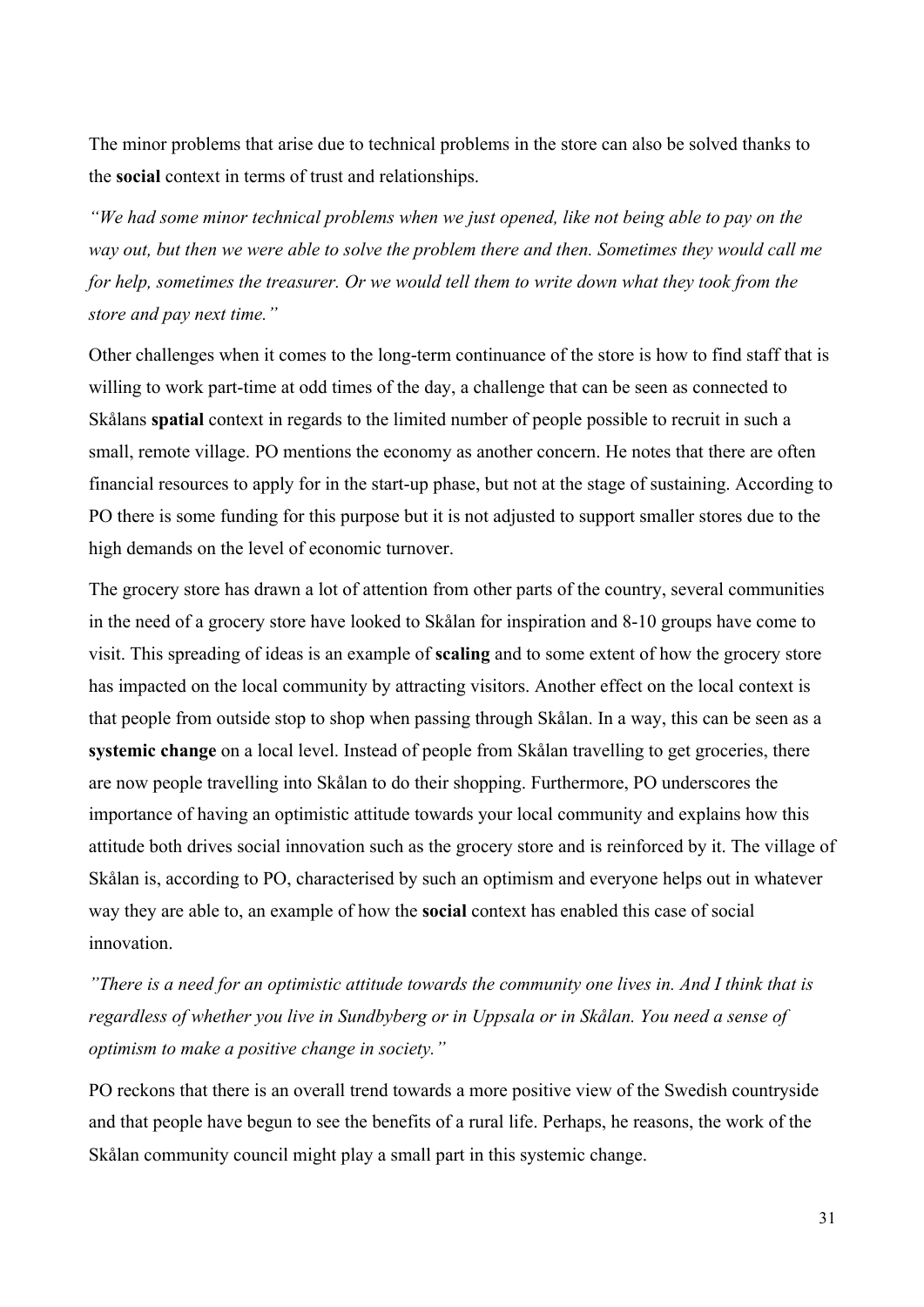### **4. Egnahemsfabriken, Tjörn**

Egnahemsfabriken is the name of an initiative based on the island of Tjörn outside the Swedish West coast. Their slogan is "We build houses, togetherness and transition". Literally translated into English, Egnahemsfabriken means "own home factory" and refers to a movement in the early  $20<sup>th</sup>$ century with the aim of providing better housing for the working class. The name also says something about their main activity, namely to enable more people to build their own sustainable homes on Tjörn, with a specific focus on the young, the elderly and newcomers in Sweden. Besides this, several other projects such as common gardening, seminars, youth activities and cultural events have been initiated, always with collaboration and sustainability as the guiding principles (Egnahemsfabriken 2020).

It was the shortage of housing that sparked the idea of Egnahemsfabriken. Tinna Harling (TH), the main initiator, worked as an architect at the municipality of Tjörn and had a lot of contact with the islanders and she recalls that many of them were concerned about the difficulties for elderly as well as young people to find affordable places to live on Tjörn. At this time, there was also a significant increase of people seeking asylum in Sweden and thus also on Tjörn. During her spare time, TH was engaged in an activity where Swedes and newcomers met to speak Swedish and get to know each other. TH soon realised that newcomers, primarily boys without families, was yet another group of people who would have trouble to find appropriate housing in the area. However, the shortage of housing is not a problem that is only concentrated to Tjörn, but a failure of the state that is especially apparent in rural areas, according to TH.

*"It's become so clear to me that it doesn't pay off to build houses in rural areas and that this in turn drives the process of urbanisation and makes it more difficult to find labour in rural areas because young people can't afford to stay here. It's crazy, the only alternatives are houses. And it is much more profitable for a young person who wants to build a house to do so in a city where there will be an increase in economic value. There are so many issues where housing could play an important part but for some reason the government just seems incapable of acting."*

*"We wanted to highlight this issue on a systemic level."*

So, the Egnahemsfabriken initiative can be seen as prompted by the **institutional context** in terms of an urge to address a national societal challenge, but also by the **spatial** and **social** context with regard to the ambition to create decent homes on Tjörn for the identified groups.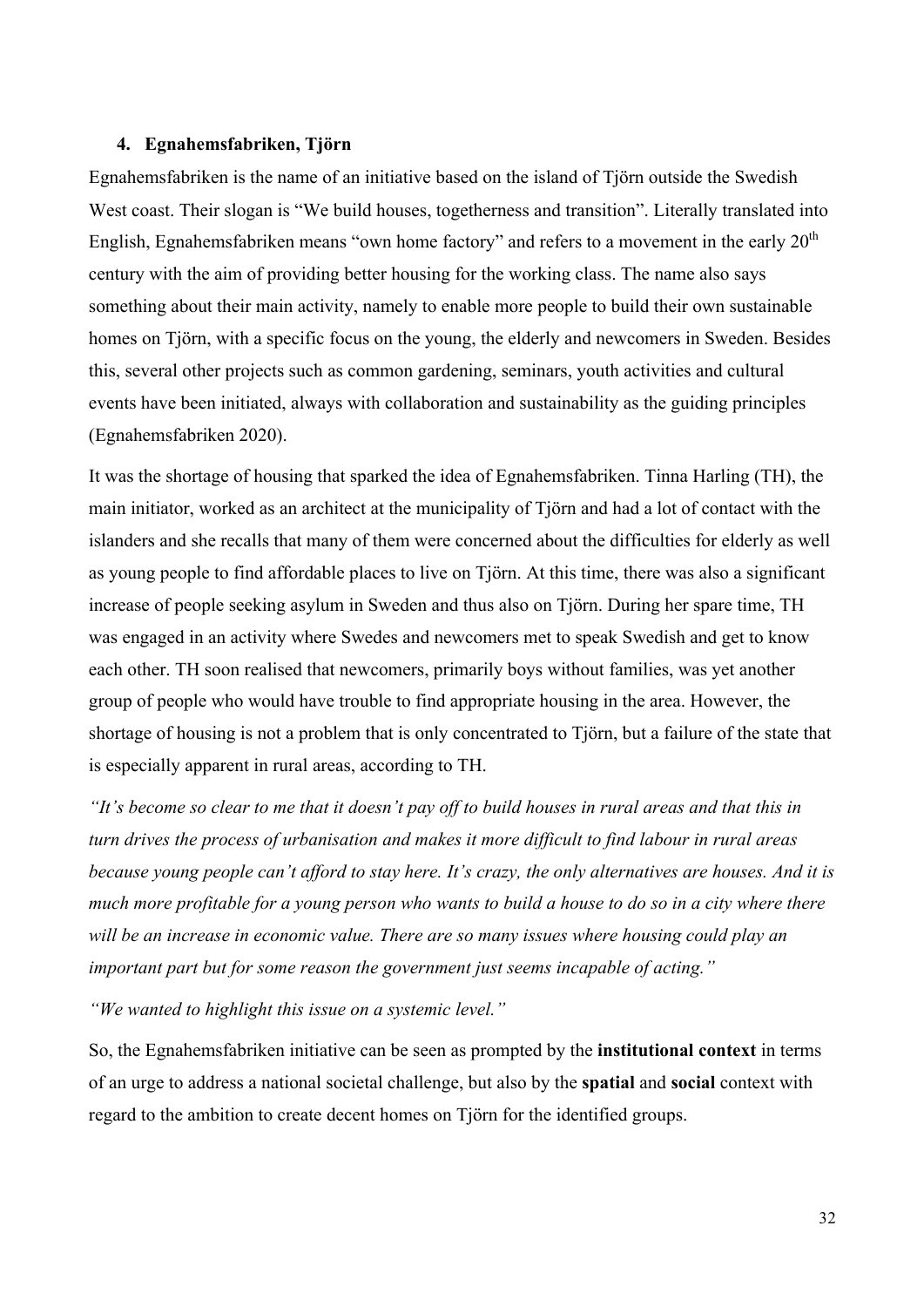Apart from her job at the municipality of Tjörn and local engagement, TH was also involved in several other networks dealing with alternative ways of sustainable building. Through these networks she met people with similar ideas and concerns and eventually she brought them together in order to formulate a project proposal. This group of people also included a researcher living on Tjörn and local actors such as The Church of Sweden and study associations.

*"So it wasn't just one idea, I think that's very important to point out. There were several similar ideas that were born in my different networks. And what I did was to bring them together."*

Clearly, the proposal stage was enhanced by TH's connection into different networks, local as well as extra-local. TH reasons that her position as an architect at the municipality of Tjörn has made her more or less well-known on the island and that this made it easier to bring different people and actors together. She also describes Tjörn as a community of creative and driven people, which further indicates that the intertwining **socio-spatial** context played an important role in the initial stages of Egnahemsfabriken.

The project proposal resulted in funding from Vinnova which allowed the network that TH brought together to move forward with their plans of creating a platform for sustainable and collaborative building. Not only were they able to buy material and employ staff with the funding from Vinnova, but TH points out that the money enabled those involved to use more of their own time to work on the project. After receiving the money, an intense period of hard work followed to get the housebuilding workspace in place. TH explains that there was no time for detailed planning, it was a process of trial and error.

The biggest challenge in realising the idea of Egnahemsfabriken has been the bureaucratic process, for example getting a building permit from the municipality. TH reckons that there are several reasons for this. One is that the municipality is not used to and has little knowledge of this type of organisation, that is, a so-called co-operative society.<sup>3</sup> Another reason was that politicians at Tjörn kommun, TH believes, were afraid to make mistakes and to support a concept that was unfamiliar to them. TH recalls that she needed to do a lot of research on her own to understand the laws and policies that the municipality referred to and that collaboration with civil society actors and researchers was important in order to convince them. Acquiring a bank loan has also been challenging and a solution was eventually found with the help of Mikrofonden and Ekobanken. Thus, the (formal) **institutional** context can be considered as the major liability at the prototyping

 <sup>3</sup> Ekonomisk förening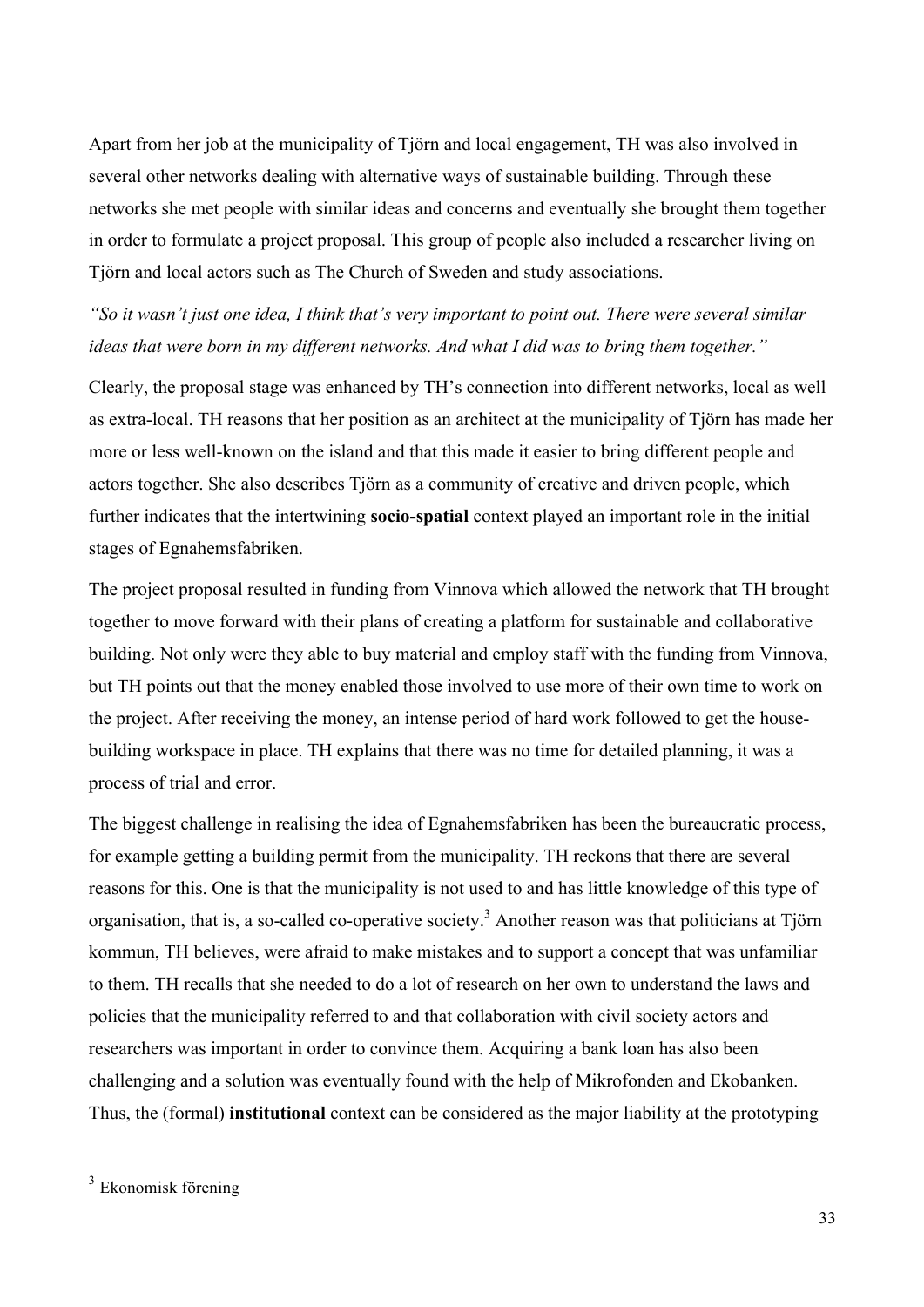stage of this social innovation but this challenge was overcome partly with the help of **social** networking.

*"It was important to bring along actors such as The Church of Sweden and RISE, major names, it would have been difficult without them."*

However, the municipality's attitude towards Egnahemsfabriken has slightly changed. TH notes that no other business on Tjörn has gotten the same amount of publicity that Egnahemsfabriken has and that the politicians seem very happy about that. She perceives that once the politicians understood the idea and realised that it actually seems to enable young people to find housing they were overwhelmingly positive.

*"It was obvious when we held a presentation for our politicians in December, they almost fell off their chairs, they clearly hadn't got it. They jumped up and down and were so happy when they understood that we build houses for young people. They thought it was fantastic. But they hadn't understood this before the presentation, and that's a bit sad."*

The municipal department for integration has been a valuable asset according to TH. They have gathered various actors working to promote integration on Tjörn to strengthen the cooperation between them. Something that has facilitated the cooperation between all the actors involved in the initiative of Egnahemsfabriken is that they have organised into a committee where a wide range of local actors are represented, including the municipality.

The idea of Egnahemsfabriken is not only to build houses but also to encourage the realisation of new ideas and activities, something which is very much influenced by the interests and skills of the individuals involved, indicating that Egnahemsfabriken is constantly in a process of change depending on the **social** context. Several other initiatives have been inspired by Egnahemsfabriken and new networks have also emerged on Tjörn thanks to the meeting place that Egnahemsfabriken constitutes.

There has been a great interest in the Egnahemsfabriken model from outside Tjörn and several other initiatives have been inspired to start something similar in their own context. However, TH remarks that their model cannot be copied or up-scaled, because the local context differs. Their role is to set an example and inspire to action. She also perceives it as challenging to grow as an organisation without losing the local connection.

The root incentive for initiating Egnahemsfabriken was to challenge a dysfunctional housing market, at the local but also systemic level. TH thinks that Egnahemsfabriken has managed to reach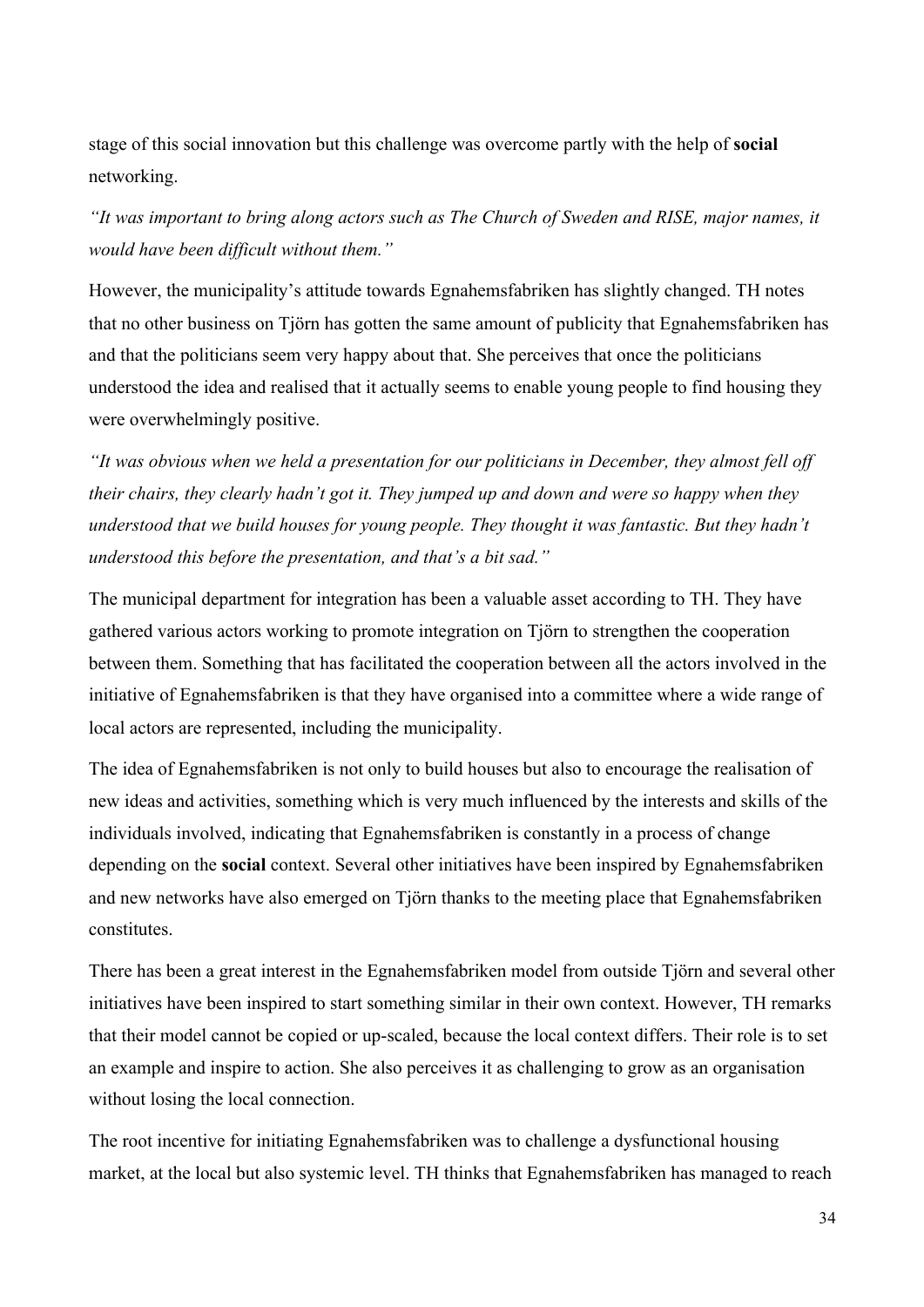this ambition even though there is a lot left to do. She reckons that a sustainable lifestyle is an issue that is constantly becoming more relevant and people are searching for alternatives, something which can be interpreted as a shift in the informal **institutional** context.

*"I think that we, perhaps even more after the situation with Covid-19, are moving towards a transition where people don't want to put all their money into a place to live. And we found a model for that – how can you build a house using your own time? I think that's relevant in our time."*

However, TH believes that in order to achieve a shift on the systemic level in the issue of housing, it is up to the government to take a more active role and to steer away from an expectation on the market to solve societal issues.

# **5. IM Start-Up Hub, Vrigstad**

The IM Start-Up Hub was initiated and is managed by an NGO called IM (Individuell Människohjälp) in Vrigstad, Småland. IM is a national organisation who operates both globally as well as in Sweden to fight poverty and promote democracy and equality. IM has its roots in Vrigstad and one of the offices is located there, which is also the place for the hub. The aim of the Start-Up Hub is to simplify the process of starting a new life in Sweden for immigrants, by identifying and meeting individual needs. Some examples of what the Start-Up Hub has helped people with are taking a driving license, Swedish lessons and job applications.

The idea of the Start-Up Hub sprung out of lessons learnt from a previous project that IM had in Vrigstad. The project managers experienced the current system for integrating people into a new life in Sweden in terms of learning the language, getting a job, finding a place to live etc. as rigid and inflexible. Many of the people they met experienced that the prevailing system did not suit them and that there was little room for individual needs and abilities. The Start-Up Hub initiative can thus be seen as a reaction towards a deficit in the current system for integration, an attempt to create an alternative to the formal **institutional** context.

Thanks to lessons learned from the previous project, the staff at IM in Vrigstad had a relatively clear idea of what they wanted to do. Funding was acquired through the LEADER program and the municipality. Erik Lago (EL), coordinator at IM in Vrigstad, perceives the municipal government as progressive and eager to collaborate with the local civil society. Thus, the local **institutional** context must be considered an enabler in the case of the IM Start-Up Hub.

IM appears to play a major role in the social context of Vrigstad. EL describes IM as well-rooted in the local community, due to the organisation's long history in Vrigstad as well as to the uniting role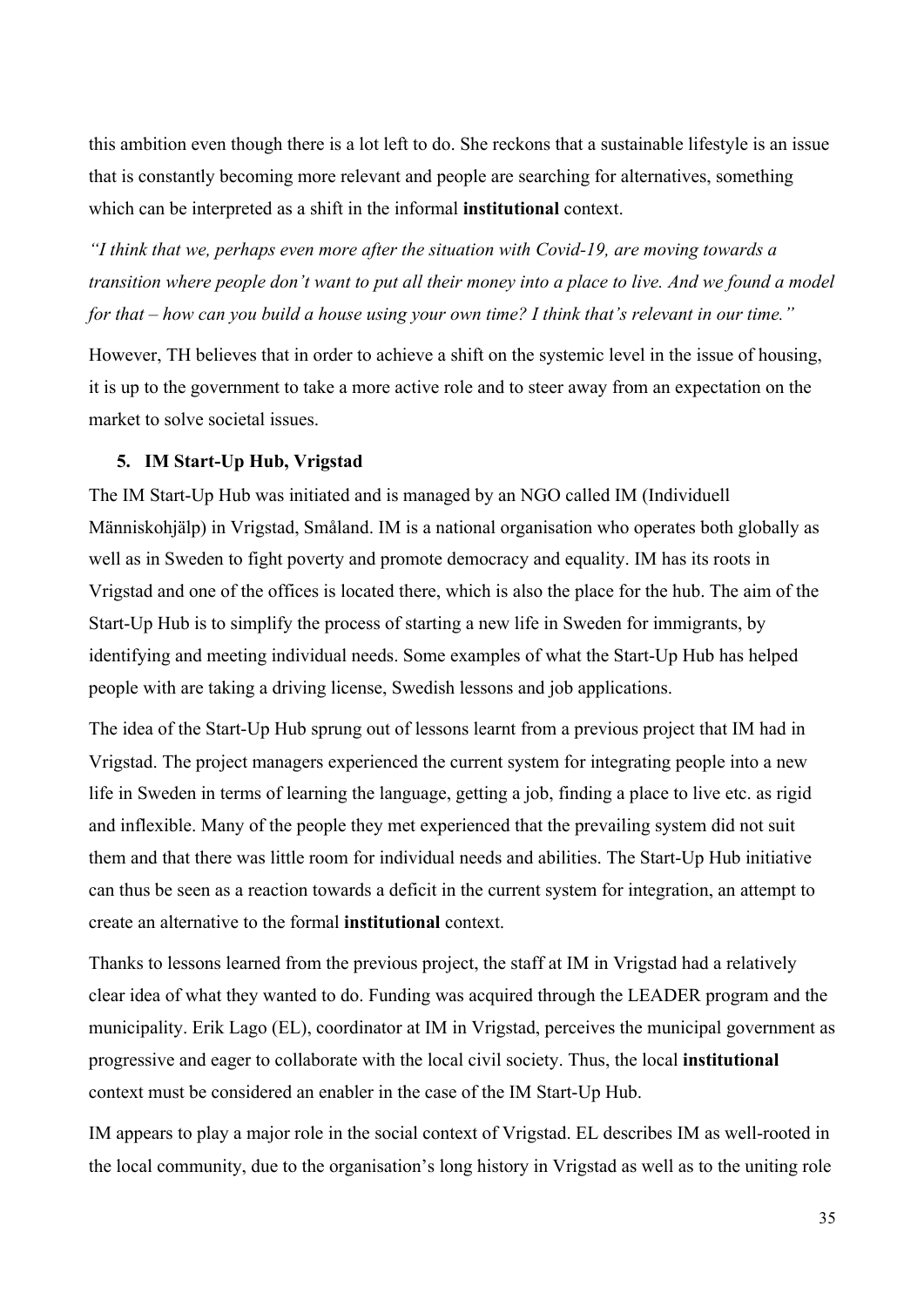that IM has come to play in the community. As an example, IM has arranged public midsummer celebrations and in the past they used to serve lunch on a daily basis.

*"There aren't really that many civil society organisations here, so consequently there are not that many actors to cooperate with. Some things that a community association would traditionally arrange, such as a midsummer celebration, have been held by IM. We've kind of had that function, being a natural place to meet for the locals."*

Other local civil society actors such as a study association and the church have been involved in occasional activities in the Start-Up Hub project, but IM has clearly "owned" the project all along.

According to EL, one thing that has been challenging in the Start-Up Hub initiative has been to reach the stakeholders, that is, people new in Sweden and in Vrigstad. The project leaders had to put quite a lot of effort into building trust and communicating the kind of support they could offer. Another issue is how to secure financial resources in the long-run and IM is currently exploring alternatives to find a more stable source of income.

EL perceives that the Start-Up Hub has achieved their ambition of facilitating the integration process for newcomers in several ways, for example increased awareness of gender equality and employment. However, he points out that it is difficult to measure such results in numbers and figures.

*"X hours of education with X number of participants doesn't say anything about the change that actually has occurred. We try to measure change a bit differently. […] But then the financiers want the numbers, it's important to them."*

This implies that IM has met the expectations of the prevailing **institutional** context, i.e. how results are measured and what is a good result. EL reasons that it is probably difficult to customise support to fit each individual on a more systemic level, but that giving civil society an increased capacity to act may be a step in that direction. According to EL, municipalities should be able to involve smaller civil society actors in their work with integration to a greater extent.

# **ANALYSIS**

The ambition of this thesis is to increase knowledge about the interplay between social innovation and the (rural) context and its implications for rural social innovation in terms of assets and liabilities. In this section, I will interpret the empirical material with support from the chosen theoretical concepts in order to provide answers to the research questions that were posed initially: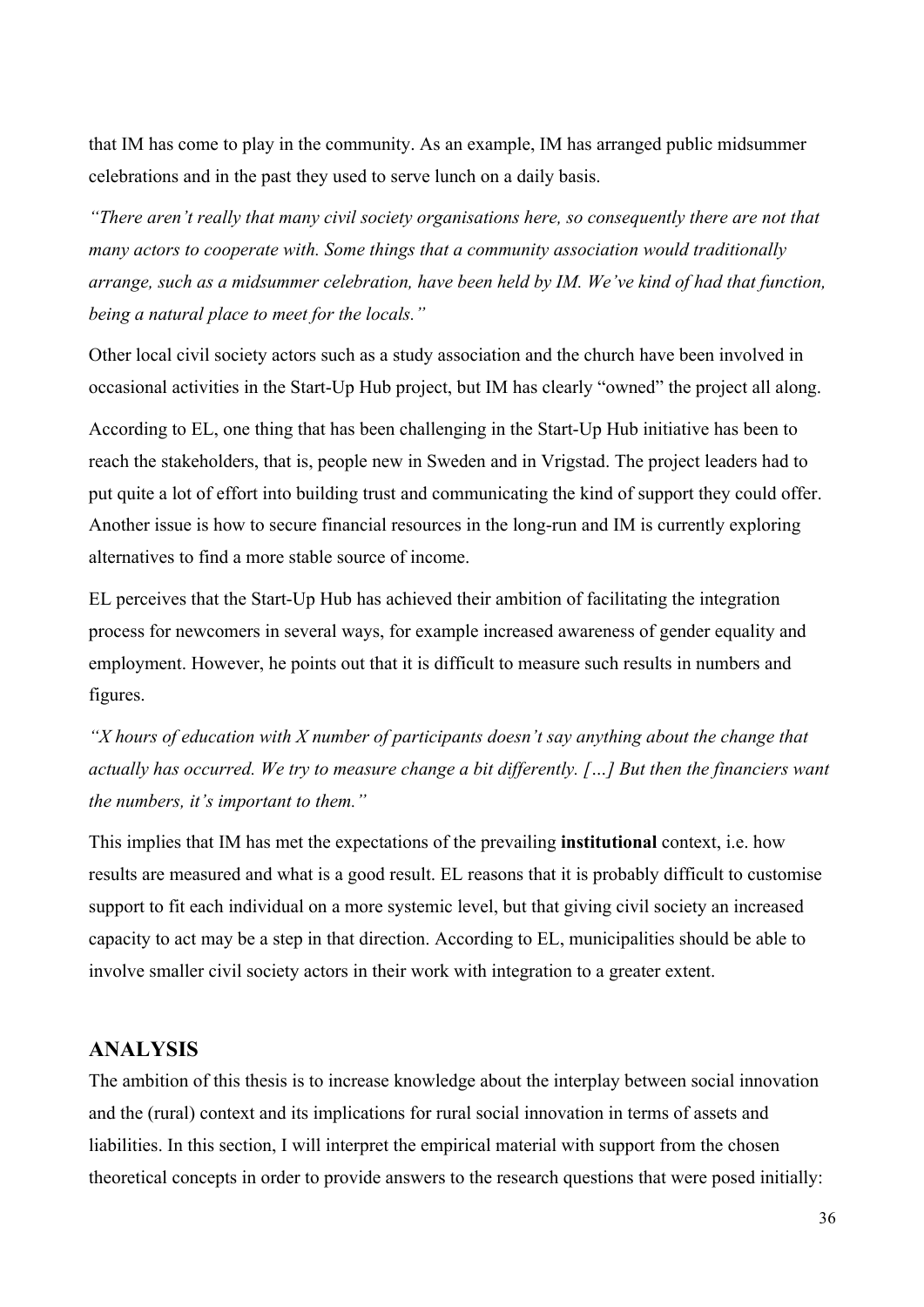- 1. In what way does the context of rural Sweden enable or constrain social innovation?
- 2. How are the assets and liabilities of the rural context utilised/overcome in order to enable social innovation?

According to the theoretical framework based on Welter (2010), context can shape entrepreneurial activities through access to opportunities, resources and support among others. Welter concentrates on three different dimensions of context (the social, spatial and institutional dimension) to better understand how the context "provides ... opportunities and sets boundaries" (p. 165) for entrepreneurial activities, although she emphasises that these dimensions constantly overlap and intertwine. To gain insight into the interplay between the rural context and social innovation, I have used Welter's dimensions of context in combination with the model of the social innovation process put forward by Murray et al (2010) to arrange an analytical framework. This analytical framework primarily tends to the first research question of how the rural context enables or constrains social innovation. Regarding the second research question, I have made use of theoretical concepts such as embeddedness (Jack & Anderson 2002), the embedded intermediary (Richter 2019) and institutional logics (Thornton & Ocasio 2008) to explain how the assets and liabilities that the context implies are utilised or overcome. The analysis is presented in two sections, where the first section primarily refers to research question number one, and the second section addresses research question number two.

### **1. How the rural context enables and constrains the process of social innovation**

### *Prompts of rural social innovation*

Following this study of five social innovation processes, it has become apparent that the different dimensions of context (Welter 2010) shape the social innovation to a varying extent at different stages of the process (Murray et al 2010). The prompt that sparked the social innovation has in all cases been a societal challenge, but yet identified at different levels of society. Some of the studied cases of social innovation illustrate responses to challenges that are not specific to the local community (such as scarcity of housing in the case of Egnahemsfabriken and the rigid system for integration in the case of the IM Start-Up Hub) but of a more systemic character. These social innovations can be said to primarily have derived from a failing institutional context as depicted by Welter (2010). In other cases, the prompts are locally connected (the need for a local grocery store in Skålan, the deteriorated landscape in the case of Nipakademin and the need for a solution to a situation of conflict in the case of Fullfoder) and can thus be understood as spurred primarily by the spatial context (Welter 2010) in terms of a remote geographical location and insufficient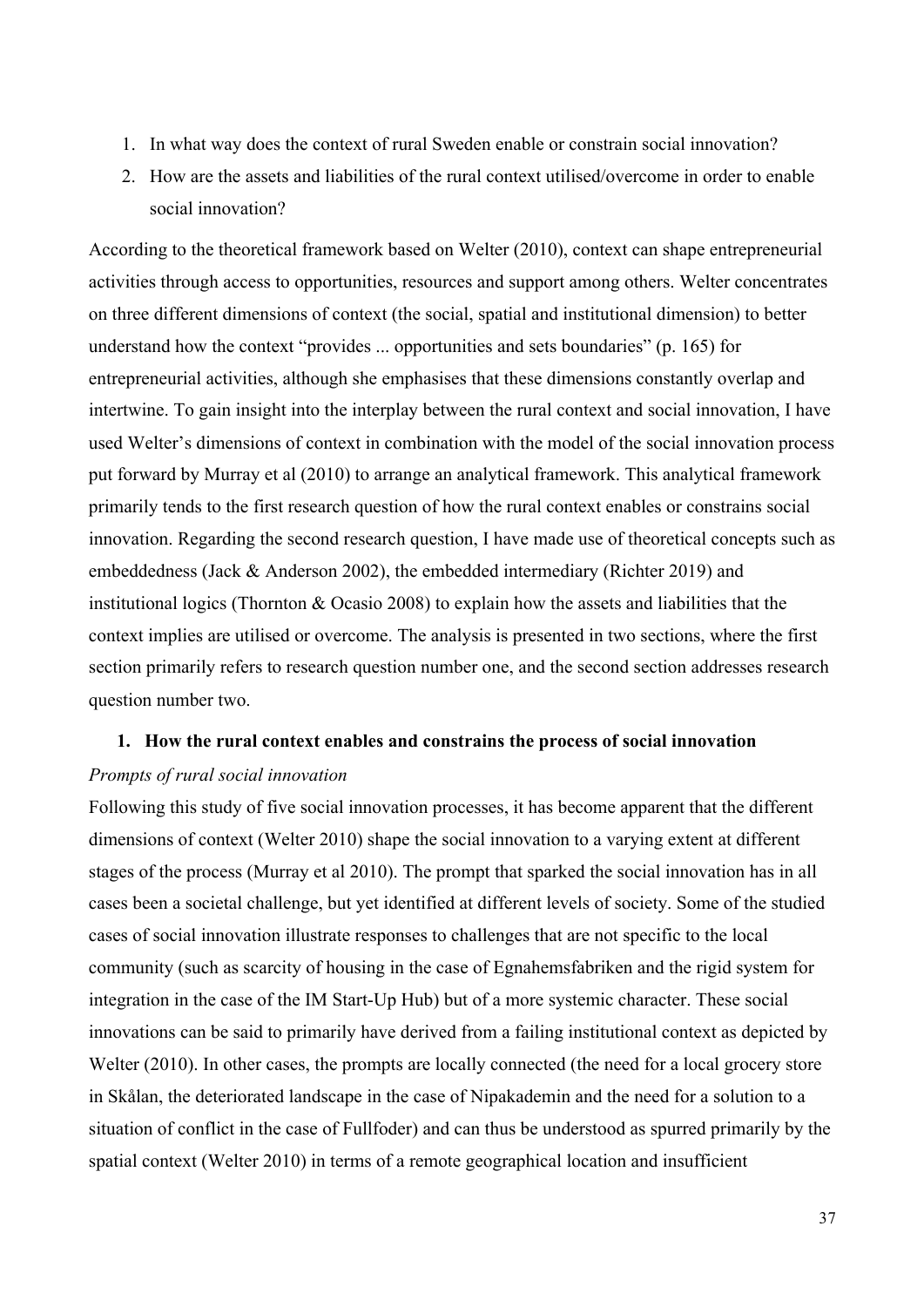management of local natural resources. However, in coherence with the two former examples one could argue that the latter three cases also illustrate social innovation spurred by the institutional context, given that informal institutions (Welter 2010) such as urbanisation and exploitation of the environment shape the spatial context.

### *Access to resources through social networks*

In the stages of formulating ideas and prototypes (Murray et al 2010) to meet the identified need, it is the social context (Welter 2010) that has predominantly shaped the social innovation in terms of the interests and skills of the individuals involved, the social networks available and what resources they might give access to. In the case of Egnahemsfabriken, it became apparent that TH's widespread personal network, locally as well as outside the local community, was fundamental to realise the idea. Her network contributed primarily with resources in terms of know-how, experience and legitimacy when approaching institutional actors such as the municipality. In the case of Fullfoder, the very idea of the social innovation was born out of a shift in the social context, namely that reindeer herders and farmers started to interact. The networks that AL had due to his position as a chairman of LRF enabled the further development of the idea. In both these cases, the networks utilised were to a large extent pre-existent due to the profession of the initiator.

In the cases of Nipakademin and the grocery store in Skålan, social networks were primarily initiated as strategic moves in the social innovation process to access necessary knowledge, especially in the proposal and the prototype stages. Although there were also pre-existent networks of importance. Nipakademin benefitted from personal contacts with authorities and locals that could contribute to the initiative and one of the most important assets in developing the grocery store in Skålan was the participation of the community council treasurer and the contributions from his wife in terms of skills and experience. In the case of IM Start-Up Hub, the social context appears to have been as asset, but not a crucial one. Resources in terms of know-how, manpower and time were to a large extent found within the organisation, as IM is a national organisation with a long history of starting and managing projects similar to the one in Vrigstad.

### *The constraining institutional context*

In three of the five cases studied (Egnahemsfabriken, Fullfoder and the grocery store in Skålan), interviewees insist that the biggest challenge throughout the process has been related to bureaucratic procedures, which in turn can be seen as part of the (formal) institutional context (Welter 2010). The formal institutions, in most cases referring to the municipal government, are perceived as unwilling to see the potential in and support social innovations until they have proved to be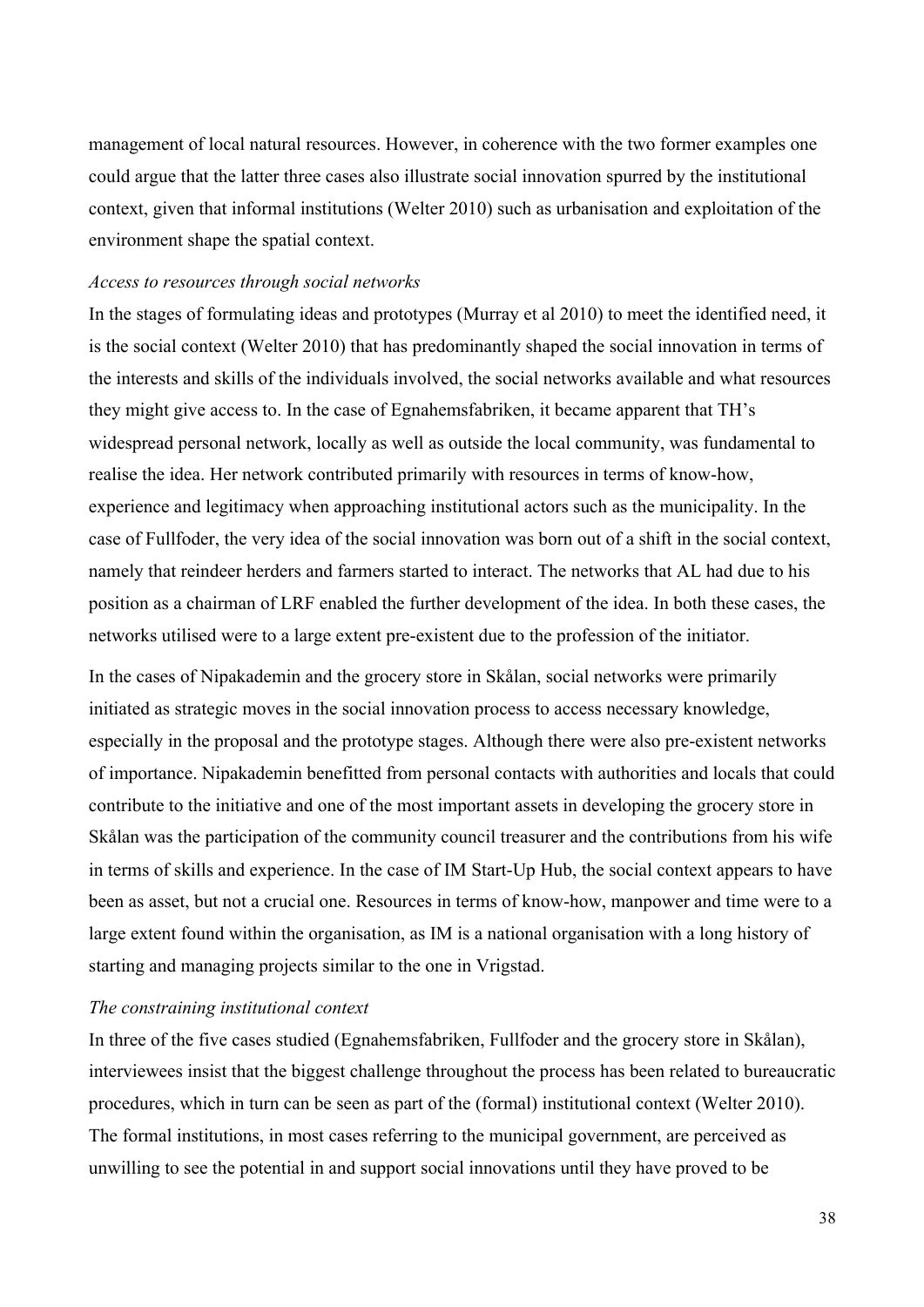successful. Lack of funding from governmental actors has also been a concern in several of the social innovation cases, particularly in the stage of prototyping. In the case of Fullfoder, the sudden absence of financial resources from institutional actors caused the initiative to dissolve.

Nevertheless, there are examples of how the formal institutional actors have been perceptive toward the logics of social innovations. The municipal initiative to gather civil society actors on Tjörn in the case of Egnahemsfabriken can be seen as an example of how the institutional context can enforce the social context. The Egnahemsfabriken committee, where the municipality is represented, suggests that the social context can adopt institutional features to manage social networks more efficiently. Overall, the further the social innovation has developed in terms of the six stages of social innovation depicted by Murray et al (2010), the more likely it seems that the formal institutional context will act as a facilitator instead of an obstacle.

### *Scaling and spreading*

None of the cases appear to have managed to up-scale their social innovation in the conventional sense of increasing production and reaching broader markets (Murray et al 2010). Neither of the social innovation initiatives even had the ambition of doing so, with exception of Fullfoder where the idea was to scale up to include the whole region. Instead, the social innovations have spread in two ways. Firstly, they have spread in terms of inspiring other communities looking to solve similar challenges, which is a form of scaling according to Murray et al (2010). Secondly, spreading has occurred in the sense that the scope of the social innovation initiative has broadened to include more activities and address more issues in the community, in line with the perspective on scaling presented by Steiner and Teasdale (2019). These effects have been fuelled by expanding social networks both locally and extra-locally, in other words, the social context has enabled spreading of the social innovations. The fact that the social innovation is constantly shaped by the social context implies that the process does not follow a linear path, but that all stages of the process rather are simultaneously ongoing.

### *Systemic change and recursive links on multiple levels*

According to Murray et al (2010), the final stage and ultimate goal of social innovation is systemic change. All five social innovations are perceived by the interviewees to have made an impact on the local context, which may be thought of as systemic change on the local level or as "recursive links" in the terms of Welter (2010). Apart from meeting the direct needs of the community (e.g. opening a grocery store), the enabling social context, that has been a prerequisite for the social innovations to emerge, has been further reinforced throughout the social innovation process. For example, this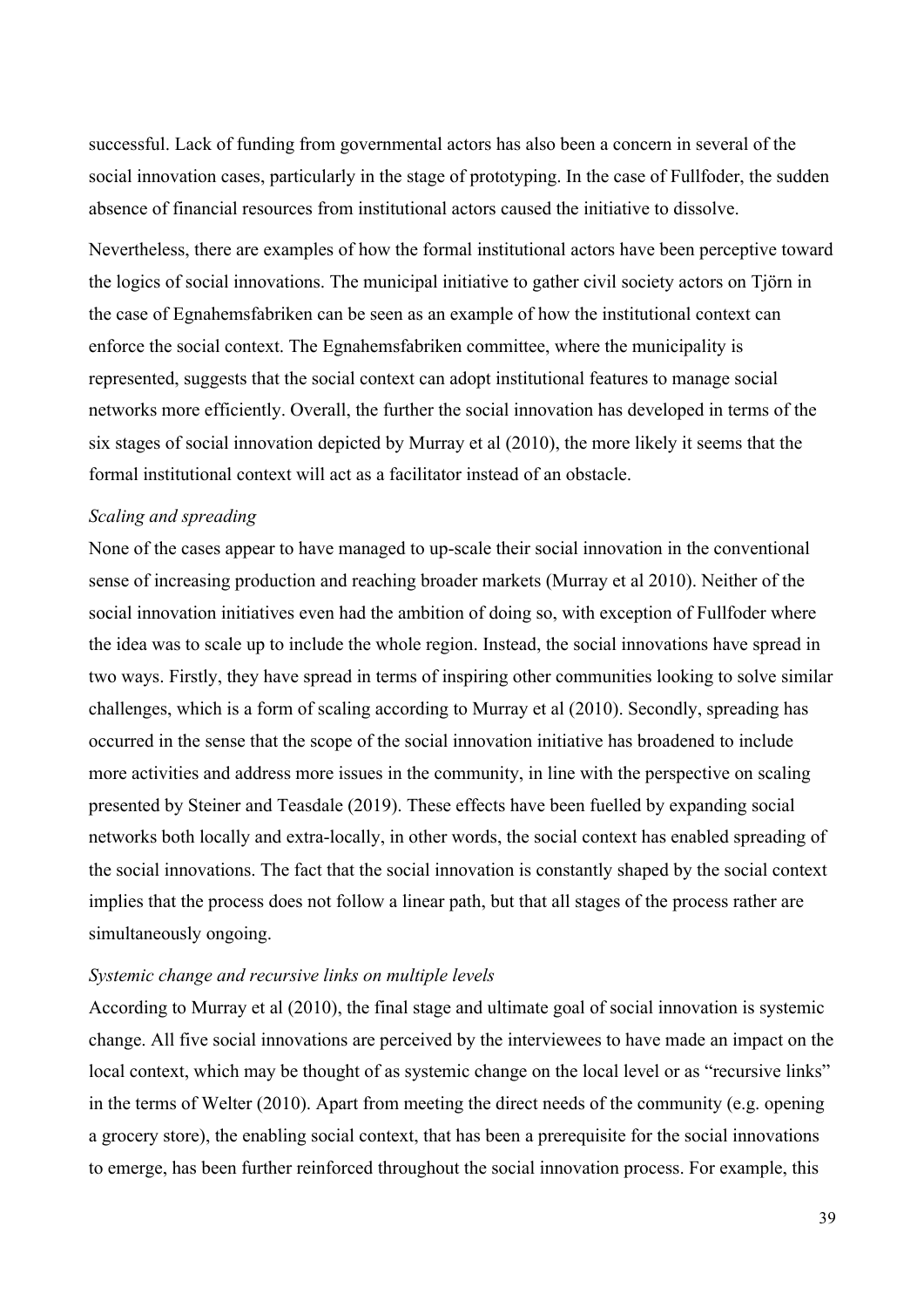can be illustrated by the increased interaction between the two previously conflicting stakeholder groups as a result of Fullfoder, even though the initiative did not reach its full potential. Another example is how Nipakademin and Egnahemsfabriken have encouraged increased collaboration and further initiatives for sustainability in the local community.

When it comes to systemic change that stretches outside the local community, the interviewees seem to agree that it is not possible to achieve such a shift through one social innovation, even though their efforts can contribute to an overarching change, which aligns to the idea of Murray et al (2010) that systemic change is made up by many small innovations. Several interviewees emphasise the role of the government, i.e. the formal institutional context (North 1991; Welter 2010), to enable systemic change and that a shift in the informal institutional context is needed, for example in the form of less dependency on the neo-liberal market and that people in general realise the benefits and the importance of rural areas. Furthermore, as these social innovations are heavily shaped by and adapted to the local context and locally manifested societal challenges, in coherence with findings by Steinerowski & Steinerowska-Streb (2012), consequently they cannot be expected to scale up to create a systemic change.

#### **2. Utilising assets and overcoming liabilities**

### *Access to resources outside the community through the embedded intermediary*

The social context has been crucial in almost all of the social innovation processes studied, by enabling access to resources in the form of knowledge and ideas. The relevance of social embeddedness which refers to "nature, depth and extent of an individual's ties into the environment" (Jack & Anderson 2002, p.468), as well as access to connections outside the local community is apparent in all five cases. How these two factors are combined can be understood through the lens of the embedded intermediary (Richter 2019). The embedded intermediary alludes to an actor who holds a position of being socially embedded in the local context, but is also able to act as a bridge into spheres previously inaccessible to the community (ibid.). As we shall see, embeddedness and the embedded intermediary have been important in the cases studied, although in different forms.

IM, the initiator of IM Start-Up Hub, appears to be well embedded in the local community due to their long history as a major actor in Vrigstad. However, the target group for IM Start-Up Hub was newcomers in Sweden who cannot be expected to be familiar with IM's role in Vrigstad. This explains why IM had to put effort into building trustworthiness, i.e. social capital (Dufays  $\&$ Huybrechts 2014), towards the stakeholder group. As these efforts proved to be successful, their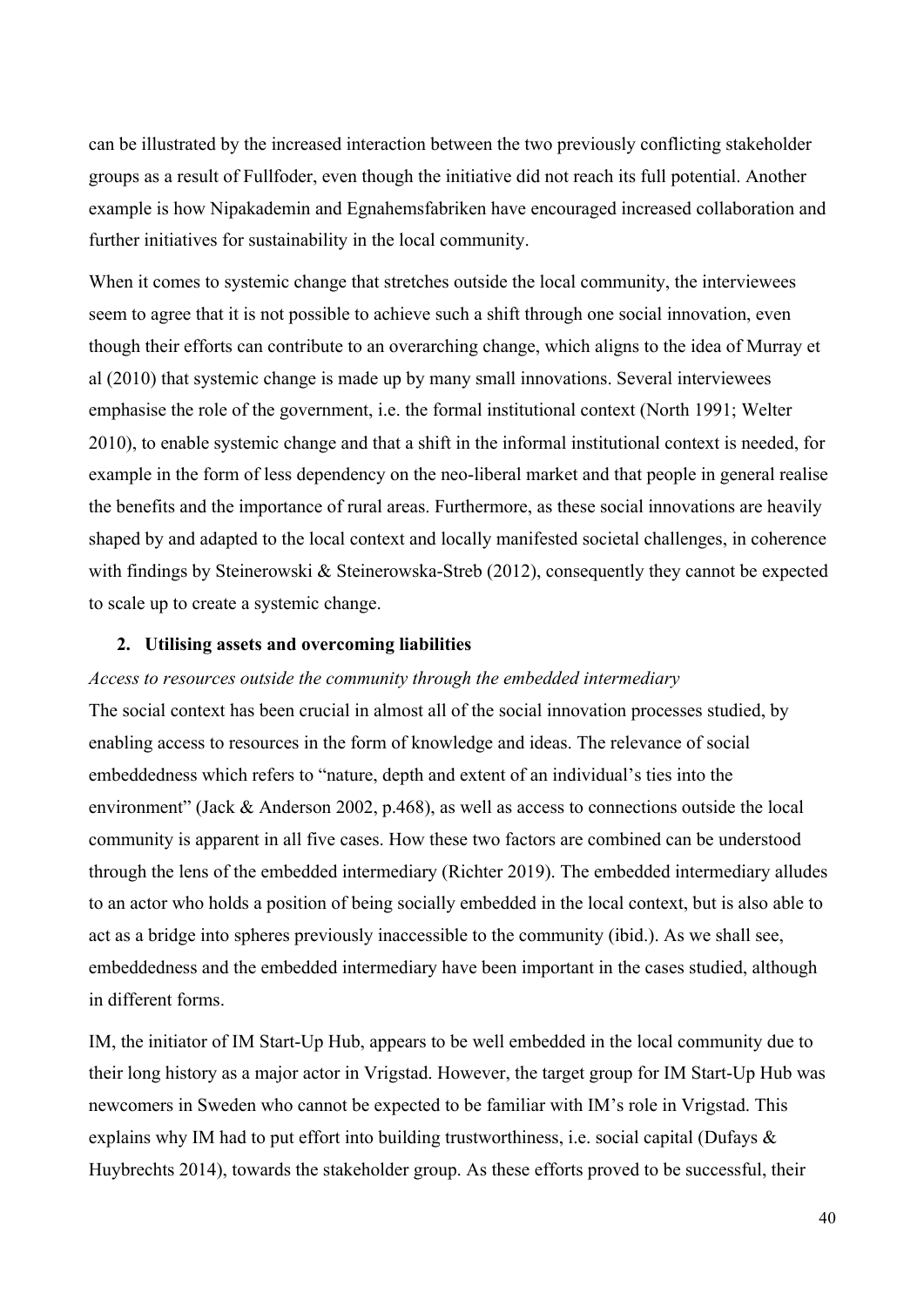social embeddedness can be considered to have deepened in the community. IM operates as a bridge between social and cultural gaps in the sense that they strive to integrate newcomers in the local community as well as in the Swedish society. However, IM cannot be considered to fully cohere with the idea of the embedded intermediary given that they are not primarily motivated or bound to the specific location of Vrigstad, but act first and foremost according to the aims of the national organisation. Skålan community council does however correspond to Richter's (2019) idea of the social enterprise as an embedded intermediary. They are well-rooted in the community, their main goal is to serve the needs of Skålan and they seem trusted by the community to do so. Further, they possess the capability of accessing extra-local resources in terms of knowledge, new trends and financial resources.

However, in the remaining three cases included in this study, the role of the embedded intermediary is rather embodied by an individual. Both TH (Egnahemsfabriken) and ÅW (Nipakademin) possess the favourable position of being locally embedded and holding important ties into other spheres. TH has these contacts through her profession and various engagements and ÅW closely resembles the example in Richter's (2019) study, being a "return migrant". He also holds valuable personal contacts and the ability to create the networks necessary. However, as time has passed, Nipakademin as an organisation increasingly has come to adopt the characteristics of the embedded intermediary, acting as a bridge between the local community and other spheres (ibid.). The case of Fullfoder is slightly different, due to the fact that the communities are rather two stakeholder groups (reindeer herders and farmers) than a physical location. AL and his project partner, the chairman from one of the Sami villages, can be seen as embedded intermediaries since they were both embedded in their respective communities and at the same time had access to networks outside of that community.

Following the cases explored in this study, it can be understood that the role of an individual as an embedded intermediary can be crucial depending on whether there is a socially embedded organisation or actor initiating the social innovation or not. As the social innovation becomes increasingly embedded in the local community, the importance of one individual seems to diminish and the role of the embedded intermediary appears to transfer from a specific person to the social innovation as a collaborative actor.

### *Overcoming the liability of competing institutional logics*

The formal institutional context in terms of bureaucratic procedures and what is perceived by interviewees as disinterest and lack of understanding among the local decision-makers is the most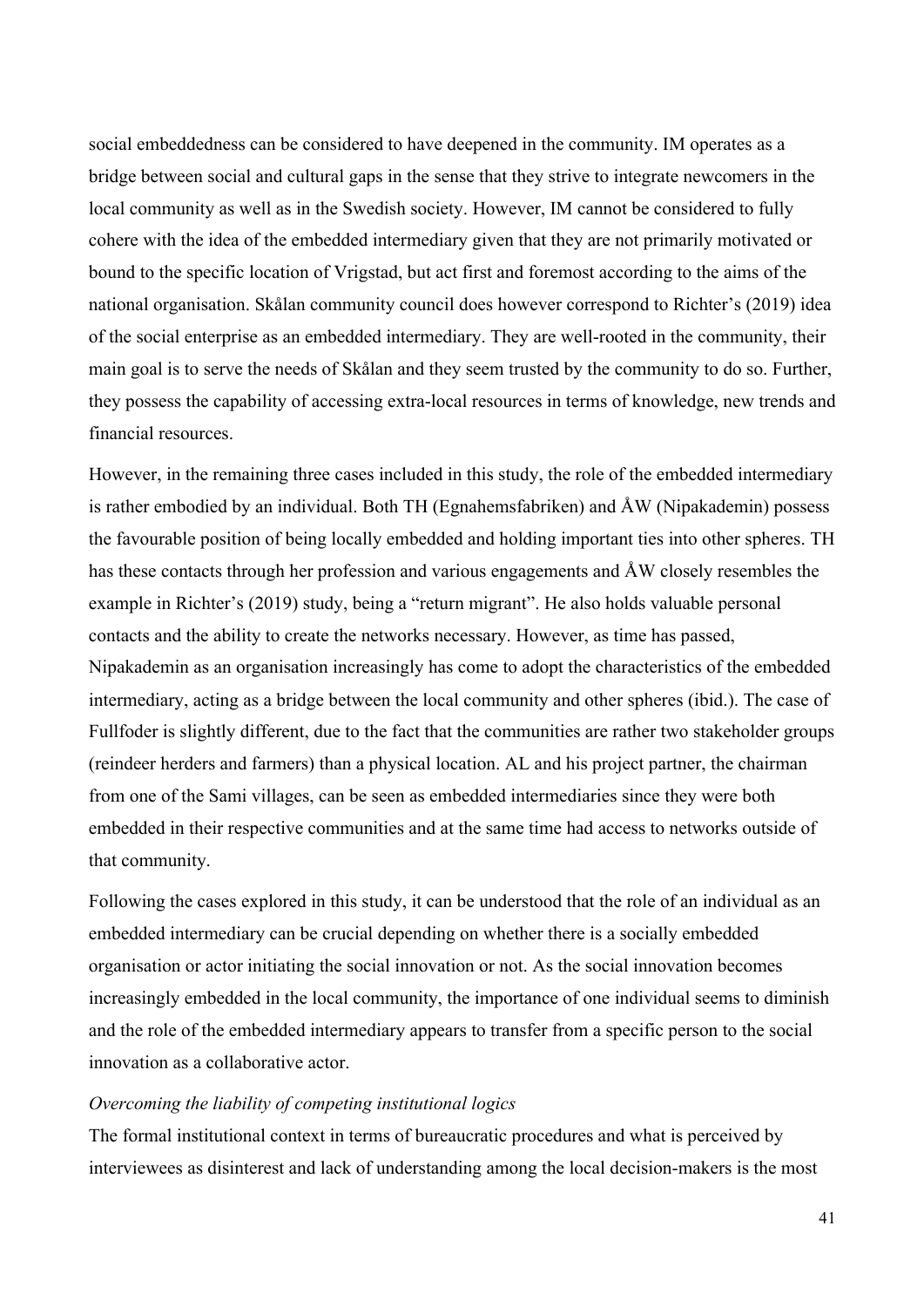apparent liability for rural social innovation according to this study. However, the attitudes of the local institutional actors appear to change along the process of social innovation. Hence, it can be understood that it has not been the social innovation outcome as such that has caused the authorities to hesitate in their support, but rather what can be referred to as competing institutional logics (Thornton & Ocasio 2008).

Institutional logics can be described as the norms and rationality that guide action within any organisation (Thornton & Ocasio 2008). The institutional logic of a governmental authority most likely entails that outcomes can and should be planned for and measured and that processes can be monitored. AL (Fullfoder) suggests that many formal institutions are characterised by insufficient leadership, an organisational culture that could then also be considered as part of an institutional logic. By contrast, the innovative nature of social innovation implies a certain amount of risktaking, organic processes and difficulty to foresee and measure exact results (Murray et al 2010). Thus, there is a gap between the innovative logic of social innovation and the bureaucratic logic of the municipality which needs to be bridged or compensated for.

Each of the social innovations have handled the competing institutional logics (Thornton & Ocasio 2008) using different strategies. The reasons why bureaucratic procedures were not considered to be obstacles in the cases of IM Start-Up Hub and Nipakademin could be many. After all, the formal institutional context is to some extent constituted by individuals, and the role of these individuals has not been explored in this study. It is possible that individuals at the municipal or regional decision-making level have enabled (or constrained) the initiatives due to (lack of) personal connections or experiences. Nipakademin had the advantage of personal connections into the formal institutional context while AL, one of the initiators of Fullfoder, suggests that decisions made by an individual within an institution caused their initiative to stall. As a well-established national nongovernmental organisation, IM has probably learnt to adapt to the logics of bureaucracy by for example adapting their tools for measuring results to fit the donors' logics. This could partly explain why IM has not perceived the institutional context as an obstacle.

The cases that did perceive the formal institutional context as a liability made use of social networks to overcome this deficit. As an example, Egnahemsfabriken utilised the support that they had from credible actors to gain legitimacy in the eyes of decision-makers, actors who are associated with the characteristics of a bureaucratic institutional logic to a greater extent than a social innovation initiative (e.g. the Church of Sweden, a researcher and a research institute). In the case of the grocery store, the community council simply turned to their social networks to acquire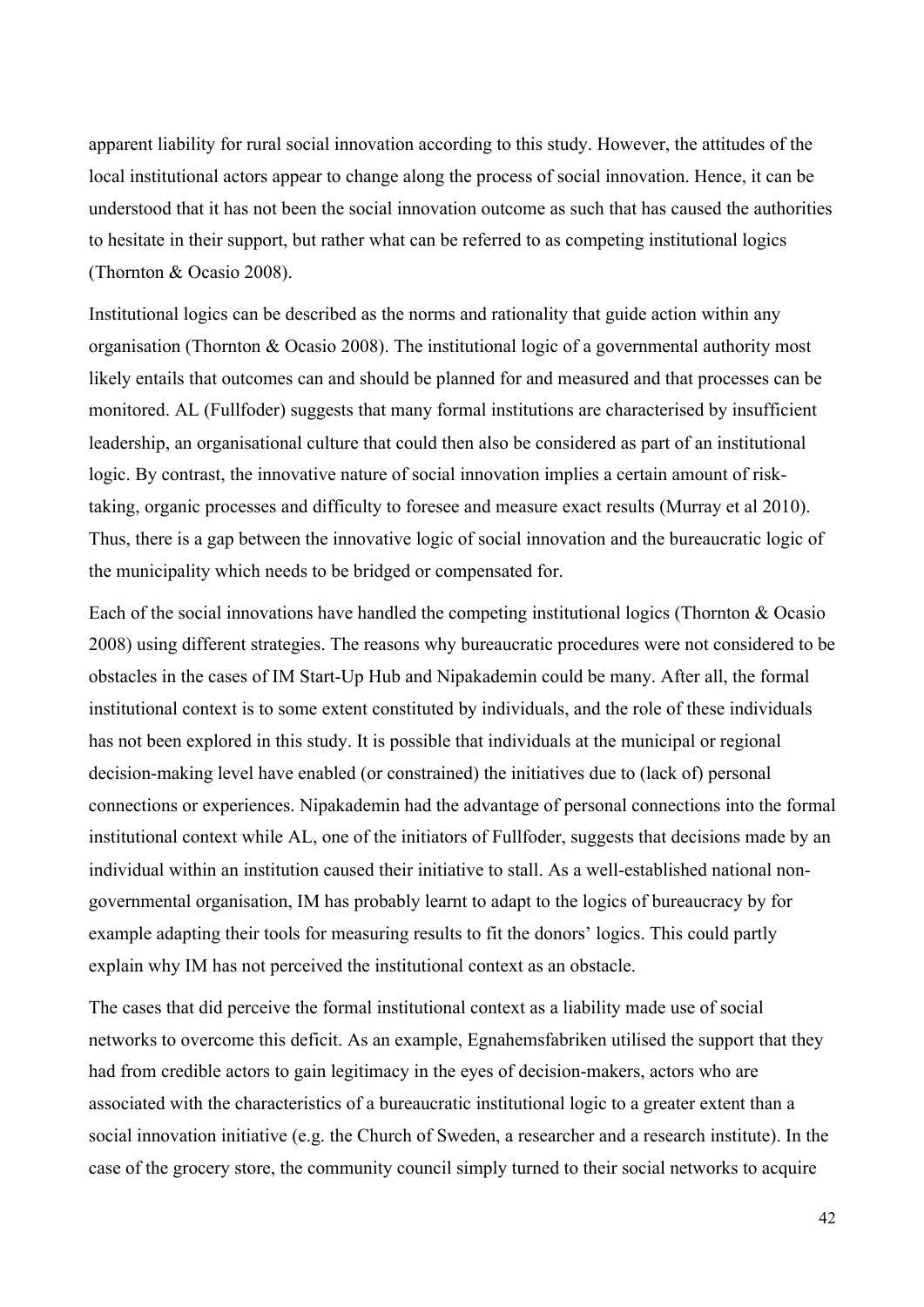the information the municipality failed to give them and in the case of Fullfoder attempts to navigate the obstacles that the formal institutional context entails have not yet succeeded.

# **DISCUSSION**

This thesis further underscores the importance of contextualising social innovation. The study of five cases of social innovations in rural Sweden to a large extent coheres with existing research regarding how the rural context can enable and constrain social innovations. The social dimension of the rural context has proved to be an asset for social innovation as suggested by several scholars (Dufays & Huybrechts 2014; Skerratt et al 2012; Richter 2019). The constraining effect on social innovation due to competing institutional logics also aligns with previous research (Bosworth 2020; Neumeier 2017; Steiner & Teasdale 2019) as well as the significance of extra-local networks (Bock 2016; Richter 2019; Shaw & Carter 2007).

In contrast to what is suggested as a liability of the rural context within conventional entrepreneurship research (Steiner & Cleary 2014, Korsgaard et al 2011), this study does not clearly indicate that geographical remoteness constrains social innovation. A reason for this could be that , in line with findings by Steinerowski & Steinerowska-Streb (2012), the context heavily shapes the social innovation and therefore the initiators are forced to adapt to the spatial context at an early stage. This study also points to the importance of individuals in order to access certain networks and knowledge, particularly in the initial stages of the social innovation process. This finding strengthens the critique put forward by Bock (2016) and Neumeier (2017), that only the most resourceful rural areas will attract these individuals and develop social innovations, leading to increased inequality between rural areas. In other words, the "gap between rural and urban" may shrink, while a gap between rural and rural is instead nurtured if social innovation is overly relied upon to solve societal challenges in rural areas.

It is interesting to note that while social innovation appears to be driven by an urge to resist and transform prevailing paradigms deriving from neo-liberal policy, initiating a social innovation could be understood as an approval of the withdrawal of the state and increased dependency on the private and civil sector. The question lingers whether the civil and private sector should be expected to solve problems that are perceived to be driven by an absent state. In regard to this, an interesting prospect for further research would be to explore the level of political engagement amongst individuals and actors involved in social innovation initiatives.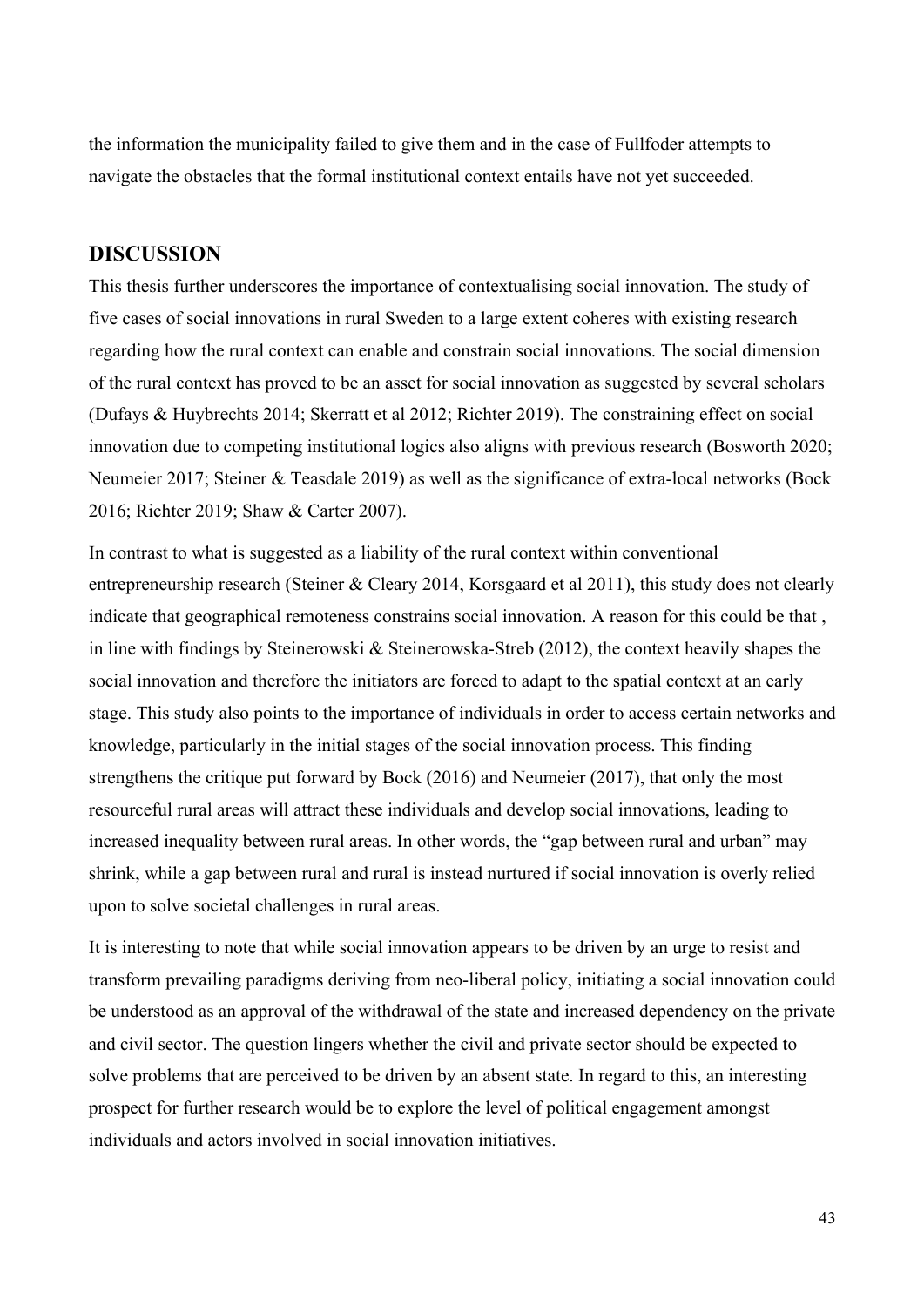To sum up, this thesis has contributed to existing research on social innovation in rural contexts by pointing out that the perception of the context as constraining or enabling varies depending on the stage of the social innovation process and the character and resources of the social innovation initiator. Consequently, in order to enhance social innovation, it is crucial to take notice of the context as well as the character of the social innovation initiator.

### **1. Implications for policy**

As social innovation is increasingly acknowledged by policy makers as a solution to complex societal challenges, it seems appropriate to consider what implications this study has for future social innovation policy. As the five cases in this thesis show, social innovation has the potential of providing creative ideas to solve local as well as systemic challenges, while also stimulating the overall well-being of a community. However, if social innovation is not to be considered as yet another withdrawal of the state, the increased reliance on social innovation as a tool for societal development needs to be accompanied by governmental action. After all, the uttermost responsibility to drive systemic change toward sustainability ought to fall upon the government.

In the light of this study, the following suggestions regarding social innovation policy are made. First of all, the matter of context needs to be increasingly noticed when designing policies and strategies to promote social innovation. For instance, the Swedish government's strategy for social enterprises (2018) contains several promising ambitions, such as increasing knowledge on social innovation within the public sector and enabling social networking between social enterprises and financiers, but it does not mention how the prerequisites for social innovation vary throughout the country and how these objectives can be adapted to fit urban as well as rural contexts. By scrutinising what enables and constrains social innovation where and why, as has been done in this thesis, a biased situation where social innovation thrives in some places but not in others can be avoided.

Secondly, strategies to enable access to extra-local networks need to be designed to also fit rural contexts. As this study reveals, extra-local networks are often connected to specific individuals, which is a vulnerable situation if social innovation is to be applied as a policy tool. Thirdly, governmental authorities need to find ways to support social innovation without burdening initiators with heavy administration and bureaucratic procedures which clinch with the innovative nature of social innovation. This could for example imply lowering the demands on measurable and foreseeable outcomes. Lastly, it could be helpful to define and include social innovation in legal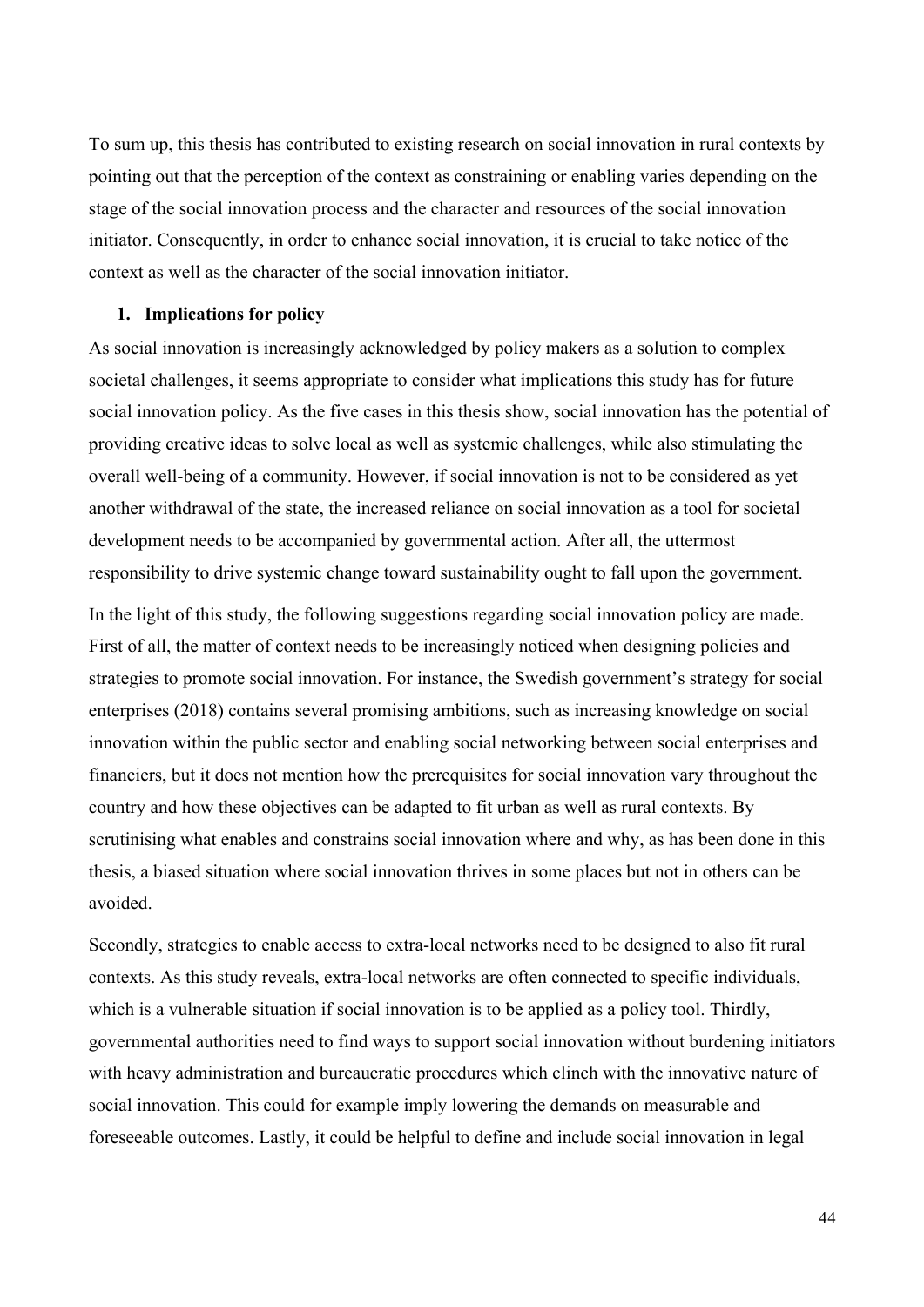frameworks in order to make social innovation initiators more credible and tangible in the eyes of decision-makers and government officials.

### **2. Implications for rural development**

The implications of this study for the field of rural development is that social innovation, if managed wisely, could be a valuable tool for solving societal challenges in rural areas. In fact, the similarities between social innovation and the neo-endogenous development approach (Bock 2016; Bosworth 2020), which currently dominates rural development practice, can be considered an asset in the sense that many rural communities are already accustomed to the locally empowered, bottomup practices of development. However, in line with the neo-endogenous development approach (Bosworth et al 2020), this thesis argues that the role of the state as a facilitator of local empowerment should not be neglected.

In addition, the dense social context of rural communities (Skerratt et al 2012; Jack and Andersson 2002; Steinerowski et al 2008) in comparison to more urban settings can be utilized to advance social innovation, although it is crucial to take notice of the fact that constraints and enablers vary between different rural contexts. Examples of successful social innovation with the purpose of inspiring other rural communities should be followed by a reflection on how that specific context has enabled a fruitful process and outcome. This would enable the spreading of successful social innovations also to less resourceful rural areas. Lastly, social innovation can have a valuable impact on rural communities and even contribute to change outside of the community, but social innovation alone cannot be relied upon to achieve solid systemic change within the field of rural development.

# **CONCLUSION**

This study has highlighted that different dimensions of context enable or constrain social innovation to a varying extent throughout the social innovation process. The social context is considered to be the main asset in order to enable social innovation throughout the whole process, but especially in the initial stages of generating ideas and prototypes. The formal institutional context appears to be the major liability for social innovation, although it seems to become less constraining and increasingly enabling along the process of social innovation. Also, social innovations in rural contexts seem prone to spread and adapt to other rural settings through social networks, rather than scaling in conventional meaning.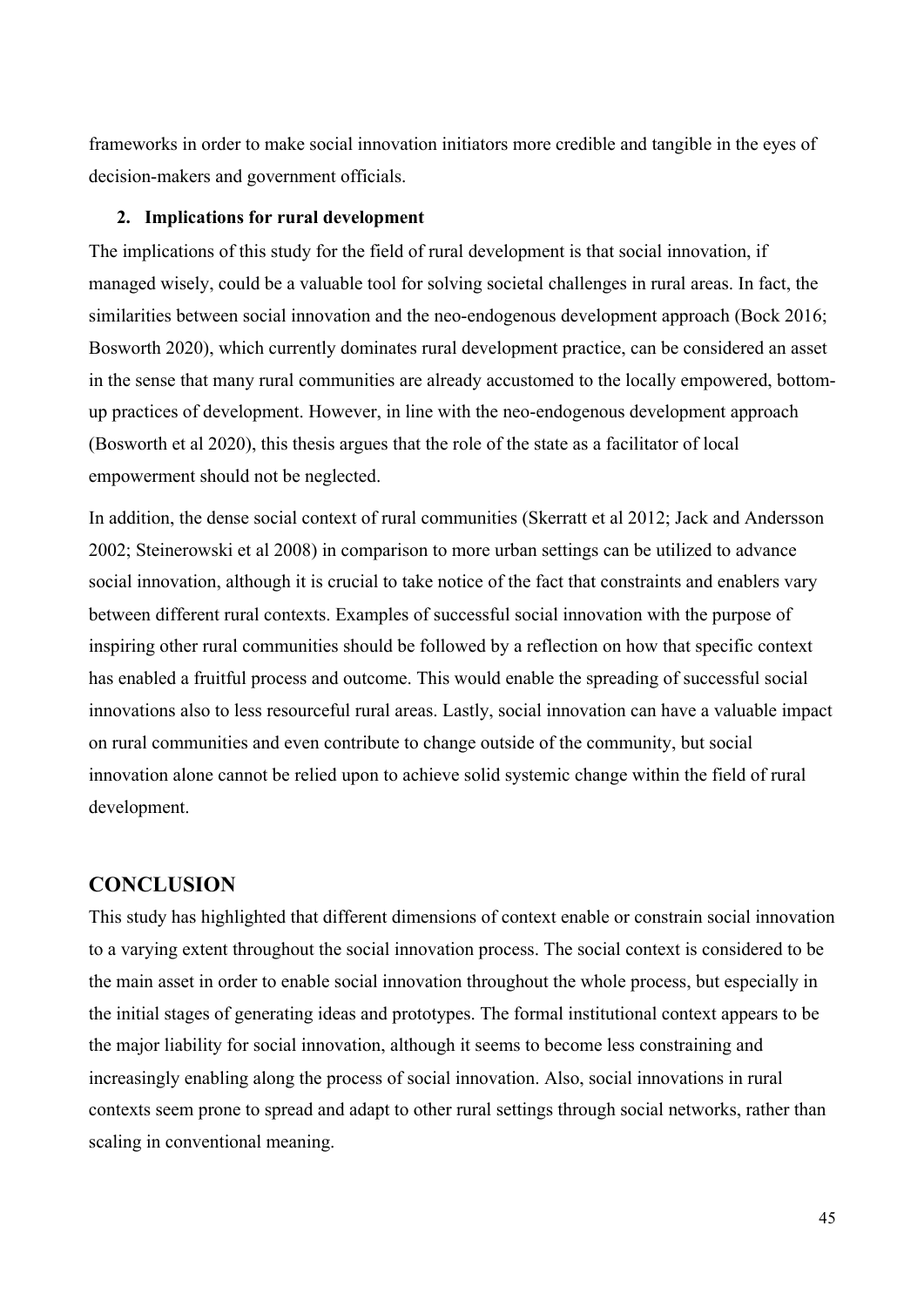How the liability of competing institutional logics between formal institutions and social innovations is handled is largely dependent on the specific character of and the resources available to the social innovation initiator. However, it is apparent that social networks are utilised to access resources, primarily in the form of knowledge and credibility. Networks outside the local community appear to be of particular importance and the role of the embedded intermediary offers an explanation to how resources are accessed from such networks. This study suggests that individuals can act as embedded intermediaries in the infancy of a social innovation but that the importance of the individual diminishes as the social innovation process proceeds.

To conclude, decision-making authorities must take the lead to achieve societal change at a systemic level, although social innovations can provide innovative examples of how to solve complex societal challenges, well-grounded in the local context. Because after all – context matters.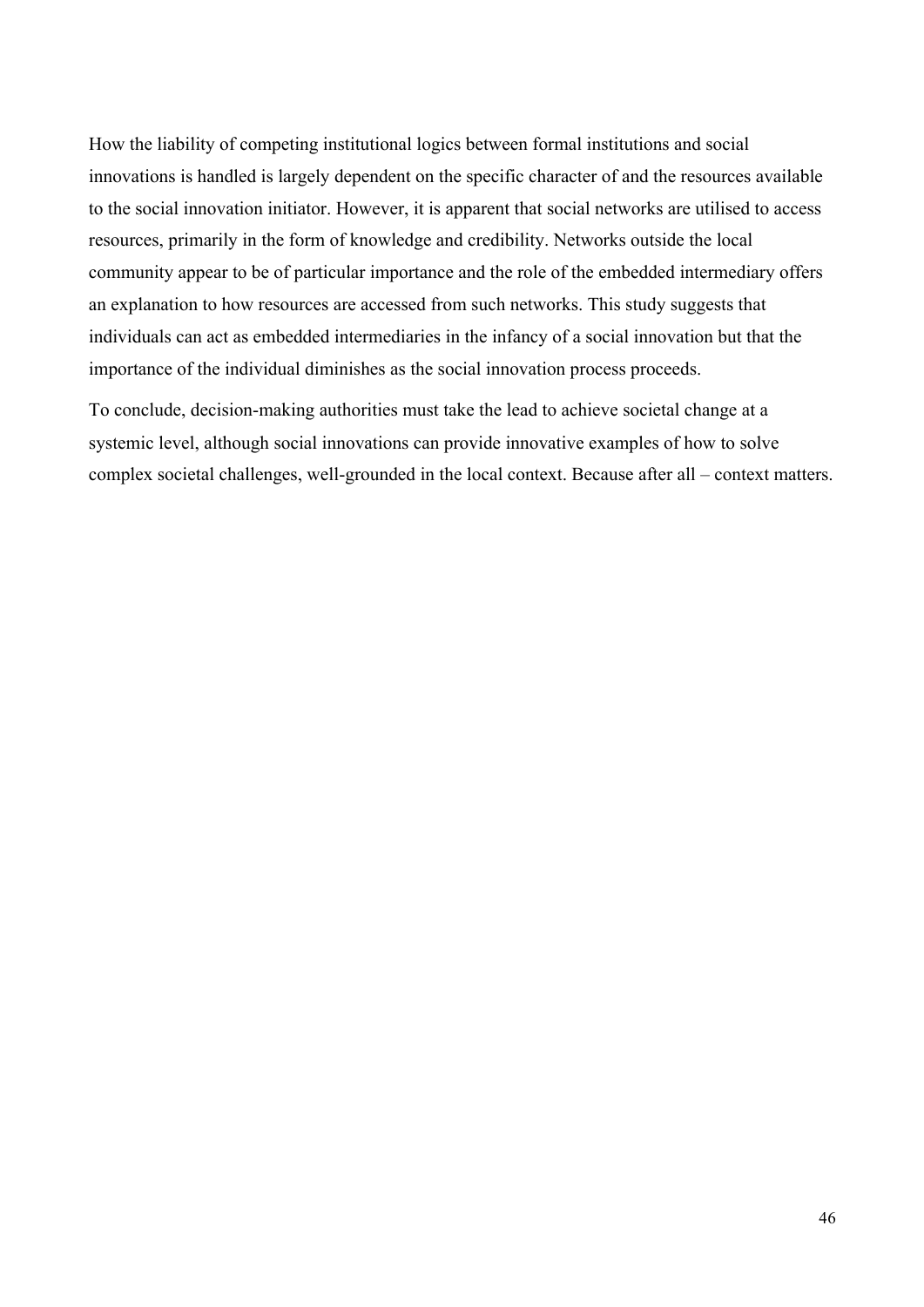# **REFERENCES**

- Barraket, J., Collyer, N., O'Connor, M., Anderson, H. (2010) Finding Australia's Social Enterprise Sector. Social Traders. Available: http://library.bsl.org.au/jspui/bitstream/1/1926/1/Finding\_Australias\_Social\_Enterprise\_Sector. pdf
- Berggren, C. & Brulin, G. (2006) Gnosjös entreprenörer gör det tillsammans. In Verket för näringslivsutveckling (Ed.) *Lokal ekonomi för hållbar tillväxt.* Stockholm:Alfa Print, pp. 49-60.
- Bergman, A. (2020) Ödehusrörelsen speglar ett samhälle i förändring. *Smålands-Tidningen*, April 4th. Available: https://www.smt.se/artikel/odehusrorelsen-speglar-ett-samhalle-i-forandring
- Besharov, M. L. & Smith, W. K. (2014) Multiple Institutional Logics in Organizations: Explaining Their Varied Nature and Implications. *The Academy of Management Review*, vol. 39(3). DOI: https://doi.org/10.5465/amr.2011.0431
- Bjerke, L. & Mellander, C. (2017) Moving home again? Never! The locational choices of graduates in Sweden. *The Annals of Regional Science*, vol. 59, pp. 707–729. DOI: https://doi.org/10.1007/s00168-016-0777-2
- Bock, B. (2012) Social innovation and sustainability; how to disentangle the buzzword and its application in the field of agriculture and rural development. *Studies in Agricultural Economics,* vol. 114, pp. 57-63. DOI: http://dx.doi.org/10.7896/j.1209
- Bock, B. (2016) Rural Marginalisation and the Role of Social Innovation; A Turn Towards Nexogenous Development and Rural Reconnection. *Sociologia Ruralis*, vol. 56(4). DOI: 10.1111/soru.12119
- Bosworth, G., Rizzo, F., Marquardt, D., Strijker, D., Haartsen, T. & Aagaard Thuesen, A. (2016) Identifying social innovations in European local rural development initiatives. *Innovation: The European Journal of Social Science Research,* vol. 29(4), pp. 442-461.
- Bosworth, G., Price, L., Hakulinen, V., & Marango, S. (2020) Rural Social Innovation and Neo endogenous Rural Development, in Cejudo, E. &Navarro, F. (Ed.), *Neoendogenous Development in European Rural Areas: Results and Lessons.* Cham: Springer Geography, pp. v-xi. DOI: https://doi.org/10.1007/978-3-030-33463-5
- Bryman, A. (2012) *Social Research Methods*.  $4<sup>th</sup>$  ed. New York: Oxford University Press.
- Burt, R. (1992) *Structural Holes: The Social Structure of Competition.* Cambridge: Harvard University Press.
- Burt, R. (2004) Structural holes and good ideas. *American Journal of Sociology*, vol. 110, pp. 349– 399.
- Copus, A., Perjo, L., Berlina, A., Jungsberg, L., Randall, L. & Sigurjónsdóttir, H. (2017) Social innovation in local development: Lessons from the Nordic countries and Scotland. *Nordregio Working Paper 2017:2.* Available: https://nordregio.org/publications/social-innovation-inlocal-development-lessons-from-the-nordic-countries-and-scotland-2/
- Cresswell, J.W. (2014) *Research Design: Qualitative, Quantitative and Mixed Methods Appraoches.* Los Angeles: Sage Publications.
- Davidsson, P. & Honig, B. (2003) The role of social and human capital among nascent entrepreneurs. *Journal of Business Venturing*, vol. 18(3), pp. 301–331.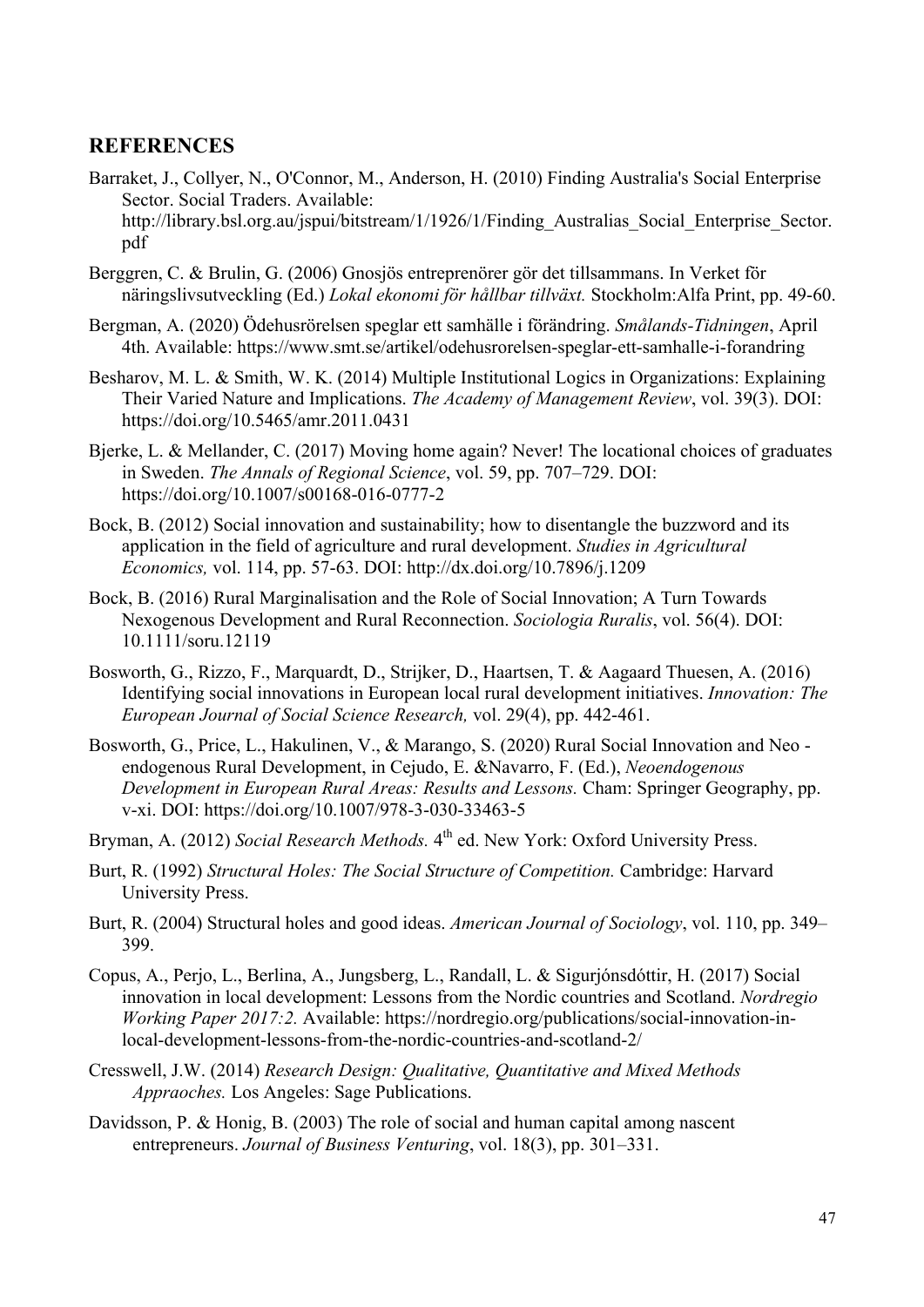- Dufays, F. & Huybrechts, B. (2014) Connecting the Dots for Social Value: A Review on Social Networks and Social Entrepreneurship. *Journal of Social Entrepreneurship*, vol. 5(2), pp. 214- 237. DOI: 10.1080/19420676.2014.918052
- Defourny, J. (2001) From Third Sector to Social Enterprise, in Borzaga, C. & Defourny, J. (Ed.), *The Emergence of Social Enterprise.* London and New York: Routledge, pp. 1-18.
- Denscombe, M. (2018) *The Good Research Guide: For Small-Scale Social Research Projects: for*  small-scale social research projects. 6<sup>th</sup> ed. London: Open University Press.
- Egnahemsfabriken (2020) *Vad är Egnahemsfabriken?* Available: https://www.egnahemsfabriken.se/vad/ [2020-05-15]
- European Commission (2020) *Social Innovation.* Available: https://ec.europa.eu/growth/industry/policy/innovation/social\_en [2020-05-15]
- Ferreiro, M. de F. & Sousa, C. (2017) Social Innovation and Networks: Linkages and Challenges. In Loué, C. & Slimane, S.B. (Ed.), *Proceedings of the 12th European Conference on Innovation and Entrepreneurship ECIE 2017,* Paris, France 21 – 22 September 2017, pp. 644- 652. Available: http://hdl.handle.net/11328/2012
- Friedrichs, Y. von & Wahlberg, O. (2016) Social entrepreneurship in the rural areas a sports club's mobilisation of people, money and social capital. *International Journal of Entrepreneurship and Small Business*, vol. 29(2), p.199. DOI: http://dx.doi.org/10.1504/IJESB.2016.078706
- Friedrichs, Y. von & Lundström, A. (2017) Social entrepreneurship as collaborative processes in rural Sweden. In: Lundgaard Andersen, L., Gawell, M., Spear, R. (Eds.), *Social Entrepreneurship and Social Enterprises*. London, New York: Routledge, pp. 158–177.
- Frostberg, T. (2017) *Det bästa från två världar: socialt entreprenörskap.* Dagens Nyheter, November 27th. Available: https://www.dn.se/ekonomi/global-utveckling/thomas-frostbergdet-basta-fran-tva-varldar-socialt-entreprenorskap/
- Gawell, M., Lindberg, M. & Neubeck, T. (2020) *Innovationslabb för social inkludering – Erfarenheter från Vinnovafinansierade projekt.* 1st ed. Stockholm: Idealistas förlag.
- Godin, B. (2012) Social Innovation: Utopias of Innovation from c.1830 to the Present. Project on the Intellectual History of Innovation, Working Paper No. 11. Available: http://www.csiic.ca/PDF/SocialInnovation\_2012.pdf
- Govigli, V. M., Alkhaled, S., Arnesen, T., Barlagne C., Bjerck, M., Burlando, C., Melnykovych, M., Rodríguez Fernandez-Blanco, C., Sfeir, P., & Górriz-Mifsud, E. (2020) Testing a Framework to Co-Construct Social Innovation Actions: Insights from Seven Marginalized Rural Areas. *Sustainability*, vol. 12, p. 1441. DOI:10.3390/su12041441
- Gustafsson, F. & Netz, A. (2018) *Social innovation i Sverige - Kartläggning av ekosystemet för social innovation.* Stockholm: Vinnova. (Vinnova Rapport VR 2018:01)
- Haxeltine, A., Pel, B., Dumitru, A., Avelino, F., Kemp, R., F., Bauler, T., Kunze, I., Dorland, J., Wittmayer, J., and Jørgensen, M. S. (2017) Towards a TSI theory: a relational framework and 12 propositions (TRANSIT working paper). Available: http://www.transitsocialinnovation.eu/content/original/Book%20covers/Local%20PDFs/286a% 20TRANSIT\_WorkingPaper\_TowardsTSItheory%20AH161217.pdf
- Hedlund, M. (2016) Mapping the Socioeconomic Landscape of Rural Sweden: Towards a Typology of Rural Areas. *Regional Studies*, vol. 50(3), pp. 460-474. DOI: 10.1080/00343404.2014.924618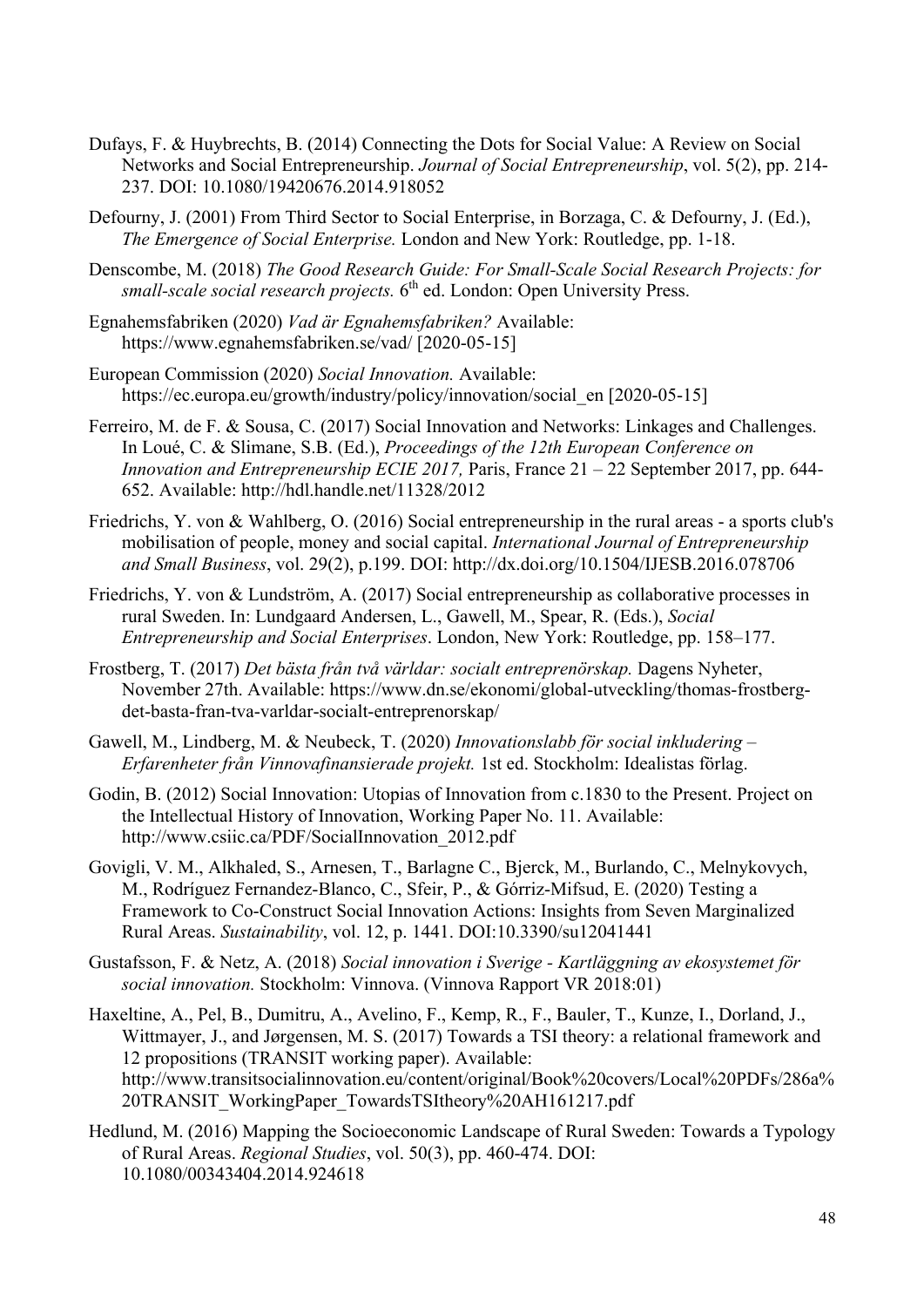- Howaldt. J. & Hochgerner, J. (2018). Desperately Seeking a Shared Understanding of Social Innovation. In: Howaldt, J., Kaletka, C., Schröder, A & Zirngieb, M. (Eds.) *Atlas of Social Innovation, New Practices for a Better Future*. Dortmund: Sozialforschungsstelle, TU Dortmund University. Pp. 18-21.
- Hudcová, E., Chovanec, T. & Moudr, J. (2018) Social Entrepreneurship in Agriculture, a Sustainable Practice for Social and Economic Cohesion in Rural Areas: The Case of the Czech Republic. *European Countryside*, vol. 10(3), pp. 377-397. DOI: 10.2478/euco-2018-0022
- Huybrechts, B. & Nicholls, A. (2012) Social entrepreneurship: definitions, drivers and challenges, in Volkmann, C., Tokarski K. & Ernst K. (Ed.) *Social Entrepreneurship and Social Business*. Wiesbaden: Gabler Verlag, pp. 31-48. DOI 10.1007/978-3-8349-7093-0\_2
- Jack, S. & Anderson, A. R. (2002) The effects of embeddedness on the entrepreneurial process. *Journal of Business Venturing*, vol. 17, pp. 467–487.
- Keuschnigg, M., Mutgan, S. & Hedström, P. (2019) Urban scaling and the regional divide. *Science*  Advances, Vol. 5(1). DOI: 10.1126/sciadv.aav0042
- Klapper, L., Lewin, A., & Delgado, J.M. (2009). *The impact of the business environment on the business creation process.* Policy Research Working Paper 4937. Washington, DC: The World Bank. Available: http://documents.worldbank.org/curated/en/537121468149672866/Theimpact-of-the-business-environment-on-the-business-creation-process
- Kleja, M. (2018) Orterna de unga flyttar från. *Dagens Samhälle,* January 25th. Available: https://www.dagenssamhalle.se/nyhet/orterna-de-unga-flyttar-ifran-20430
- Kokko, S. (2018) Social entrepreneurship: creating social value when bridging holes. Social Enterprise Journal, vol. 14(4), pp. 410-428. DOI 10.1108/SEJ-01-2018-0003
- Korsgaard, S. (2011) Opportunity formation in social entrepreneurship. *Journal of Enterprising Communities: People and Places in the Global Economy*, vol. 5(4), pp. 265-285. DOI 10.1108/17506201111177316
- Lidström, C. (2017) Präglad av landsbygden. *UnderbaraClara.* [Blogg.] December 6th. https://underbaraclaras.se/2017/12/06/praglad-av-landsbygden/ [2020-05-11]
- Lindberg, M. & Berg Jansson, A. (2016) Regional social innovation pinpointing socially inclusive change for smart, inclusive and sustainable growth in European regional development policy. *International Journal of Innovation and Regional Development*, vol. 7(2), pp. 123-140.
- Lindberg, M. (2017) Promoting and sustaining rural social innovation. *European Public & Social Innovation Review*, vol. 2(2), pp. 48-60. DOI: 10.31637/epsir.17-2.3
- Littlewood, D. & Khan, Z. (2018) Insights from a systematic review of literature on social enterprise and networks: Where, how and what next? Social Enterprise Journal, vol. 14(4), pp. 390-409. DOI 10.1108/SEJ-11-2018-068
- Manolova, T., Carter, N., Maney, I., & Gyoshey, B. (2007) The differential effect of men and women entrepreneurs' human capital and networking on growth expectancies in Bulgaria. *Entrepreneurship Theory and Practice*, vol. 31(3), pp. 407–426.
- Milligan, C. & Fyfe, N.R. (2005) Preserving space for volunteers: exploring the links between voluntary welfare organisations, volunteering and citizenship. *Urban Studies*, vol. 42 (3), pp. 417–433.
- Ministry of Enterprise and Innovation/Näringsdepartementet (2018) *Regeringens strategi för sociala företag – ett hållbart samhälle genom socialt företagande och social innovation.*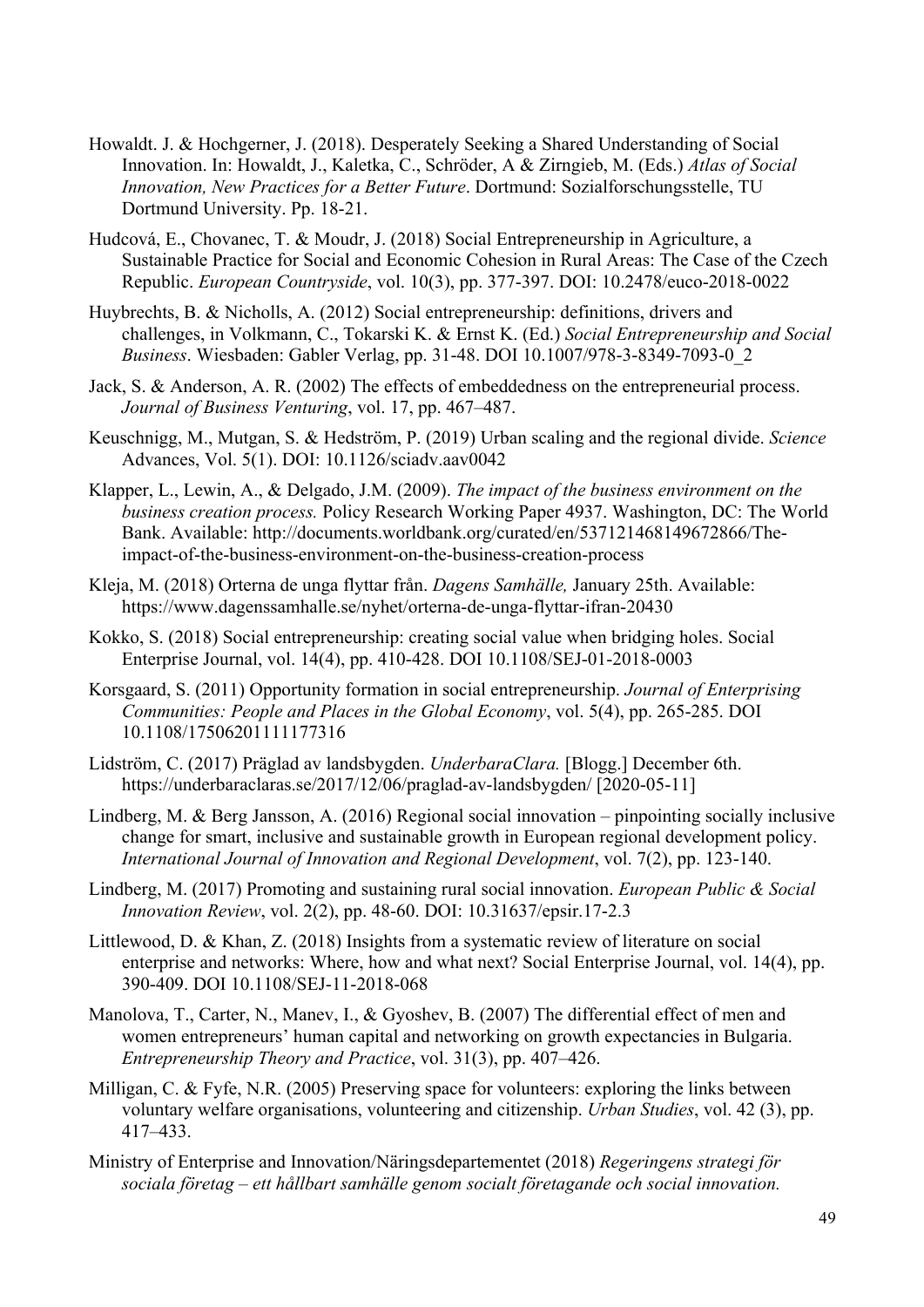Stockholm: Regeringskansliet. Available:

https://www.regeringen.se/491b2f/contentassets/0f9a51b89db64c7490d310a9b05dee19/2018\_s ociala-foretag.pdf

- Minoz, Å. (2017) Sweden. In Copus, A., Perjo, L., Berlina, A., Jungsberg, L., Randall, L. & Sigurjónsdóttir, H. (Eds.) Social innovation in local development: Lessons from the Nordic countries and Scotland. *Nordregio Working Paper 2017:2.* Available: https://nordregio.org/publications/social-innovation-in-local-development-lessons-from-thenordic-countries-and-scotland-2/
- Mulgan, G. & Pulford, L. (2010). *Study on Social Innovation*. European Union/The Young Foundation. Available: http://youngfoundation.org/publications/study-on-social-innovation-forthe-bureau-of-european-policy-advisors/ [2020-04-01]
- Murray, R., Caulier-Grice, J. & Mulgan, G. (2010) *The Open Book of Social Innovation*. Nesta & The Young Foundation. Available: https://youngfoundation.org/wpcontent/uploads/2012/10/The-Open-Book-of-Social-Innovationg.pdf
- Neumeier, S. (2012) Why do Social Innovations in Rural Development Matter and Should They be Considered More Seriously in Rural Development Research? – Proposal for a Stronger Focus on Social Innovations in Rural Development Research. *Sociologia Ruralis*, vol. 52 (1), pp. 48- 69. DOI: 10.1111/j.1467-9523.2011.00553.x
- Neumeier, S. (2017) Social innovation in rural development: identifying the key factors of success. *The Geographical Journal*, vol.183(1), pp. 34–46. DOI: 10.1111/geoj.12180
- Nordic Council of Ministers (2015) *Social Entrepreneurship and Social Innovation: Initiatives to promote social entrepreneurship and social innovation in the Nordic countries*. Copenhagen: Nordic Council of Ministers. (TemaNord 2015:562) DOI: 10.6027/TN2015-562
- North, D. (1991) Institutions. *The Journal of Economic Perspectives,* vol. *5*(1), pp. 97-112.
- Persson, E. (2018) Svårförklarade skillnader i SD-röster mellan Norrland och Skåne. *Dagens Arena,* June 7th. Available: https://www.dagensarena.se/innehall/svarforklarade-skillnader-sdroster-mellan-norrland-och-skane/
- Portes, A. (1998) SOCIAL CAPITAL: Its Origins and Applications in Modern Sociology. Annual Review of Sociology, vol. 24(1) pp. 1-23.
- Richter, R. (2019) Rural social enterprises as embedded intermediaries: The innovative power of connecting rural communities with supra-regional networks. Journal of Rural Studies, vol. 70, pp. 179–187. DOI: 10.1016/j.jrurstud.2017.12.005
- Rubertis, S. De (2020) Foreword, in Cejudo, E. &Navarro, F. (Ed.), *Neoendogenous Development in European Rural Areas: Results and Lessons.* Cham: Springer Geography, pp. v-xi. DOI: https://doi.org/10.1007/978-3-030-33463-5
- Rural Sweden/Hela Sverige Ska Leva (2018) *Befolkning i hela landet, Balansrapport #3 2018.*  Available: https://helasverige.se/fileadmin/user\_upload/Kansli/pdf/Balansrapport\_3\_webb.pdf
- Saldert, J. (2015) Sinne för sociala affärer*. Dagens Industri,* February 17th. Available: https://www.di.se/di/artiklar/2015/2/18/sinne-for-sociala-affarer/
- Salkind, N. J., (2012) *100 Questions and Answers About Research Methods.* Los Angeles: Sage Publications.
- Schmitz, B. (2015) Social Entrepreneurship, Social Innovation, and Social Mission Organizations: Toward a Conceptualization. In Cnaan, R.A. & Vinokur-Kaplan, D. (Ed.), *Cases in Innovative*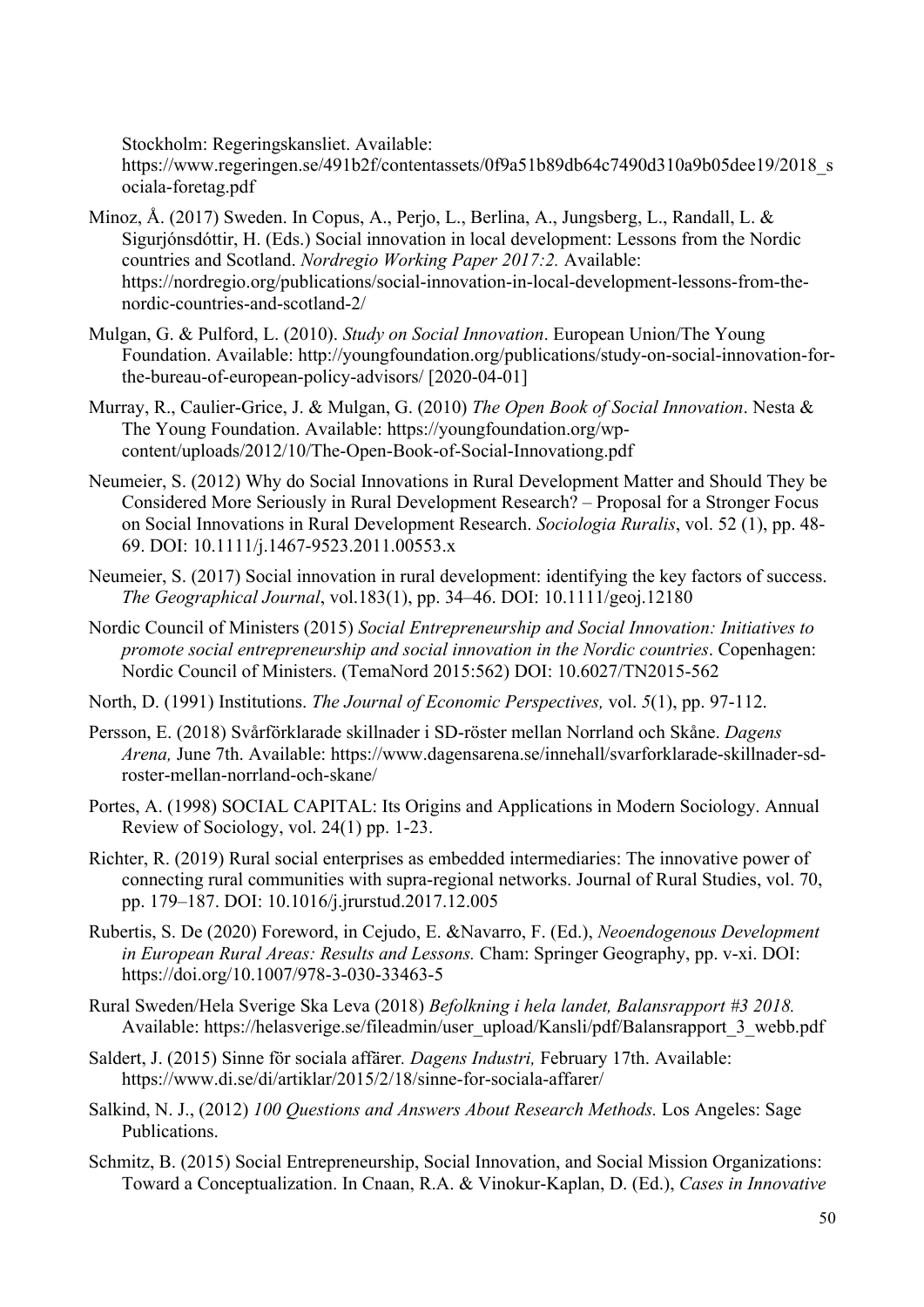*Nonprofits: Organizations That Make a Difference.* Los Angeles: Sage Publications, pp. 17-42. DOI: http://dx.doi.org/10.4135/9781483398082.n4

- Shaw, E. & Carter, S. (2007) Social entrepreneurship: Theoretical antecedents and empirical analysis of entrepreneurial processes and outcomes. *Journal of Small Business and Enterprise Development*, vol. 14(3), pp. 418-434. DOI 10.1108/14626000710773529
- Sjögren, G. (2019) Kvinnor fördrar tätorterna. *Västerbottenskuriren,* April 9th. Available: https://www.vk.se/2016-01-28/kvinnorna-foredrar-tatorterna
- Skerratt, S., Atterton, J., Hall, C., McCracken, D., Renwick, A., Revoredo-Giha, C., Steinerowski, A., Thomson, S., Woolvin, M. (2012) *Rural Scotland in Focus 2012.* Edinburgh: Rural Policy Centre, Scottish Agricultural College. Available: https://www.sruc.ac.uk/info/120485/thriving\_communities\_archive/466/2012\_rural\_scotland\_i n\_focus\_report
- Skerratt, S. (2012) Developing rural social enterprise: the relevance of context, in Farmer, J., Hill, C. & Munoz, S. (Ed.), *Community Co-production: Social Enterprise in Remote and Rural Communities.* Cheltenham: Edward Elgar Publishing Limited, pp. 24-46.
- Sofisam (2020) Hitta sociala företag. Available: https://sofisam.se/hitta-sociala-foretag.html [2020-04-15]
- SOU 2017:1. *För Sveriges landsbygder – en sammanhållen politik för arbete, hållbar tillväxt och välfärd. Slutbetänkande av Parlamentariska landsbygdskommittén*. Stockholm: Regeringskansliet. Available: https://www.regeringen.se/4b136a/contentassets/acec663a156a41659021e0e1387e713d/sou- $2017$  1 web.pdf
- Steiner, A., & Cleary, J. (2014) What are the features of resilient businesses? Exploring the perception of rural entrepreneurs. *Journal of Rural Community Development,* vol. 9(3), pp. 1- 20.
- Steiner, A. & Teasdale, S. (2019) Unlocking the potential of rural social enterprise. *Journal of Rural Studies,* vol. 70, pp. 144–154. DOI: https://doi.org/10.1016/j.jrurstud.2017.12.021
- Steiner, A., Farmer, J. & Bosworth, G. (2019) Rural social enterprise Evidence to date, and a research agenda. *Journal of Rural Studies*, vol. 70, pp. 139–143. DOI: https://doi.org/10.1016/j.jrurstud.2019.08.008
- Steinerowski, A., Jack, S. & Farmer, J. (2008) Social Entrepreneurship in a Rural Context: An Over-Ideological State? *Journal of Rural Enterprise and Management*, Vol 4(1), pp. 20-39.
- Steinerowski, A. & Steinerowska-Streb, I. (2012) Can social enterprise contribute to creating sustainable rural communities? Using the lens of structuration theory to analyse the emergence of rural social enterprise. Local Economy, vol. 27(2), pp. 167–182. DOI: 10.1177/0269094211429650
- Steyaert, C. & Katz, J. (2004) Reclaiming the space of entrepreneurship in society: Geographical, discursive and social dimensions*. Entrepreneurship and Regional Development*, vol. 16(3), pp. 179–196.
- Stockholm Chamber of Commerce/Stockholms Handelskammare (2018) *Bilden av Stockholm, 2018:3.* Stockholm: Stockholms Handelskammare. Available: https://www.chamber.se/rapporter/bilden-av-stockholm.htm